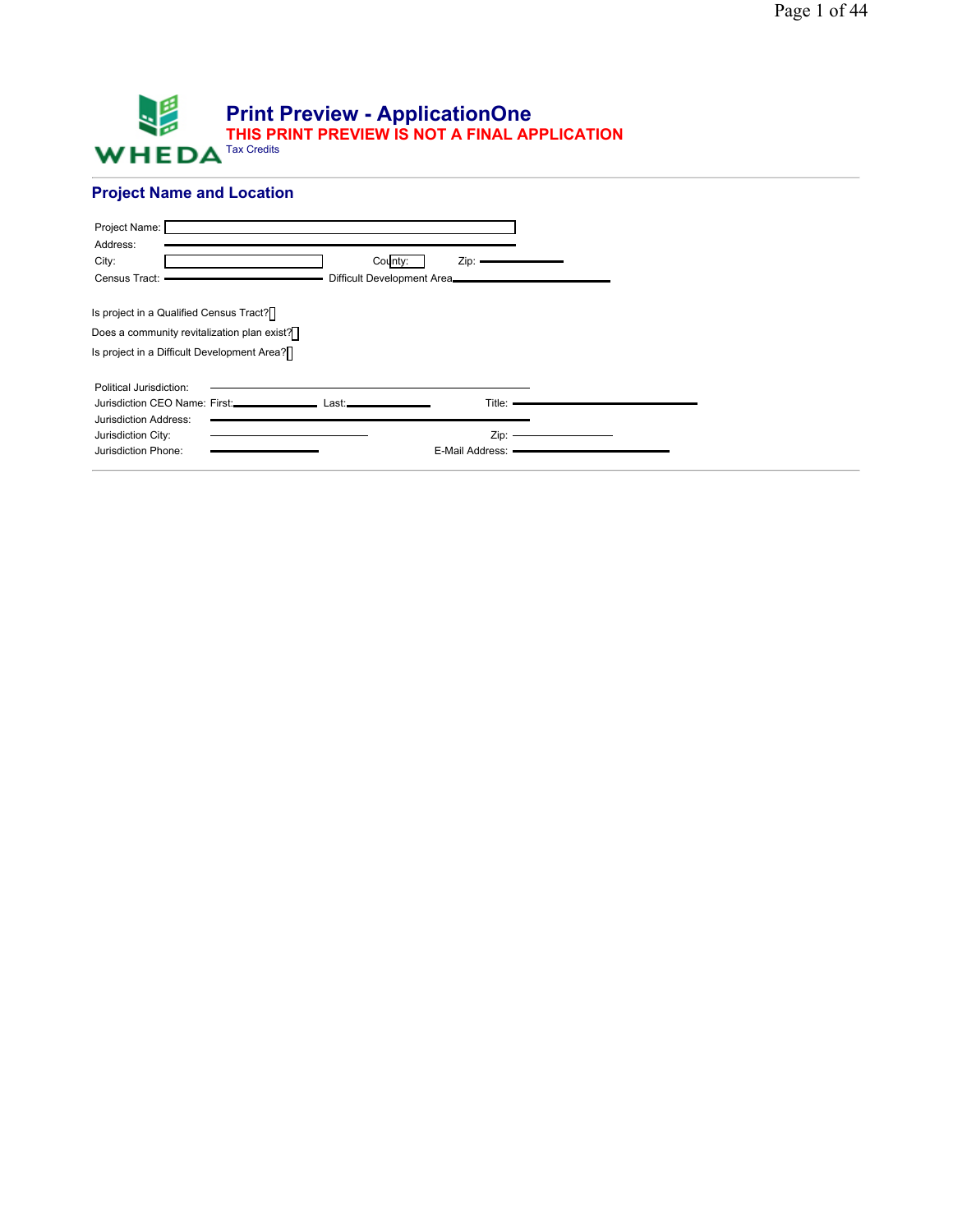| <b>Project Description</b>              |                                                                                                                                                                                                      |                                                                                                                                                                    |
|-----------------------------------------|------------------------------------------------------------------------------------------------------------------------------------------------------------------------------------------------------|--------------------------------------------------------------------------------------------------------------------------------------------------------------------|
| Project Type:                           | New Construction Rehab Adaptive Reuse                                                                                                                                                                |                                                                                                                                                                    |
|                                         | Is this an application for additional credit?                                                                                                                                                        |                                                                                                                                                                    |
|                                         | If yes, list name of project and WHEDA application number:                                                                                                                                           |                                                                                                                                                                    |
|                                         | Is this a credit application for a property that has completed its HTC compliance period?                                                                                                            |                                                                                                                                                                    |
|                                         | If yes, list name of project and WHEDA application number:                                                                                                                                           |                                                                                                                                                                    |
|                                         | Will this project be utilizing federal assistance?                                                                                                                                                   |                                                                                                                                                                    |
|                                         | Will the project be receiving project based federal rental assistance?                                                                                                                               |                                                                                                                                                                    |
| and number of units: [                  | If yes, provide the subsidy source:                                                                                                                                                                  |                                                                                                                                                                    |
|                                         | $\Box$ HUD RAD - number of units:                                                                                                                                                                    |                                                                                                                                                                    |
|                                         | RD/Rental Assistance - number of units:                                                                                                                                                              |                                                                                                                                                                    |
|                                         | Section 221(d)(3) BMIR - number of units:                                                                                                                                                            |                                                                                                                                                                    |
|                                         | Section 236 - number of units:                                                                                                                                                                       |                                                                                                                                                                    |
|                                         | Section 8 Rent Supplemental or Rental Assistance Payment - number of units:                                                                                                                          |                                                                                                                                                                    |
|                                         | Section 8 Housing Assistance Payment Contract - number of units:                                                                                                                                     |                                                                                                                                                                    |
|                                         | Other - number of units:                                                                                                                                                                             |                                                                                                                                                                    |
|                                         | Is HUD approval for transfer of physical asset required?<br>Is RD approval for transfer of physical asset required?<br>Is WHEDA approval for transfer of physical asset required?                    |                                                                                                                                                                    |
| <b>Targeting of units</b>               |                                                                                                                                                                                                      |                                                                                                                                                                    |
| $\Box$ Family - number of units: $\Box$ | $\Box$ RCAC - number of units: $\Box$                                                                                                                                                                |                                                                                                                                                                    |
|                                         | Elderly - number of units:       Supportive Housing - number of units:                                                                                                                               |                                                                                                                                                                    |
|                                         | □ Homeless - number of units: <b>I D</b> Single Room Occupancy - number of units: <b>I</b>                                                                                                           |                                                                                                                                                                    |
|                                         |                                                                                                                                                                                                      |                                                                                                                                                                    |
| <b>Credit Request</b>                   |                                                                                                                                                                                                      |                                                                                                                                                                    |
| Guidance on Set-Aside Selection         | Nonprofit Set-Aside: Please see requirements in Appendix B. See description in the QAP.<br>Rural Set-Aside: See description in the QAP.<br>Supportive Housing Set-Aside: See description in the QAP. | Preservation Set-Aside: Limited to preservation of existing housing developments subsidized with federal assistance as defined in the QAP.                         |
| Set Aside:                              |                                                                                                                                                                                                      |                                                                                                                                                                    |
|                                         | Credit percentage applied for: 14% 9% 20% 2008<br>Federal financing?   Type of federal financing   _______________________________                                                                   |                                                                                                                                                                    |
| Disaster Credits:                       |                                                                                                                                                                                                      |                                                                                                                                                                    |
|                                         | Minimum Set-Aside Requirements (Select only one):                                                                                                                                                    |                                                                                                                                                                    |
|                                         | as adjusted by family size and published annually by HUD.                                                                                                                                            | At least 20% of the rental residential units in this project will be rent-restricted and occupied by individuals whose income is 50% or less of area median income |
|                                         | as adjusted by family size and published annually by HUD.                                                                                                                                            | At least 40% of the rental residential units in this project will be rent-restricted and occupied by individuals whose income is 60% or less of area median income |
| <b>Project Description</b>              |                                                                                                                                                                                                      |                                                                                                                                                                    |
| Apartment Type:                         |                                                                                                                                                                                                      |                                                                                                                                                                    |
|                                         | Elevator Building - number of stories: $\prod$ Non-elevator Building - number of stories: $\prod$                                                                                                    |                                                                                                                                                                    |
|                                         | Row house/town house                                                                                                                                                                                 | Detached two-family (duplex)                                                                                                                                       |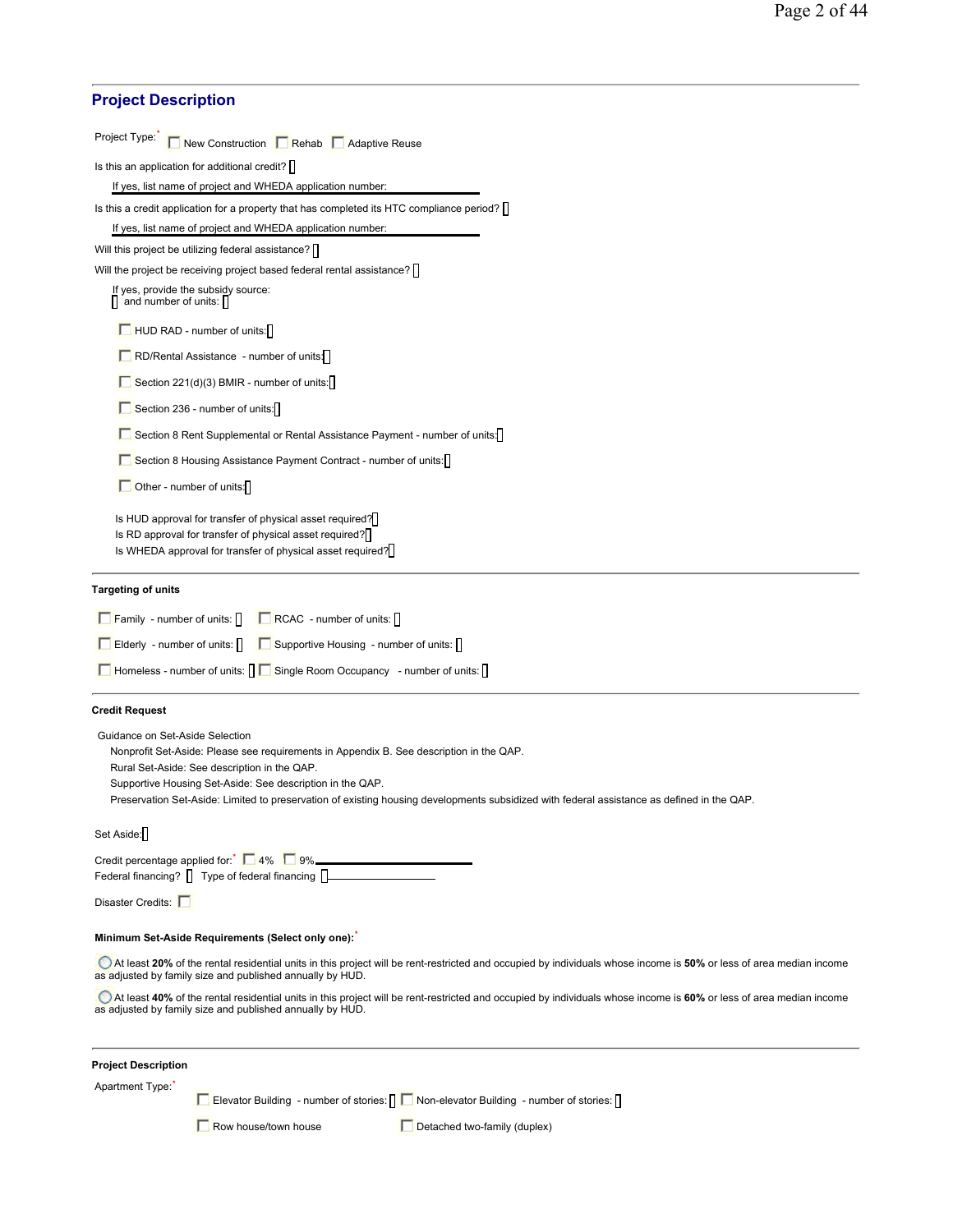|                    | Detached single-family                                 |                                                                                                                  |                                                                                                                                              |
|--------------------|--------------------------------------------------------|------------------------------------------------------------------------------------------------------------------|----------------------------------------------------------------------------------------------------------------------------------------------|
| Construction Type: | Slab on grade F Partial Basement                       |                                                                                                                  |                                                                                                                                              |
|                    | Crawl space Full Basement                              |                                                                                                                  |                                                                                                                                              |
| Ownership Type:    | Rental                                                 |                                                                                                                  |                                                                                                                                              |
|                    | <b>Rental Targeted For Eventual Resident Ownership</b> |                                                                                                                  |                                                                                                                                              |
|                    |                                                        | as detailing the provision of services including home ownership education, training and down payment assistance. | A plan must be submitted incorporating an exit strategy including how units will be marketed and sold to the eventual resident owner as well |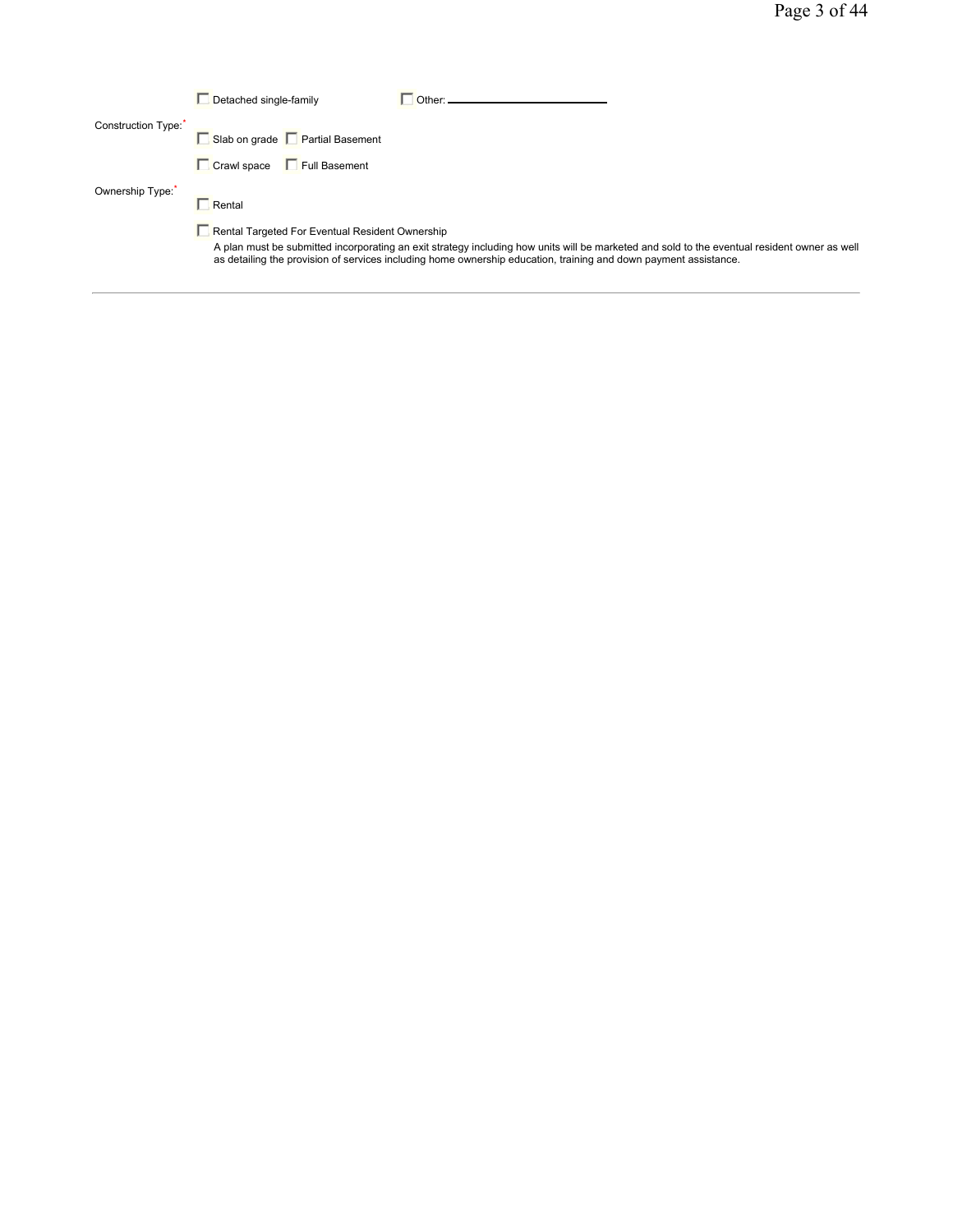# **Applicant Information**

Note: Both the Developer and Co-Developer must sign the application. Both the Developer and Co-Developer are expected to own an interest in the controlling entity<br>(managing member or general partner) for the project, mater

## **Primary Applicant/Developer**

| Name:                                                     |                                               |                                                                                                                                           |  |
|-----------------------------------------------------------|-----------------------------------------------|-------------------------------------------------------------------------------------------------------------------------------------------|--|
| Address:                                                  |                                               |                                                                                                                                           |  |
| City:                                                     |                                               |                                                                                                                                           |  |
| Primary Contact:                                          |                                               |                                                                                                                                           |  |
| Telephone:                                                |                                               |                                                                                                                                           |  |
| Alt Phone:                                                |                                               |                                                                                                                                           |  |
| Fax:                                                      |                                               |                                                                                                                                           |  |
| Email Address:                                            |                                               |                                                                                                                                           |  |
| Is there a Co-Applicant? $\Box$<br>Co-Applicant/Developer |                                               |                                                                                                                                           |  |
| Name:                                                     |                                               |                                                                                                                                           |  |
| Address:                                                  |                                               |                                                                                                                                           |  |
| City:                                                     |                                               |                                                                                                                                           |  |
| Primary Contact:                                          |                                               |                                                                                                                                           |  |
| Telephone:                                                |                                               |                                                                                                                                           |  |
| Alt Phone:                                                |                                               |                                                                                                                                           |  |
| Fax:                                                      |                                               |                                                                                                                                           |  |
| Email Address:                                            |                                               |                                                                                                                                           |  |
| <b>Addtional Information</b>                              |                                               |                                                                                                                                           |  |
|                                                           |                                               | Do any unsatisfied judgements exist against the applicant(s)/developer(s), its principals, or any related party?                          |  |
| years?                                                    |                                               | Has any party related to this application been party to any litigation, including real estate foreclosure or bankruptcy within the past 7 |  |
|                                                           |                                               | Do any environmental issues or administrative proceedings exist that would adversely affect the ability to timely proceed?                |  |
|                                                           | If necessary, attach additional documentation | Explanation (if the answer to any of the three previous questions was yes).                                                               |  |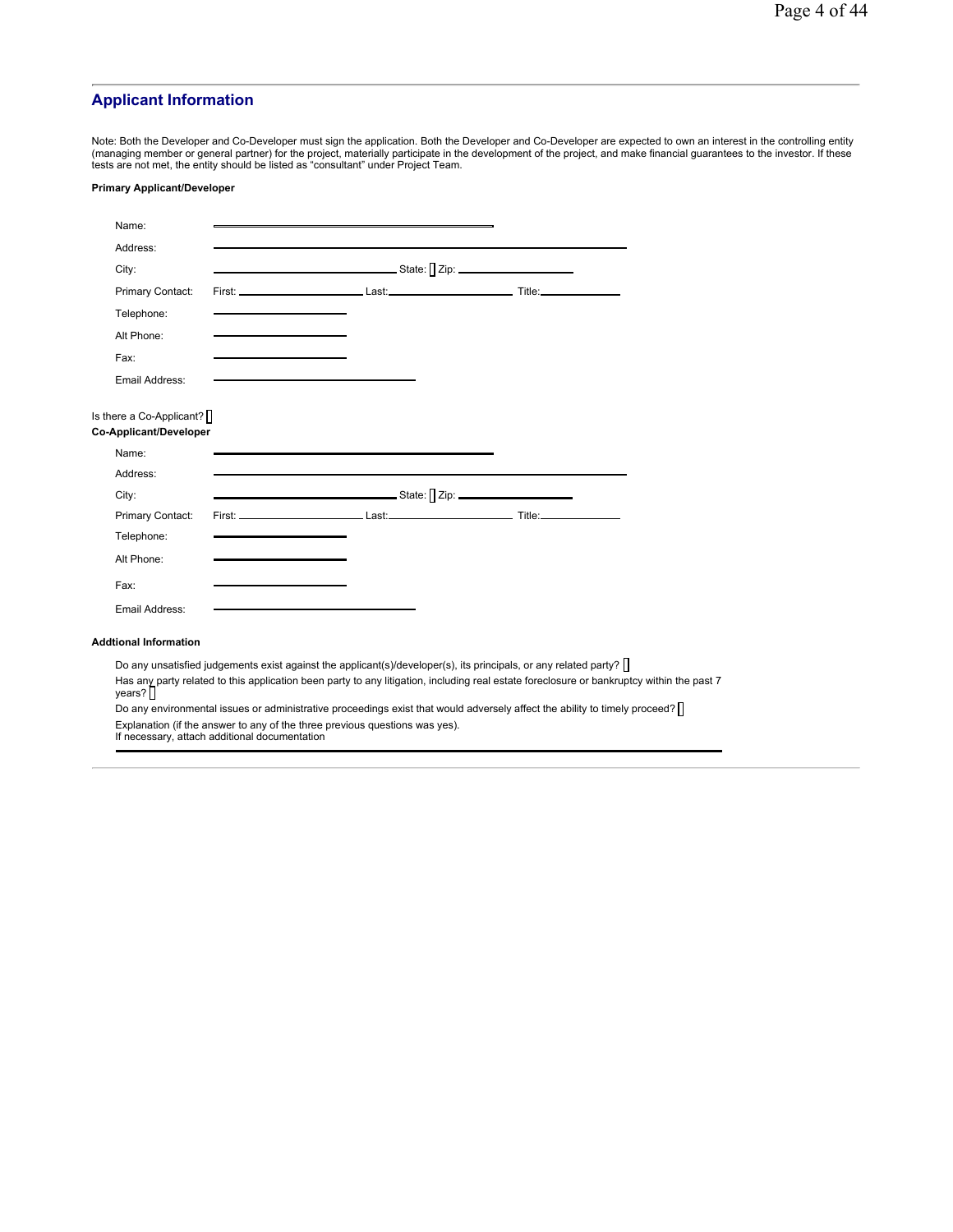## **Site Description**

Total Site Acreage: | Total Buildable Acreage: | If buildable acreage is less than total acreage, please explain:

Identify utilities and services currently available (and with adequate capacity) for this site:

Buttom Sewer Function Mater Function Sewer Function Gas

Is the demolition of any buildings required or planned?  $\Box$ 

If yes, please describe:

Are existing buildings on the site currently occupied?  $\prod$ 

If yes: (a) Briefly describe the situation:

(b) Will tenant displacement be temporary?  $\prod$ 

(c) Will tenant displacement be permanent?

Describe relocation plan and assistance:

Legal Description of Property: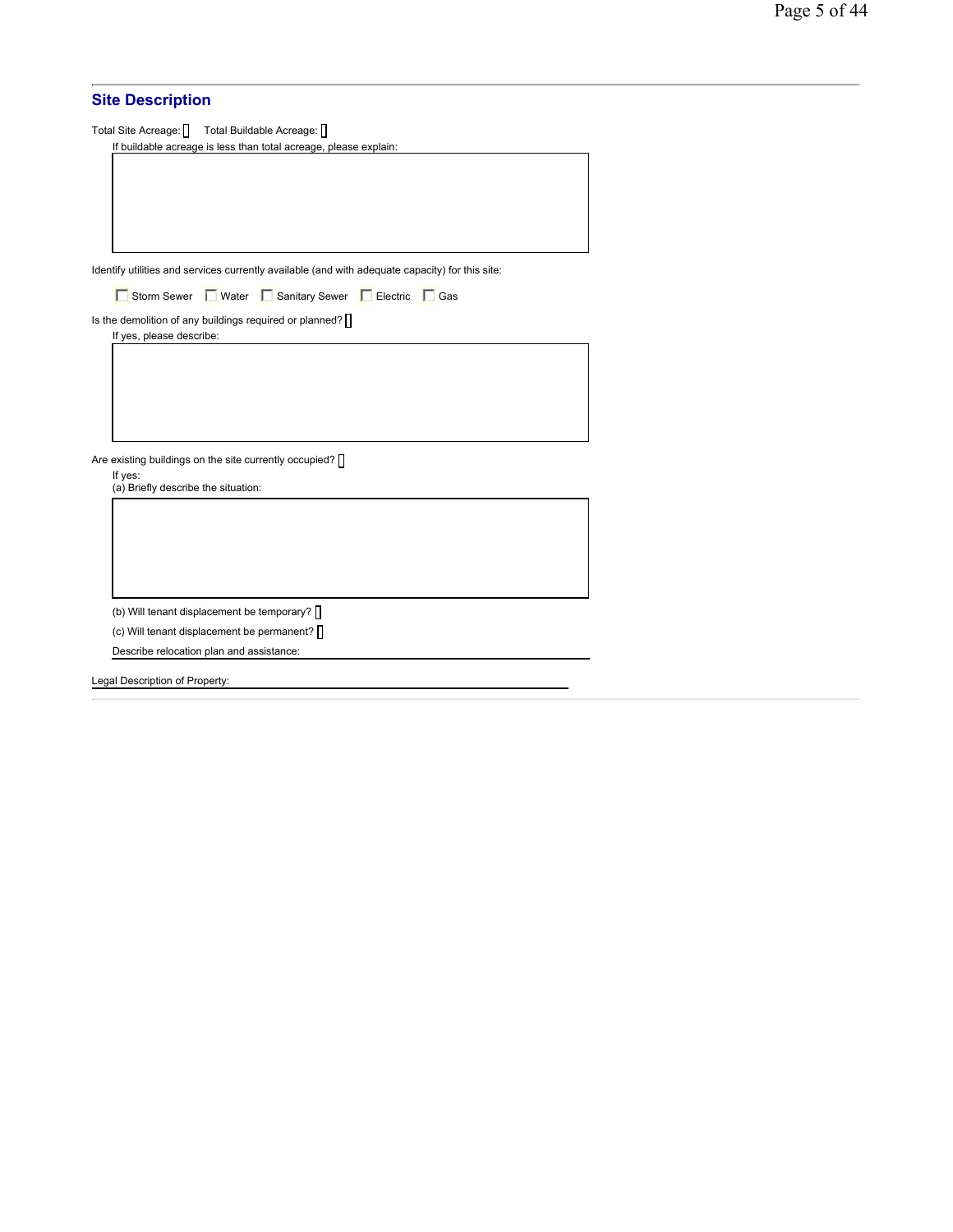## **Site Control**

Does an identity of interest (direct or indirect) exist between the owner/principal or ownership entity with the option/contract for<br>purchase of the property and the seller of the property? []

| If yes, specify the relationship:                                                 |                 |
|-----------------------------------------------------------------------------------|-----------------|
| Does the owner have fee simple ownership of the property (site/buildings)? $\Box$ |                 |
| If yes provide:<br>Purchase Date: ___________                                     | Purchase Price: |
| If no:                                                                            |                 |

(a) Enter the current expiration date of the option/contract to purchase:

(b) Enter Purchase Price:

## **Development Estimated Schedule**

Date first building is to be placed in service:

Date last building is to be placed in service:

#### **Adaptive Re-use or Rehabilitation Projects Only**

Rehabilitation expenditures allocable to low-income units:  $[]$ Adjusted building basis:

## **Acquisition of Existing Buildings (Adaptive Re-use or Rehabilitation Projects Only)**

How many buildings will be acquired for the development?  $\square$ 

Are all of the buildings currently under site control for the development?  $\Box$ 

#### **Buildings**

|         |                 | <b>Expiration Date</b> |           |                        |
|---------|-----------------|------------------------|-----------|------------------------|
|         |                 | of Control             | Number of | <b>Acquistion Cost</b> |
| Address | Type of Control | Document               | Units     | of Building            |
|         |                 |                        |           |                        |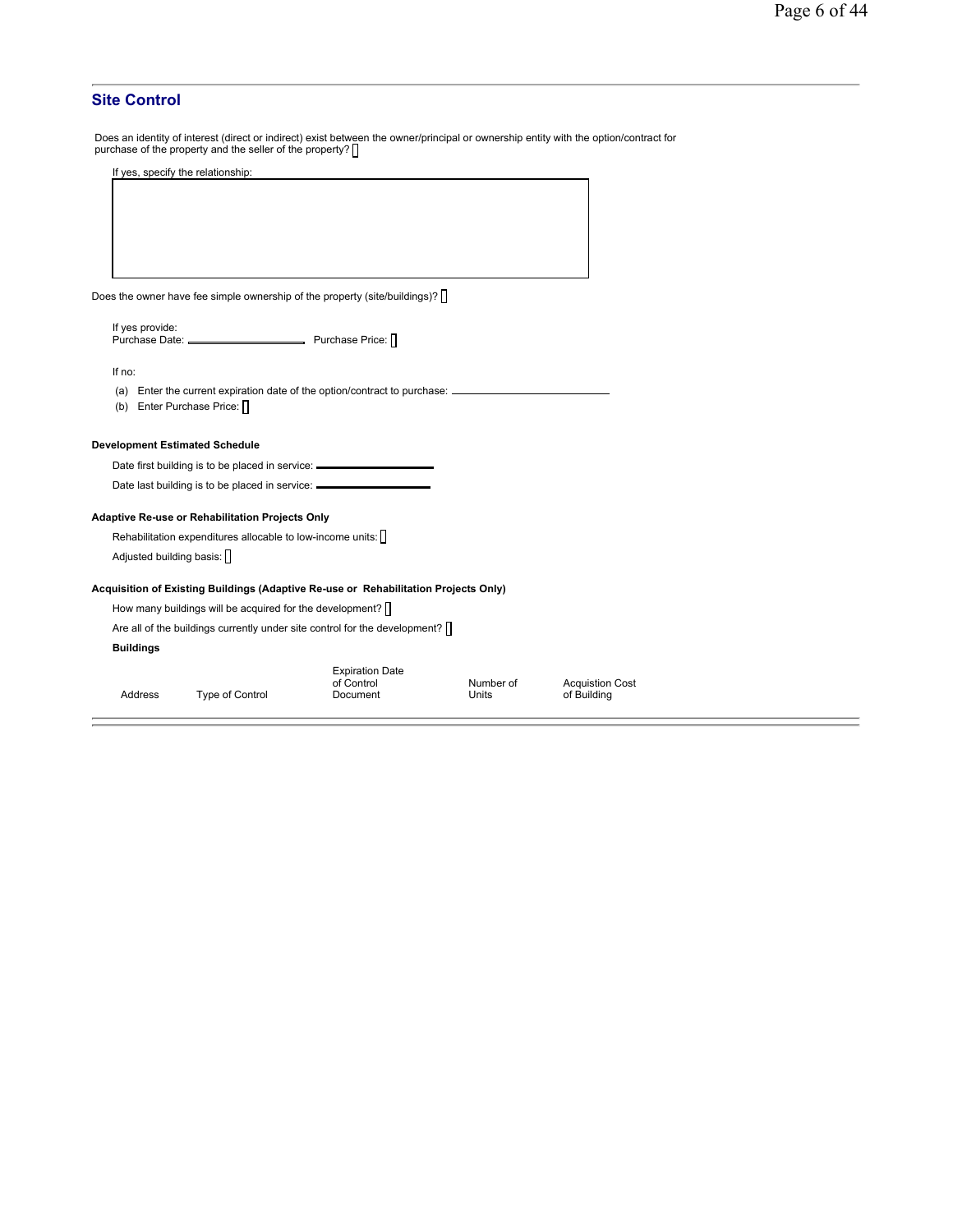## **Zoning**

Present zoning classification of the site:

Is mutifamily use permitted?

Are variances, special or conditional use permits or any other item requiring a public hearing needed to develop this proposal?

If yes, have the hearings been completed and permits been obtained?

If yes, specify permit or variance required and date obtained. If no, describe permits/variances required and schedule for obtaining them:

Are there any existing conditions of historical significance located on the project site that will require Wisconsin State Historical Society office review? If yes, describe below:

Are there any existing conditions of environmental significance located on the project site? If yes, describe below: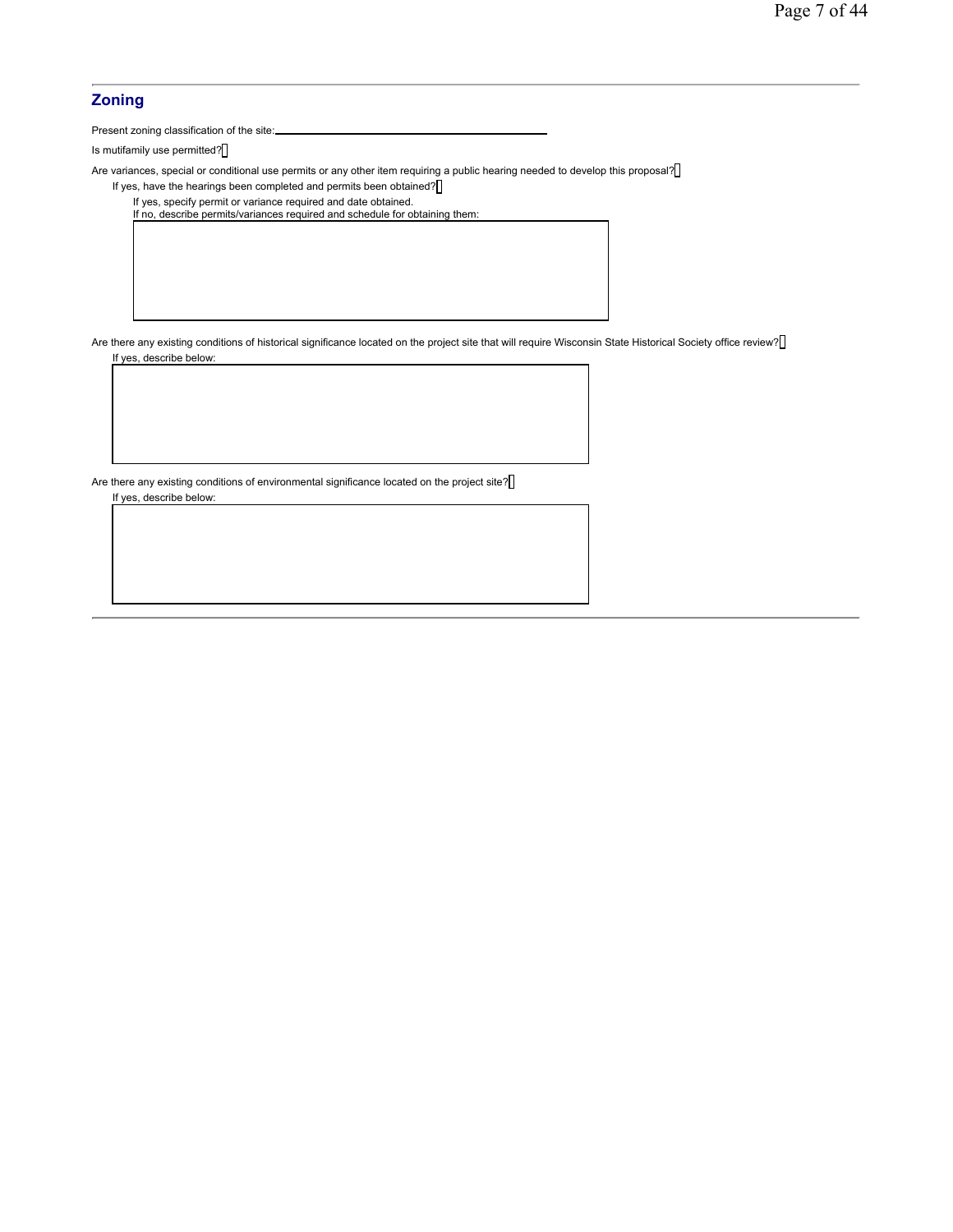# **Ownership Entity**

| Owner Name:                    |  |            |
|--------------------------------|--|------------|
| $C/O$ :                        |  |            |
| Address:                       |  |            |
| City:                          |  |            |
|                                |  |            |
|                                |  |            |
| Entity Type:<br>Entity Status: |  |            |
|                                |  | Last Name: |

# **List all general partners, members, and principals. Specify nonprofit, corporate, general partners, or members. Click [Add] to add additional partners, members, and principals.**

WHEDA will require a detailed listing and/or organizational chart of all individuals or corporate entities that will maintain 20% or greater ownership in the managing member or general partner.

| <b>Entity/Principal Name:</b> |   |                                                                           |
|-------------------------------|---|---------------------------------------------------------------------------|
| First Name:                   |   | Last Name: _________________________________ Entity/Principal Function: 1 |
| Address:                      |   |                                                                           |
| City:                         |   |                                                                           |
| Phone:                        |   |                                                                           |
| EMail:                        |   |                                                                           |
| Ownership Percentage:         | Ш |                                                                           |
|                               |   |                                                                           |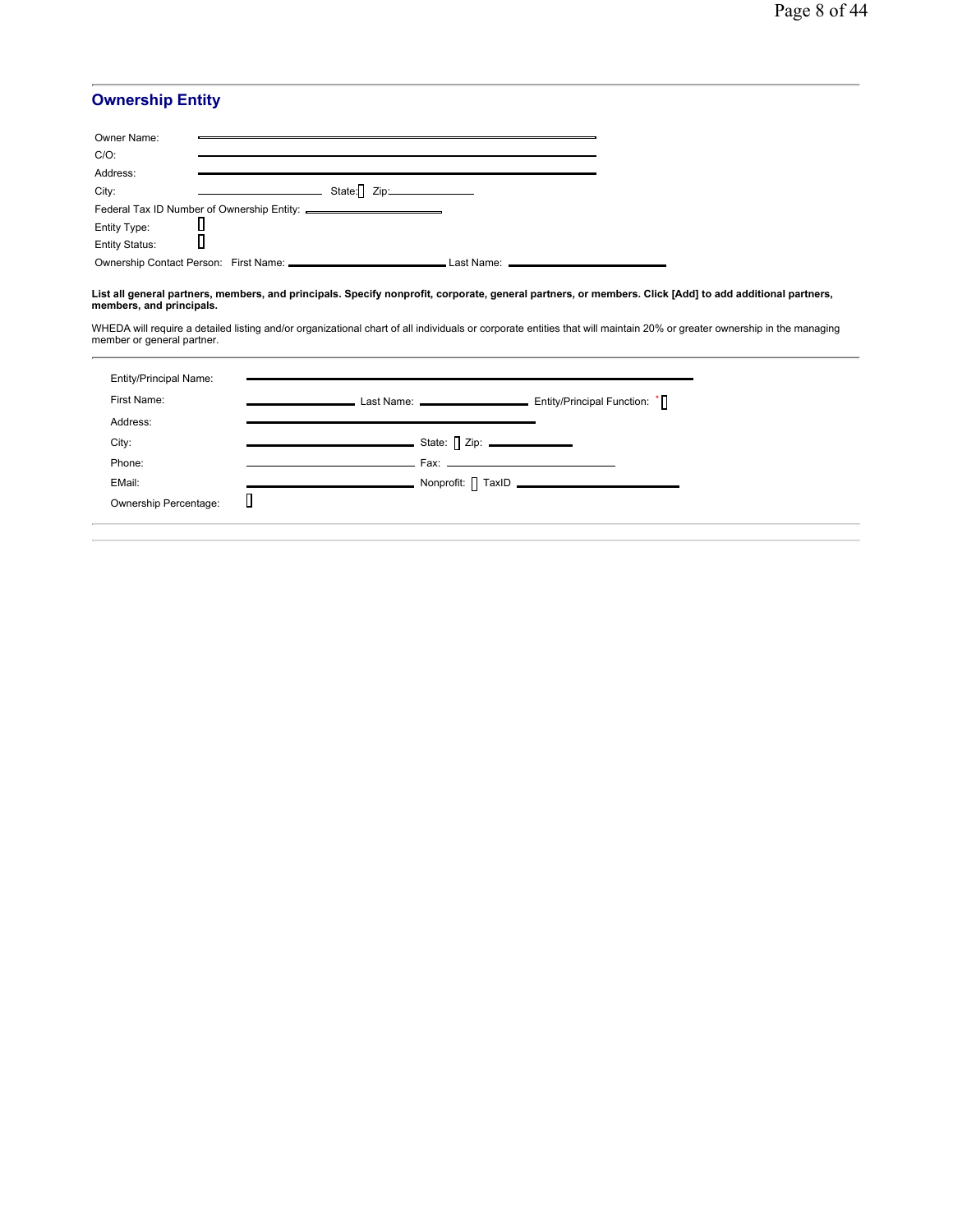# **Project Team**

|                                                                                      | Provide contact information for development team members below: |                                                                                                                                                                                                                                                 |  |
|--------------------------------------------------------------------------------------|-----------------------------------------------------------------|-------------------------------------------------------------------------------------------------------------------------------------------------------------------------------------------------------------------------------------------------|--|
|                                                                                      |                                                                 |                                                                                                                                                                                                                                                 |  |
|                                                                                      | Management Agent   Identity of Interest?                        |                                                                                                                                                                                                                                                 |  |
| Company:<br>Address:                                                                 |                                                                 |                                                                                                                                                                                                                                                 |  |
| City:                                                                                |                                                                 | State: $\Box$ Zip: $\frac{1}{2}$                                                                                                                                                                                                                |  |
| Phone                                                                                |                                                                 |                                                                                                                                                                                                                                                 |  |
| Contact Name: First: -                                                               |                                                                 | Last: -                                                                                                                                                                                                                                         |  |
|                                                                                      | Is there a Consultant/Application Preparer? $\bigcap$           |                                                                                                                                                                                                                                                 |  |
|                                                                                      |                                                                 | Consultant/Application Preparer (if different from developer)   Identity of Interest?                                                                                                                                                           |  |
| Company:                                                                             |                                                                 |                                                                                                                                                                                                                                                 |  |
| Address:                                                                             |                                                                 |                                                                                                                                                                                                                                                 |  |
| City:                                                                                |                                                                 | State: $\sqrt{2}$ Zip: $\frac{2}{\sqrt{2}}$                                                                                                                                                                                                     |  |
| Phone                                                                                |                                                                 | Email: -                                                                                                                                                                                                                                        |  |
|                                                                                      |                                                                 | <u> 1980 - Johann Johann Johann Johann Johann Johann Johann Johann Johann Johann Johann Johann Johann Johann Johann Johann Johann Johann Johann Johann Johann Johann Johann Johann Johann Johann Johann Johann Johann Johann Joh</u><br>Last: - |  |
|                                                                                      |                                                                 |                                                                                                                                                                                                                                                 |  |
|                                                                                      | General Contractor   Identity of Interest?                      |                                                                                                                                                                                                                                                 |  |
| Company:                                                                             |                                                                 |                                                                                                                                                                                                                                                 |  |
| Address:<br>City:                                                                    |                                                                 | State: $\sqrt{2}$ Zip: $\frac{2}{\sqrt{2}}$                                                                                                                                                                                                     |  |
| Phone                                                                                |                                                                 |                                                                                                                                                                                                                                                 |  |
|                                                                                      | Contact Name: First: ---------------                            |                                                                                                                                                                                                                                                 |  |
|                                                                                      |                                                                 |                                                                                                                                                                                                                                                 |  |
| Percentage of Interest: U<br>Company:<br>Address:<br>City:<br>Phone<br>Contact Name: | Equity Investor/Syndicator   Identity of Interest<br>$First: -$ | State: $\Box$ Zip: $\frac{1}{\Box}$<br>Email: -<br>Last: -                                                                                                                                                                                      |  |
| Is there a Design Architect? $\Box$                                                  |                                                                 |                                                                                                                                                                                                                                                 |  |
|                                                                                      | Design Architect   Identity of Interest?                        |                                                                                                                                                                                                                                                 |  |
| Company:                                                                             |                                                                 |                                                                                                                                                                                                                                                 |  |
| Address:                                                                             |                                                                 |                                                                                                                                                                                                                                                 |  |
| City:                                                                                |                                                                 | State: $\Box$ Zip: $\frac{\Box}{\Box}$                                                                                                                                                                                                          |  |
| Phone                                                                                |                                                                 | Email:                                                                                                                                                                                                                                          |  |
| Contact Name: First:                                                                 |                                                                 | Last:                                                                                                                                                                                                                                           |  |
|                                                                                      | Is there a Supervisory Architect? $\prod$                       |                                                                                                                                                                                                                                                 |  |
|                                                                                      | Supervisory Architect   Identity of Interest                    |                                                                                                                                                                                                                                                 |  |
| Company:                                                                             |                                                                 |                                                                                                                                                                                                                                                 |  |
| Address:                                                                             |                                                                 |                                                                                                                                                                                                                                                 |  |
| City:                                                                                |                                                                 | State: $\Box$ Zip: $\frac{1}{2}$ Zip: $\frac{1}{2}$<br><u> 1980 - Johann Barbara, martxa alemaniar a</u>                                                                                                                                        |  |
| Phone                                                                                |                                                                 | Email: -<br>Last: <b>-</b>                                                                                                                                                                                                                      |  |
| Contact Name: First:                                                                 |                                                                 |                                                                                                                                                                                                                                                 |  |
| Company:                                                                             | Attorney   dentity of Interest                                  |                                                                                                                                                                                                                                                 |  |
| Address:                                                                             |                                                                 |                                                                                                                                                                                                                                                 |  |
| City:                                                                                |                                                                 | State: $\Box$ Zip:<br><u> 1980 - Johann Barn, amerikansk politiker (</u>                                                                                                                                                                        |  |
| Phone                                                                                |                                                                 | Email: -<br>Last: —                                                                                                                                                                                                                             |  |
|                                                                                      |                                                                 |                                                                                                                                                                                                                                                 |  |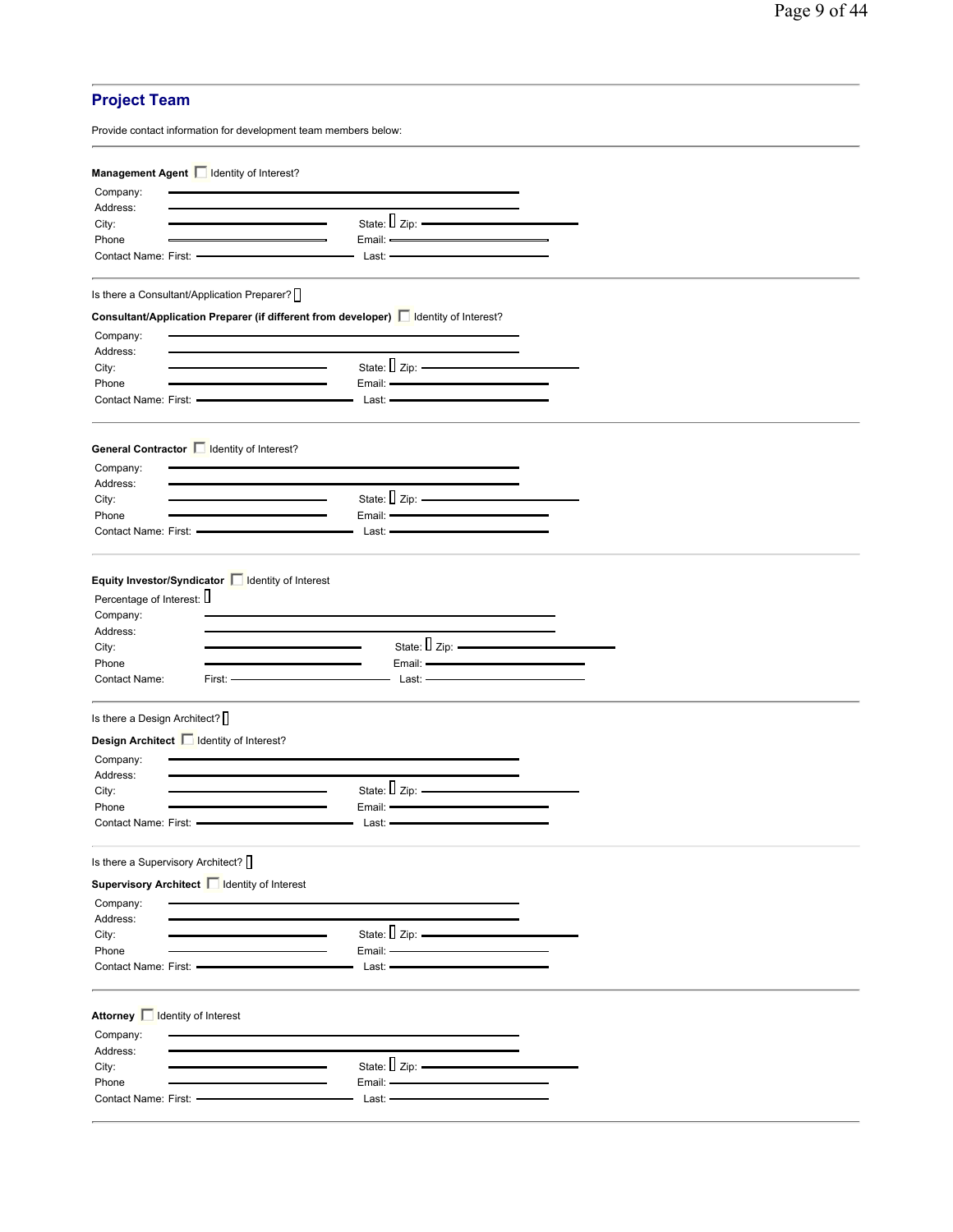# **Project and Unit Amenities**

Please provide a detailed description of the proposed project:

Site Amenities (check all that apply):

| Community Bldg - Sq Ft:                       |                                                                  | Community Room - Sq Ft: |                                                                                                                 |                                           |                    |  |  |  |
|-----------------------------------------------|------------------------------------------------------------------|-------------------------|-----------------------------------------------------------------------------------------------------------------|-------------------------------------------|--------------------|--|--|--|
| $\Box$ Garages                                | Number: Rent                                                     |                         |                                                                                                                 |                                           |                    |  |  |  |
| Surface Parking                               | Number: Rent                                                     |                         |                                                                                                                 |                                           |                    |  |  |  |
| Underground Parking                           | Number: Rent                                                     |                         |                                                                                                                 |                                           |                    |  |  |  |
| $\Box$ Laundry Rm                             | Screened Porch                                                   |                         | Resident Computer Center FExam Rm                                                                               |                                           | Reading Rm/Library |  |  |  |
| $\Box$ Game/Craft Rm                          | Exercise Rm                                                      |                         | Media Center Rm                                                                                                 | <b>Beauty Salon/Barber</b>                | Guest Lodging      |  |  |  |
| $\Box$ Chapel                                 | <b>Picnic Area</b>                                               |                         | Garden Plots                                                                                                    | Covered Drive Thru                        | $\Gamma$ Pool      |  |  |  |
| Car Care Area                                 | Playground                                                       |                         | Onsite Leasing Office                                                                                           | Storage Units                             | $\Box$ Gazebos     |  |  |  |
| <b>Nalking Trails</b><br>Security Locked Bldg |                                                                  |                         | Community Dining Rm                                                                                             | Therapeutic Whirlpool Tub Community Patio |                    |  |  |  |
|                                               | Trash Disposal Chutes   24 Hour On-site Resident Manager         |                         |                                                                                                                 |                                           |                    |  |  |  |
|                                               | Description of On-site Services and Activities:                  |                         |                                                                                                                 |                                           |                    |  |  |  |
|                                               |                                                                  |                         |                                                                                                                 |                                           |                    |  |  |  |
|                                               |                                                                  |                         |                                                                                                                 |                                           |                    |  |  |  |
|                                               |                                                                  |                         |                                                                                                                 |                                           |                    |  |  |  |
|                                               |                                                                  |                         |                                                                                                                 |                                           |                    |  |  |  |
|                                               | Describe Differences in Low-income & Market-rate Unit Amenities: |                         |                                                                                                                 |                                           |                    |  |  |  |
|                                               | Interior Apartment Amenities (check all that apply):             |                         |                                                                                                                 |                                           |                    |  |  |  |
| Range/Oven                                    | Range Hood Dishwasher Disposal                                   |                         | $\Box$ Refrigerator                                                                                             | Exterior Storage                          |                    |  |  |  |
|                                               | ■ Washer/Dryer ■ W/D Hookups ■ Pantry                            |                         | □ Ceiling fans ■ Walk-in closets ■ Drapes                                                                       |                                           |                    |  |  |  |
| $\Box$ Mini-blinds                            |                                                                  |                         | □ Patio/Balcony □ Microwave □ Sunrooms □ Front Porches                                                          |                                           |                    |  |  |  |
|                                               | Flooring: Carpet Vinyl Vivood Ceramic Tile Other ______          |                         |                                                                                                                 |                                           |                    |  |  |  |
|                                               |                                                                  |                         | Heating/Cooling: □ Gas Heat □ Heat Pump □ Electric Pump □ Electric Heat □ Central Air □ Window A/C □ A/C Sleeve |                                           |                    |  |  |  |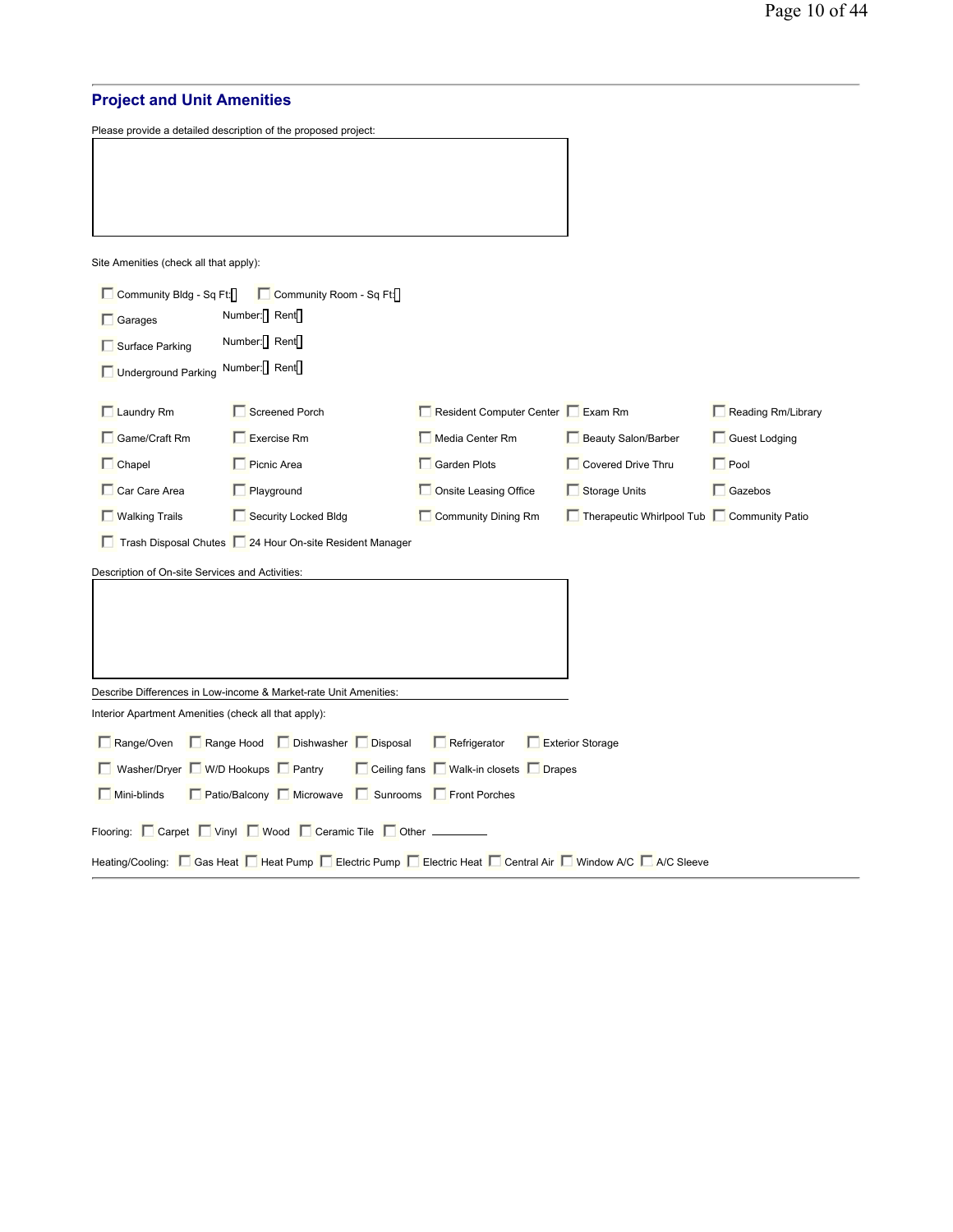# **Unit Mix**

# **Low Income Units**

| -טאזווט טוווטט               |                     | program rents applicable to the project                                                                      |                       |                  |                                                        |                                    |                   |                                                    |                                       |   |                        | Low income rents shall be the lower of market rents as determined by the market study, proposed HTC set-aside rents, or the current HAP/RAP or other subsidy |                    |
|------------------------------|---------------------|--------------------------------------------------------------------------------------------------------------|-----------------------|------------------|--------------------------------------------------------|------------------------------------|-------------------|----------------------------------------------------|---------------------------------------|---|------------------------|--------------------------------------------------------------------------------------------------------------------------------------------------------------|--------------------|
| Type<br>Ш                    | # BRs<br>Ш          | Net Sq.Ft.<br>D                                                                                              | Total<br># Units<br>Ш | CMI%<br>Д        | Voucher<br>Units<br>O                                  | Home<br>Units<br>О                 | Emp<br>Units<br>Ш | Ц                                                  | Monthly<br>Rent                       | Ⅱ | Utility<br>Allowance   | **Total<br>Housing Exp.                                                                                                                                      | Rent<br>Limit<br>Ш |
|                              |                     |                                                                                                              |                       |                  | Project will use National Non-Metropolitan Rent Limits |                                    |                   |                                                    |                                       |   | Extend Rent Limit      |                                                                                                                                                              |                    |
|                              |                     | Utilities included in rents: Water/Sewer FEIectric FGas FOther                                               |                       |                  |                                                        |                                    |                   |                                                    |                                       |   | <b>Contract Number</b> |                                                                                                                                                              |                    |
| <b>Employee Units</b>        |                     |                                                                                                              |                       |                  |                                                        |                                    |                   |                                                    |                                       |   |                        |                                                                                                                                                              |                    |
| Type                         |                     | # BRs                                                                                                        | Net Sq.Ft.            |                  | Total<br># Units                                       | Monthly<br>Rent                    |                   |                                                    |                                       |   |                        |                                                                                                                                                              |                    |
|                              |                     | Utilities included in rents: Mater/Sewer Electric Gas Cother _                                               |                       |                  |                                                        |                                    |                   |                                                    |                                       |   |                        |                                                                                                                                                              |                    |
| <b>Market Rate Units</b>     |                     |                                                                                                              |                       |                  |                                                        |                                    |                   |                                                    |                                       |   |                        |                                                                                                                                                              |                    |
| Type                         |                     | # BRs                                                                                                        | Net Sq.Ft.            |                  | Total<br># Units                                       | Monthly<br>Rent                    |                   |                                                    |                                       |   |                        |                                                                                                                                                              |                    |
|                              |                     | Utilities included in rents: Water/Sewer Electric Gas Cother _                                               |                       |                  |                                                        |                                    |                   |                                                    |                                       |   |                        |                                                                                                                                                              |                    |
| Statistics                   |                     |                                                                                                              |                       |                  |                                                        |                                    |                   |                                                    |                                       |   |                        |                                                                                                                                                              |                    |
|                              | Low Income          |                                                                                                              | All<br>Units          | Voucher<br>Units |                                                        | Home<br>Units                      | Employee<br>Units |                                                    | <b>Gross Monthly</b><br>Rental Income |   |                        |                                                                                                                                                              |                    |
|                              |                     | 30% CMI 0                                                                                                    |                       |                  | $\boldsymbol{0}$                                       | $\boldsymbol{0}$                   |                   | $\overline{0}$                                     |                                       |   |                        |                                                                                                                                                              |                    |
|                              |                     | 40% CMI 0                                                                                                    |                       |                  | $\overline{0}$                                         | $\overline{0}$                     |                   | $\overline{0}$                                     |                                       |   |                        |                                                                                                                                                              |                    |
|                              |                     | 50% CMI 0<br>60% CMI 0                                                                                       |                       | $\overline{0}$   | $\boldsymbol{0}$<br>$\overline{0}$                     | $\overline{0}$<br>$\boldsymbol{0}$ |                   | $\overline{\mathbf{0}}$<br>$\overline{\mathbf{0}}$ |                                       |   |                        |                                                                                                                                                              |                    |
|                              |                     | Low Income Totals                                                                                            |                       |                  |                                                        |                                    |                   |                                                    |                                       |   |                        |                                                                                                                                                              |                    |
|                              | <b>Common Space</b> |                                                                                                              |                       |                  |                                                        |                                    |                   |                                                    |                                       |   |                        |                                                                                                                                                              |                    |
|                              | <b>Market Rate</b>  | Employee Units 0                                                                                             | $\overline{0}$        |                  |                                                        | $\overline{0}$                     |                   | $\frac{0}{0}$                                      |                                       |   |                        |                                                                                                                                                              |                    |
|                              | <b>Totals</b>       |                                                                                                              | $\overline{0}$        | $\boldsymbol{0}$ | $\mathbf 0$                                            | $\overline{0}$                     |                   | $\overline{0}$                                     |                                       |   |                        |                                                                                                                                                              |                    |
|                              |                     | Proposed number of residential buildings: Maximum number of stories in building(s):                          |                       |                  |                                                        |                                    |                   |                                                    |                                       |   |                        |                                                                                                                                                              |                    |
| Project Includes:            |                     | Elevators - Number of Elevators: $\bigcap$                                                                   |                       |                  |                                                        |                                    |                   |                                                    |                                       |   |                        |                                                                                                                                                              |                    |
|                              |                     | Accessory Building(s)                                                                                        |                       |                  |                                                        |                                    |                   |                                                    |                                       |   |                        |                                                                                                                                                              |                    |
|                              |                     | Commercial Facilities                                                                                        |                       |                  |                                                        |                                    |                   |                                                    |                                       |   |                        |                                                                                                                                                              |                    |
|                              |                     | Other Facilities                                                                                             |                       |                  |                                                        |                                    |                   |                                                    |                                       |   |                        |                                                                                                                                                              |                    |
| Square Footage Information   |                     |                                                                                                              |                       |                  |                                                        |                                    |                   |                                                    |                                       |   |                        |                                                                                                                                                              |                    |
|                              |                     | Gross Floor Square Footage:<br>Residential Sq.Ft. (All Heated Areas): L<br>Commercial/Retail Square Footage: | Ш                     |                  |                                                        |                                    |                   |                                                    |                                       |   |                        |                                                                                                                                                              |                    |
| Remarks concerning Unit Mix: |                     |                                                                                                              |                       |                  |                                                        |                                    |                   |                                                    |                                       |   |                        |                                                                                                                                                              |                    |
|                              |                     |                                                                                                              |                       |                  |                                                        |                                    |                   |                                                    |                                       |   |                        |                                                                                                                                                              |                    |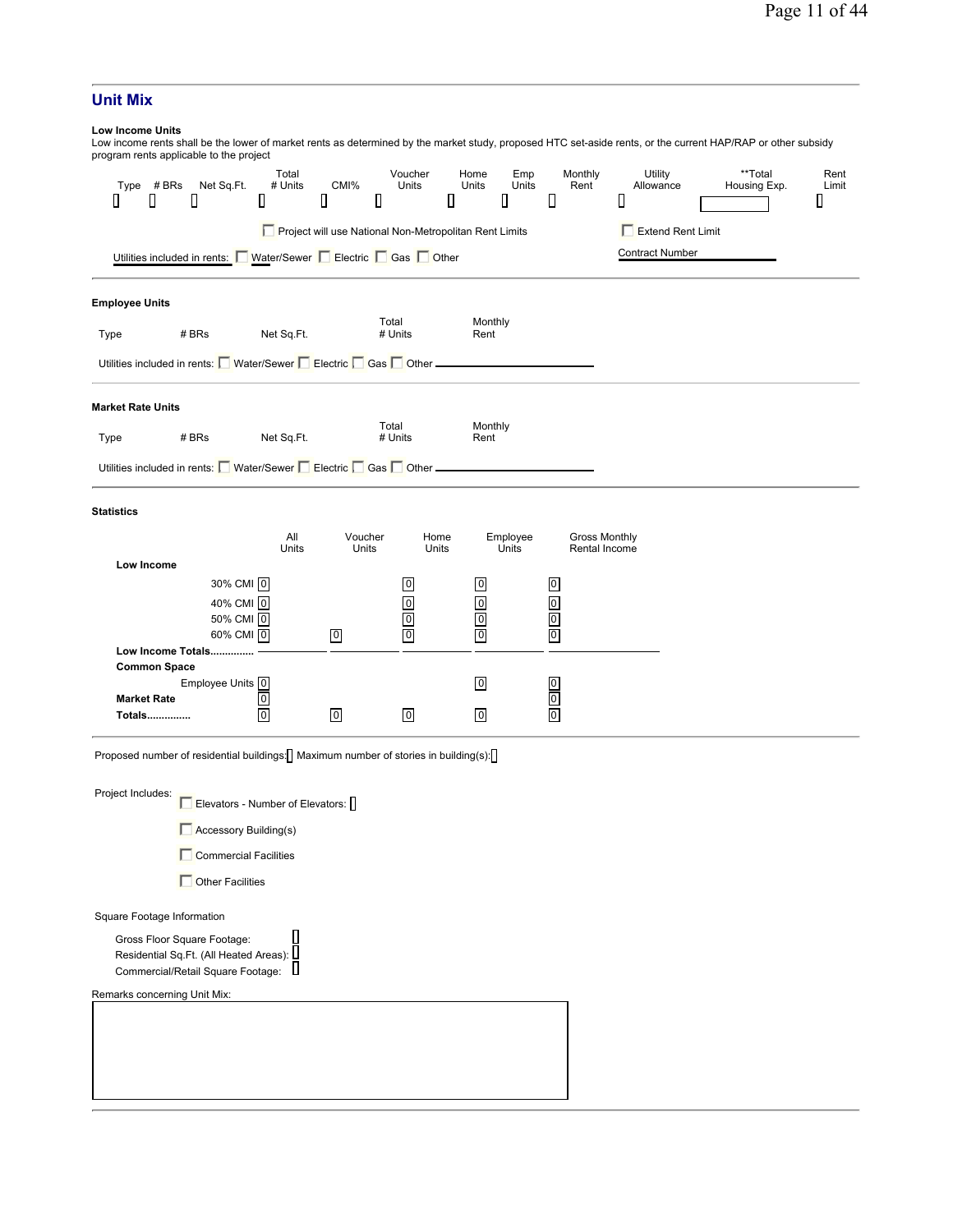## **Funding Sources**

**Note on Permanent Rate:** WHEDA requires applicants use the following permanent loan interest rate methodology for all LOLA Initial Applications:

**A. Competitive Applications:** Use WHEDA's Tax Credit Financing rate published on WHEDA.com on the day prior to application submittal.

**B. Noncompetitive Applications:** Use WHEDA's Tax-Exempt Financing rate published on WHEDA.com the week prior to application submission, with a 35-year amortization.

**C.** Applicant may use other terms if a term-specific, executed financing commitment accompanies the Application.

| Source                            |                | Non-<br>Amount Amortizing* | Rate<br>(% )      | Term<br>(Years) | Amort.<br>Period<br>(Years) | Annual<br>Debt<br>Service |
|-----------------------------------|----------------|----------------------------|-------------------|-----------------|-----------------------------|---------------------------|
| Permanent Loan - Lender Name:     | L              |                            | ll                | Ш               | О                           | П                         |
| Subordinate Loan - Lender Name:   | $\Box$         |                            | $\overline{\Box}$ | П               | П                           | П                         |
| Subordinate Loan - Lender Name:   | Π              |                            | П                 | П               | П                           | П                         |
| Tax Exempt Loan - Bond Issuer     | П              |                            | П                 | П               | П                           | П                         |
| Tax Exempt Loan - Bond Issuer     | П              |                            | П                 | П               | П                           | Ш                         |
| <b>AHP Loan</b>                   | П              |                            | Π                 | П               | П                           | П                         |
| Home Loan                         | Π              |                            | Ο                 | П               | П                           | H                         |
| Home Grant                        | П              |                            | Π                 | П               | П                           | П                         |
| <b>CDBG Grant</b>                 | П              |                            | П                 | П               | П                           | H                         |
| <b>WHEDA Foundation Grant</b>     | П              |                            | $\Box$            | Π               | П                           | П                         |
| Other - Specify Grantor:          | П              |                            | Π                 | П               | П                           | П                         |
| Other - Specify Grantor:          | П              |                            | П                 | П               | П                           | H                         |
| Other - Specify Grantor:          | П              |                            | П                 | П               | П                           | H                         |
| Housing Tax Credit Equity         | $\overline{0}$ |                            |                   |                 |                             |                           |
| <b>Historic Tax Credit Equity</b> | L              |                            |                   |                 |                             |                           |
| <b>Deferred Developer Fees</b>    | Ш              |                            |                   |                 |                             |                           |
| Owner Investment                  |                |                            |                   |                 |                             |                           |
| Other - Specify:                  |                |                            |                   |                 |                             |                           |
| <b>Total Sources</b>              |                |                            |                   |                 |                             |                           |

| <b>Construction Financing</b>   |  |  |                            |  |  |  |
|---------------------------------|--|--|----------------------------|--|--|--|
| Source of Funds                 |  |  | Amount Rate Term (monthly) |  |  |  |
| Construction Loan - Lender name |  |  |                            |  |  |  |
| Bridge Loan - Lender name       |  |  |                            |  |  |  |
| <b>Tax Credit Equity</b>        |  |  |                            |  |  |  |
| Total:                          |  |  |                            |  |  |  |

\* "Non-amortizing" indicates that the loan does not have a fixed annual debt service (i.e., the loan is subject to available cash flow). Do not check the Non-Amortizing box if this is "must pay" debt service.

Estimated pricing on sale of Federal Tax Credits:

Estimated pricing on sale of Historic Tax Credits:

Remarks concerning Project Funding Sources: *(Please be sure to include the name of the funding source(s))*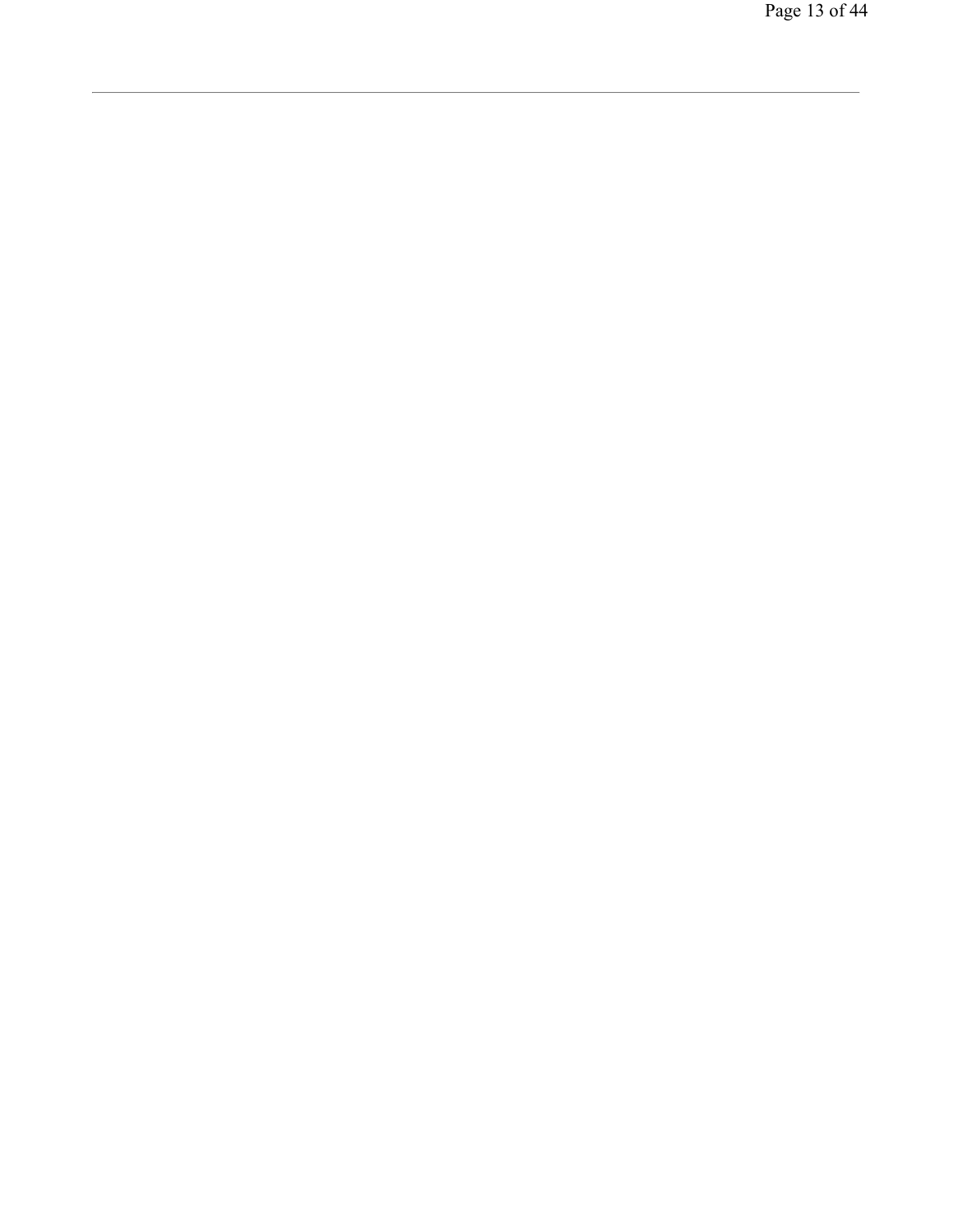# **Project Costs and Credit Calculation**

| <b>Cost Element</b>                                                                                         | <b>ESTIMATED</b> |        | <b>Eligible Basis</b> |  |  |
|-------------------------------------------------------------------------------------------------------------|------------------|--------|-----------------------|--|--|
| A. Purchase Buildings and Land                                                                              | TOTAL COST       | 30% PV | 70% PV                |  |  |
| Land                                                                                                        |                  |        |                       |  |  |
| Purchase of Buildings                                                                                       |                  |        |                       |  |  |
| <b>Demolition</b>                                                                                           |                  |        |                       |  |  |
| Other Buildings and Land                                                                                    |                  |        |                       |  |  |
| SUBTOTAL: Purchase Buildings and Land                                                                       | 0                | 0      | 0                     |  |  |
| <b>B. Site Work</b>                                                                                         |                  |        |                       |  |  |
| Site Work                                                                                                   |                  |        |                       |  |  |
| Off Site Work                                                                                               |                  |        |                       |  |  |
| Landscaping                                                                                                 |                  |        |                       |  |  |
| Other Site Work                                                                                             |                  |        |                       |  |  |
| <b>SUBTOTAL: Site Work</b>                                                                                  | $\Omega$         | 0      | 0                     |  |  |
| C. New Construction/Rehabilitation                                                                          |                  |        |                       |  |  |
| <b>Construction of New Buildings</b>                                                                        |                  |        |                       |  |  |
| Rehabilitation                                                                                              |                  |        |                       |  |  |
| Accessory Buildings (Garage, storage, etc)                                                                  |                  |        |                       |  |  |
| Personal Property                                                                                           |                  |        |                       |  |  |
| <b>General Requirements</b>                                                                                 |                  |        |                       |  |  |
| Contractor Overhead                                                                                         |                  |        |                       |  |  |
| <b>Contractor Profit</b>                                                                                    |                  |        |                       |  |  |
| <b>Construction Supervision</b>                                                                             |                  |        |                       |  |  |
| Other New Construction/Rehabilitation                                                                       |                  |        |                       |  |  |
| SUBTOTAL: New Construction/Rehabilitation                                                                   | 0                | 0      | 0                     |  |  |
| D. Contingency                                                                                              |                  |        |                       |  |  |
| Construction Contingency                                                                                    |                  |        |                       |  |  |
| <b>Other Contingency</b>                                                                                    |                  |        |                       |  |  |
| SUBTOTAL: Contingency                                                                                       | 0                | 0      | 0                     |  |  |
| <b>Construction Cost Subtotal</b>                                                                           | 0                | 0      | 0                     |  |  |
| E. Architectural and Engineering                                                                            |                  |        |                       |  |  |
| Architect's Fee - Design                                                                                    |                  |        |                       |  |  |
| Architect's Fee - Inspection/Supervision                                                                    |                  |        |                       |  |  |
| <b>Engineering Costs</b>                                                                                    |                  |        |                       |  |  |
| Other Achitectural and Engineering                                                                          |                  |        |                       |  |  |
| SUBTOTAL: Architectural and Engineering                                                                     | 0                | 0      | 0                     |  |  |
| F. Interim/Construction Costs                                                                               |                  |        |                       |  |  |
| <b>Construction Insurance</b><br><b>Construction Loan Interest</b>                                          |                  |        |                       |  |  |
| Construction Loan Origination Fee - Non WHEDA                                                               |                  |        |                       |  |  |
| Construction Loan Origination Fee - WHEDA                                                                   |                  |        |                       |  |  |
| Construction Loan Credit Enhancement/LOC                                                                    |                  |        |                       |  |  |
| <b>Construction Period Real Estate Taxes</b>                                                                |                  |        |                       |  |  |
| Water, Sewer and Impact Fees                                                                                |                  |        |                       |  |  |
|                                                                                                             |                  |        |                       |  |  |
| Other Interim/Construction Costs<br>SUBTOTAL: Interim/Construction Costs                                    | 0                |        | 0                     |  |  |
| G. Financing Fees and Expenses                                                                              |                  | 0      |                       |  |  |
| Cost of Bond Issuance                                                                                       |                  |        |                       |  |  |
| Permanent Loan Origination Fee - Non WHEDA                                                                  |                  |        |                       |  |  |
| Permanent Loan Origination Fee - WHEDA                                                                      |                  |        |                       |  |  |
| Permanent Loan Credit Enhancement                                                                           |                  |        |                       |  |  |
| Other Financing Fees and Expenses                                                                           |                  |        |                       |  |  |
| SUBTOTAL: Financing Fees and Expenses                                                                       | 0                | 0      | 0                     |  |  |
| H. Miscellaneous Costs                                                                                      |                  |        |                       |  |  |
| Property Appraisal                                                                                          |                  |        |                       |  |  |
| Market Study                                                                                                |                  |        |                       |  |  |
| <b>Environmental Report</b>                                                                                 |                  |        |                       |  |  |
| Survey                                                                                                      |                  |        |                       |  |  |
| Rent-Up Marketing                                                                                           |                  |        |                       |  |  |
| <b>Tax Credit Application Fees</b>                                                                          |                  |        |                       |  |  |
| Tax Credit Compliance Fee                                                                                   |                  |        |                       |  |  |
|                                                                                                             |                  |        |                       |  |  |
|                                                                                                             |                  |        |                       |  |  |
|                                                                                                             |                  |        |                       |  |  |
| <b>Tax Credit Allocation Fee</b><br><b>Cost Certification/Accounting Fees</b><br><b>Title and Recording</b> |                  |        |                       |  |  |
|                                                                                                             |                  |        |                       |  |  |
| <b>Permanent Relocation Expenses</b>                                                                        |                  |        |                       |  |  |
| <b>Temporary Relocation Expenses</b><br>Furnishings and Equipment                                           |                  |        |                       |  |  |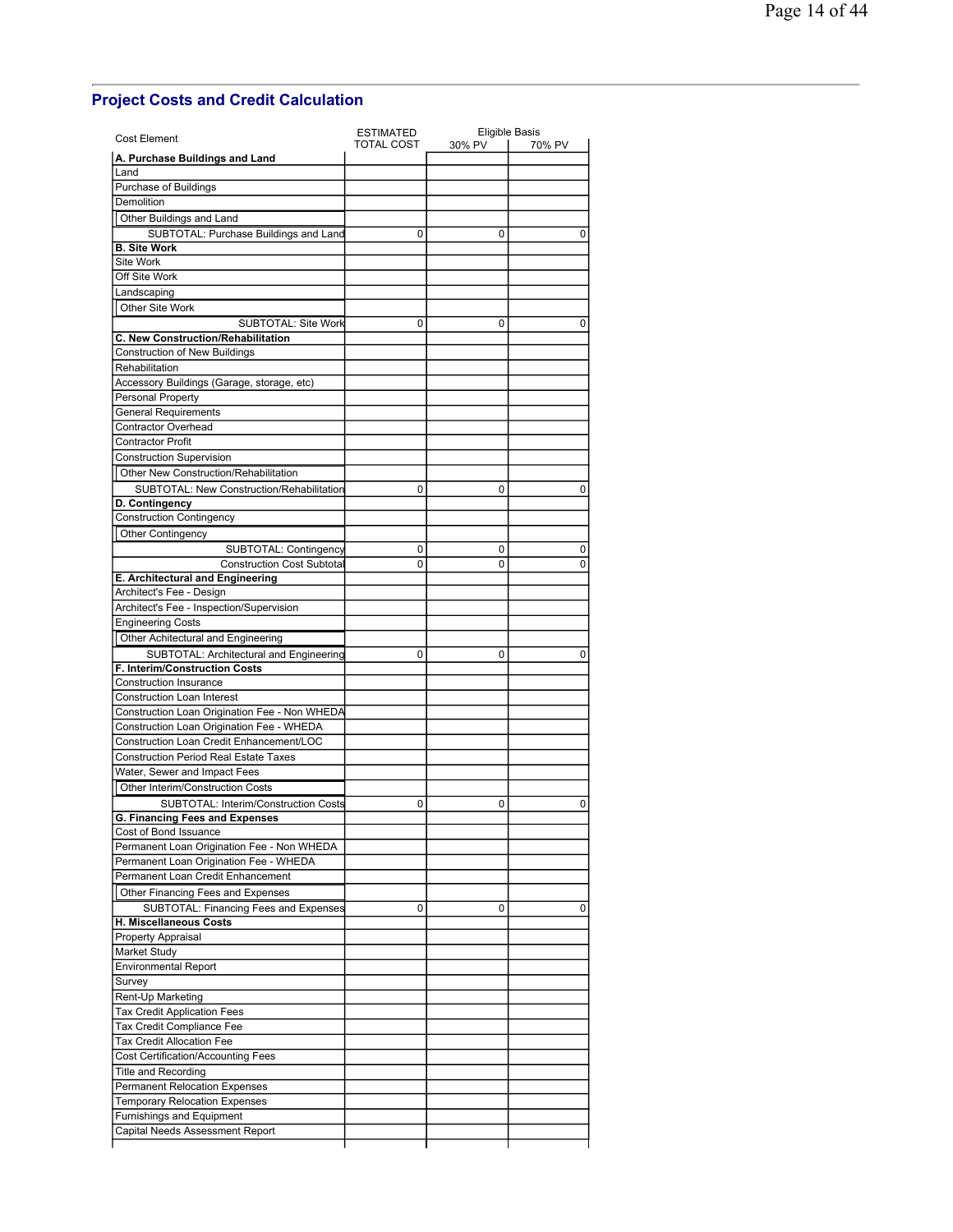| Legal Fees - Miscellaneous                                        |    |    |    |
|-------------------------------------------------------------------|----|----|----|
| Legal Fees - Real Estate                                          |    |    |    |
| <b>Other Miscellanous Costs</b>                                   |    |    |    |
| <b>SUBTOTAL: Soft Costs</b>                                       | 0  | 0  | 0  |
| I. Syndication Costs                                              |    |    |    |
| <b>Bridge Loan Fees and Expenses</b>                              |    |    |    |
| Organizational (Partnership)                                      |    |    |    |
| <b>Tax Opinion</b>                                                |    |    |    |
| <b>Other Syndication Costs</b>                                    |    |    |    |
|                                                                   |    |    |    |
| SUBTOTAL: Syndication Costs                                       | 0  |    |    |
| J. Developer's Fees<br>Developer's Fee - Received                 |    |    |    |
|                                                                   |    |    |    |
| Developer's Fee - Deferred                                        |    |    |    |
| Developer Overhead                                                |    |    |    |
| Consultants                                                       |    |    |    |
| Other Developer's Fees                                            |    |    |    |
| <b>SUBTOTAL: Developer's Fees</b>                                 | 0  | 0  | 0  |
| K. Reserves                                                       |    |    |    |
| Rent-Up Reserve                                                   |    |    |    |
| Operating Reserve                                                 |    |    |    |
| <b>Replacement Reserve</b>                                        |    |    |    |
| Capital Needs Reserve                                             |    |    |    |
| Debt Service Reserve                                              |    |    |    |
| <b>Escrows</b>                                                    |    |    |    |
| <b>Other Reserves</b>                                             |    |    |    |
| <b>SUBTOTAL: Reserves</b>                                         | 0  |    |    |
| <b>Intermediate Costs</b>                                         | 0  | 0  | 0  |
| <b>Total Development Costs</b>                                    | 0  | 0  | 0  |
|                                                                   |    |    |    |
| Less Federal Financing<br>Less Nonqualified Nonrecourse Financing |    |    |    |
| Less Historic Tax Credit Residential                              |    |    |    |
|                                                                   |    |    |    |
| Less<br>Other                                                     |    |    |    |
|                                                                   |    |    |    |
| <b>Total Eligible Basis</b>                                       |    | 0  | 0  |
| Adjustment for QCT/DDA                                            |    |    |    |
| Deduction from QCT/DDA Adjustment                                 |    |    |    |
| <b>HFA Boost</b>                                                  |    |    |    |
| Deduction from HFA Boost                                          |    |    |    |
| <b>Applicable Fraction</b>                                        |    | 0% | 0% |
| <b>Total Qualified Basis</b>                                      |    | 0  | 0  |
| Tax Credit Percentage Rate                                        |    | 0% | 0% |
| Federal Tax Credits at Estimated Rate                             |    | 0  | 0  |
| Total Federal Tax Credits at Estimated Rate                       | 0  |    |    |
| Previous Year's Allocation                                        |    |    |    |
| <b>Federal Tax Credits Requested</b>                              | 0  |    |    |
|                                                                   |    |    |    |
| <b>Credit Calculation Using Equity Gap</b>                        |    |    |    |
| <b>Total Project Costs</b>                                        | 0  |    |    |
| Less:                                                             |    |    |    |
| Loans                                                             |    |    |    |
| Grants                                                            |    |    |    |
| <b>Historic Rehab Credits</b>                                     |    |    |    |
| Other                                                             |    |    |    |
| <b>Total Sources of Funds</b>                                     | 0  |    |    |
| <b>Total Equity Gap</b>                                           | 0  |    |    |
| Minimum Credit Value                                              |    |    |    |
| Investor Ownership %                                              | 0% |    |    |
| Tax Credit Allowed by Equity Gap Calculation                      |    |    |    |
| <b>Credit Calculated by:</b>                                      |    |    |    |
| Eligible Basis Calculation                                        | 0  |    |    |
| <b>Equity Gap Calculation</b>                                     | 0  |    |    |
| Other Adjustment*                                                 |    |    |    |
| <b>Credit Amount</b>                                              | 0  |    |    |
| Disaster Credit Amount                                            |    |    |    |
| Per-Capita Credit Amount                                          |    |    |    |
|                                                                   |    |    |    |

Remarks concerning Project Costs and Credit Calculation: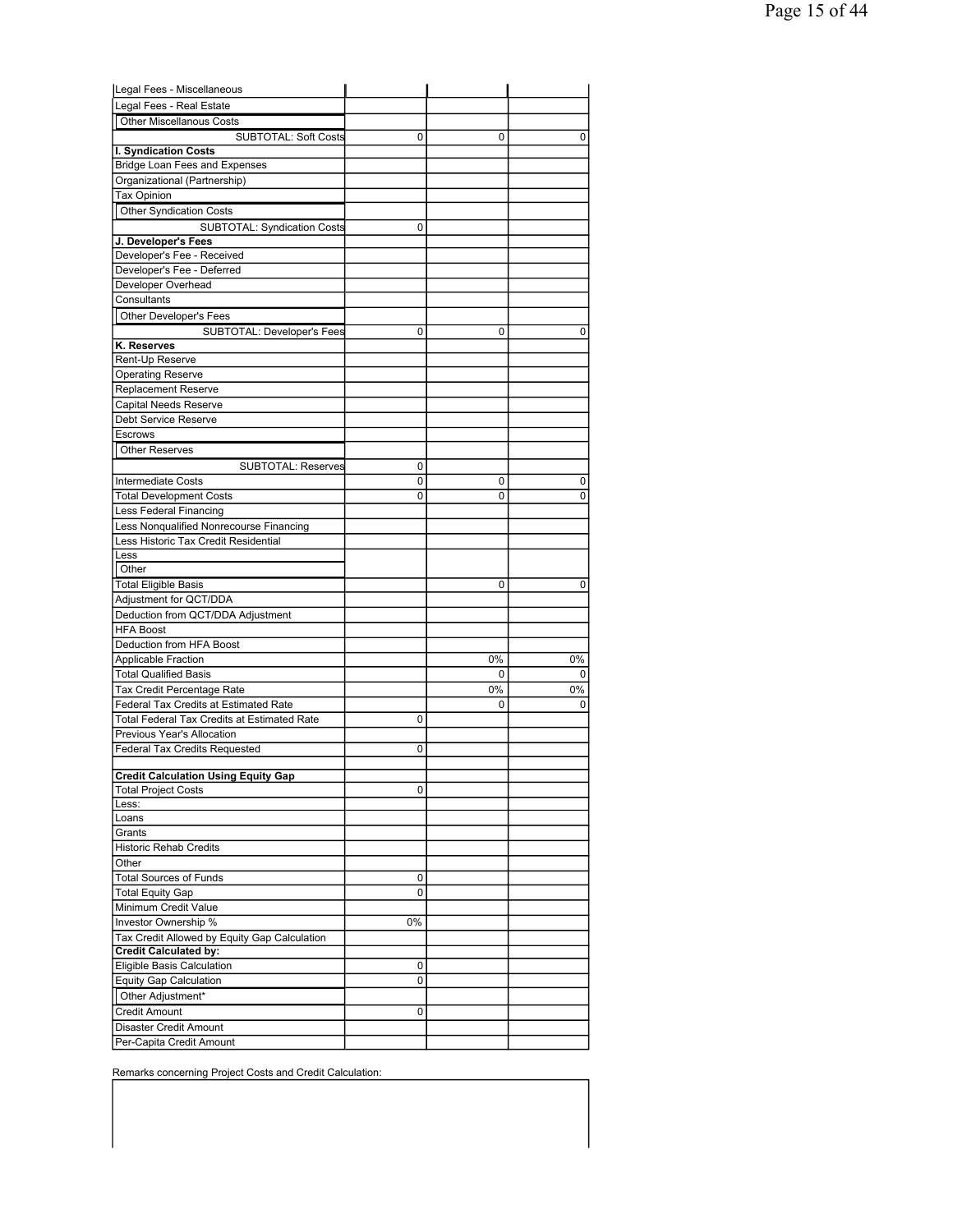\* Other Adjustment - Developments may be subject to a reduction in credit by the equity gap calculation.

- 1.Architectural fees in eligible basis (including both design and supervision) are limited to no more than 3% of the total of the New Construction/Rehabilitation and Site Work categories from Project Costs and Credit Calculation page.
- 2.Budgeted construction contingency, based on the subtotal of new construction/ rehabilitation, and should be at a minimum 5% for new construction and 10% for adaptive reuse or acquisition rehab type projects. A weighted average should be used for projects with both new construction and adaptive reuse or acquisition rehab units.
- 3.Construction supervision, consultant fees, developer fees and developer overhead are limited to a combined 15% of total development costs for new developments with 24 units or less and to 12% for those with more than 24 units. Those same fees are subject to greater restrictions for the acquisition portion of acquisition/rehab projects. See Developer Fee Policy.
- 4.If the construction lender and permanent lender are same entity, the construction loan origination fee is not allowed in eligible basis.
- 5.Applications that contain an identity of interest between the buyer and seller of real estate or between the developer, owner and general contractor should refer to Appendix Q for guidance on allowable fees.
- 6.General requirements, contractor overhead and contractor profit are limited to 12% in aggregate.
- 7.An amenity for which there will be an additional fee for the resident (parking, for example) must have its corresponding capital cost excluded from Eligible Basis on the Credit Calculation page, and on the project's Cost Certification. For those applications in which the costs of underground parking are removed<br>from eligible basis, a minimum of \$7,500 per underground space sho covered parking.

See Instructions for calculation methodology.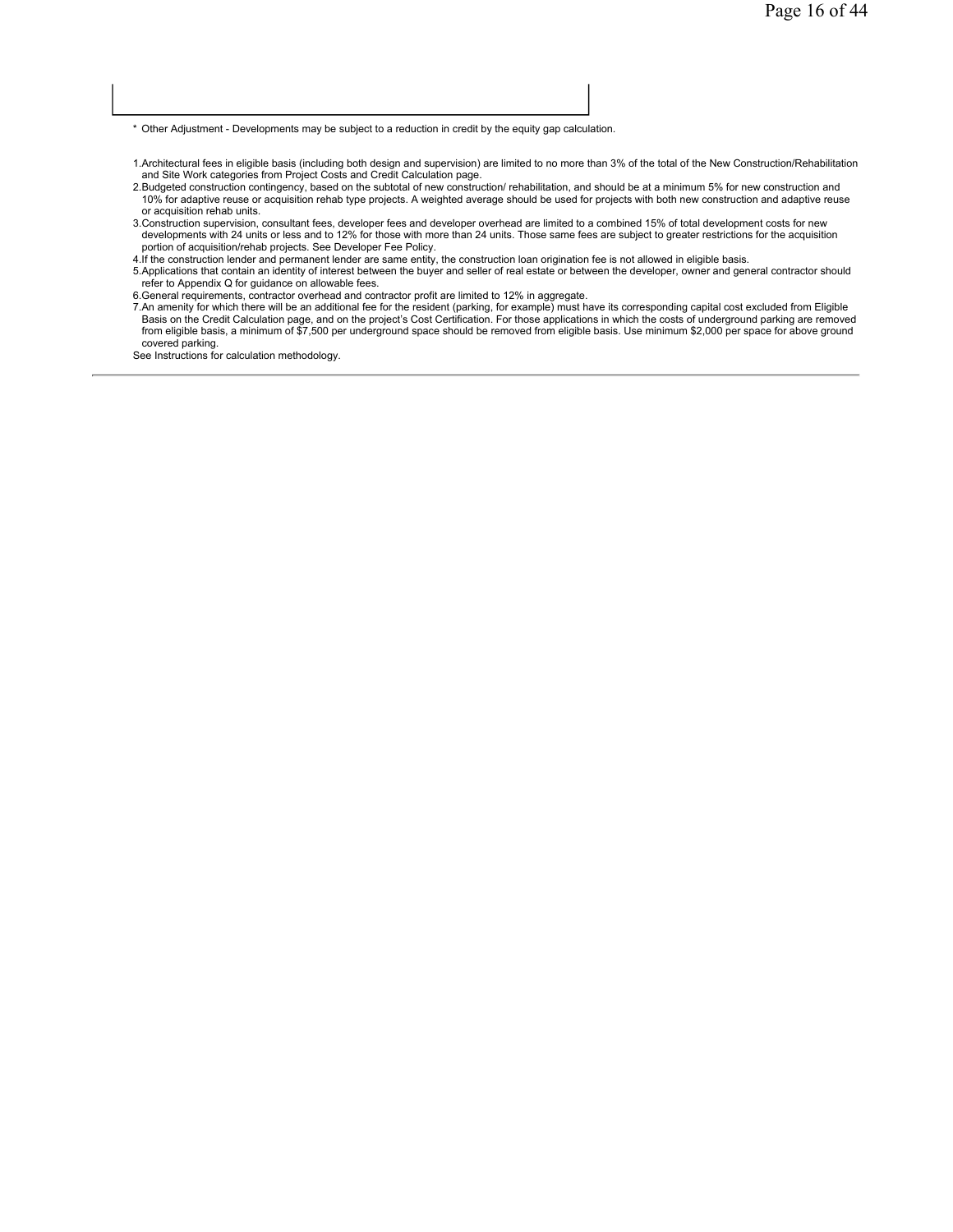# **Projected Operating Costs**

| Project Operations (Year One)                                   |   |
|-----------------------------------------------------------------|---|
| I. Rent Expense                                                 |   |
| Conventions and Meetings                                        |   |
| <b>Management Consultants</b>                                   |   |
| Advertising/Marketing Expense                                   |   |
| Subtotal: Rent Expense<br>II. Administrative Expenses           | 0 |
| Office Salaries                                                 |   |
| Office Expenses                                                 |   |
| Office or Model Apartment Rent                                  |   |
| Management Fee - Residential Rents                              |   |
| Management Fee - Commercial Rents                               |   |
| Management Fee - Misc Income                                    |   |
| Manager/Superintendent Salaries                                 |   |
| Administrative Rent-free Unit                                   |   |
| Legal Expenses - Project Only                                   |   |
| Auditing Expenses - Project Only                                |   |
| Bookkeeping Fees/Accounting Services                            |   |
| Bad Debt Expense<br>Misc Administrative Expenses                |   |
| Subtotal: Administrative Expenses                               | 0 |
| III. Utilities Expenses                                         |   |
| Fuel Oil                                                        |   |
| Electricity (Light & Misc. Power)                               |   |
| Water                                                           |   |
| Gas                                                             |   |
| Sewer                                                           |   |
| Owner-paid unit amenities                                       |   |
| Subtotal: Utilities Expenses                                    | 0 |
| IV. Operating & Maintenance Expenses                            |   |
| Payroll                                                         |   |
| Supplies<br>Contracts                                           |   |
| Operating and Maintenance Rent Free Unit                        |   |
| Garbage and Trash Removal                                       |   |
| Security Payroll/Contract (incl taxes and benefits)             |   |
| Security Rent Free Unit                                         |   |
| Heating/Cooling Repairs & Maintenance                           |   |
| Snow Removal                                                    |   |
| Vehicle/Maintenance Equipment Operation & Repairs               |   |
| Miscellaneous Operating & Maintenance Expense                   |   |
| Subtotal: Operating                                             | 0 |
| V. Taxes and Insurance<br>Real Estate & Personal Property Taxes |   |
| Payroll Taxes - Project Share                                   |   |
| Property and Liability Insurance (Hazard)                       |   |
| <b>Fidelity Bond Insurance</b>                                  |   |
| Workmen's Compensation                                          |   |
| Health Insurance and Other Employee Benefits                    |   |
| Misc Taxes, Licenses, Permits, and Insurance                    |   |
| Subtotal: Taxes and Insurance                                   | 0 |
| VI. Total Service Expense                                       |   |
| Dietary Salaries                                                |   |
| Dietary Purchased Serv                                          |   |
| Food                                                            |   |
| Registered Nurse Salary                                         |   |
| Housekeeping Salary                                             |   |
| Housekeeping Supply<br>Other Housekeeping                       |   |
| Housekeeping Purchased Serv                                     |   |
| <b>Medical Supplies</b>                                         |   |
| <b>Medical Purchased Serv</b>                                   |   |
| Laundry/Linen                                                   |   |
| Laundry Salaries                                                |   |
| Laundry Purchased Serv                                          |   |
| Laundry Supplies                                                |   |
| <b>Medical Records Salary</b>                                   |   |
| <b>Medical Records Supply</b>                                   |   |
| Med Records Purchased Srv                                       |   |
|                                                                 |   |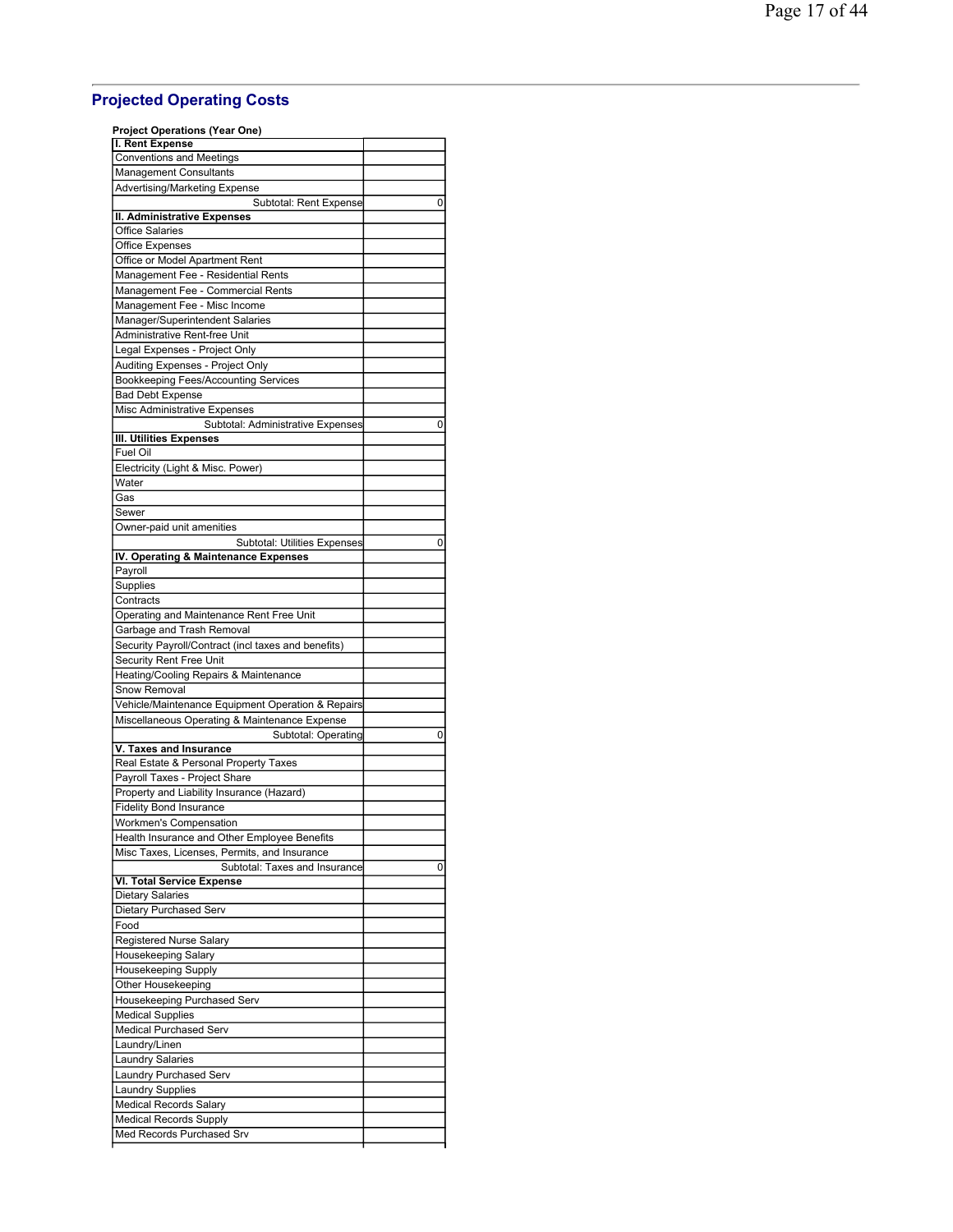| Recreation/Rehab                   |  |
|------------------------------------|--|
| <b>Activities Supplies</b>         |  |
| <b>Activities Purchased Serv</b>   |  |
| <b>Rehab Salaries</b>              |  |
| <b>Rehab Supplies</b>              |  |
| <b>Rehab Purchased Serv</b>        |  |
| Other Support Serv                 |  |
| Subtotal: Service Expense          |  |
|                                    |  |
| <b>Tax Credit Monitoring Fees</b>  |  |
| <b>Annual Replacement Reserves</b> |  |
| <b>Total Operating Expenses</b>    |  |
| <b>Total Units</b>                 |  |
| Per Unit Per Month                 |  |

Remarks concerning Projected Operating Costs: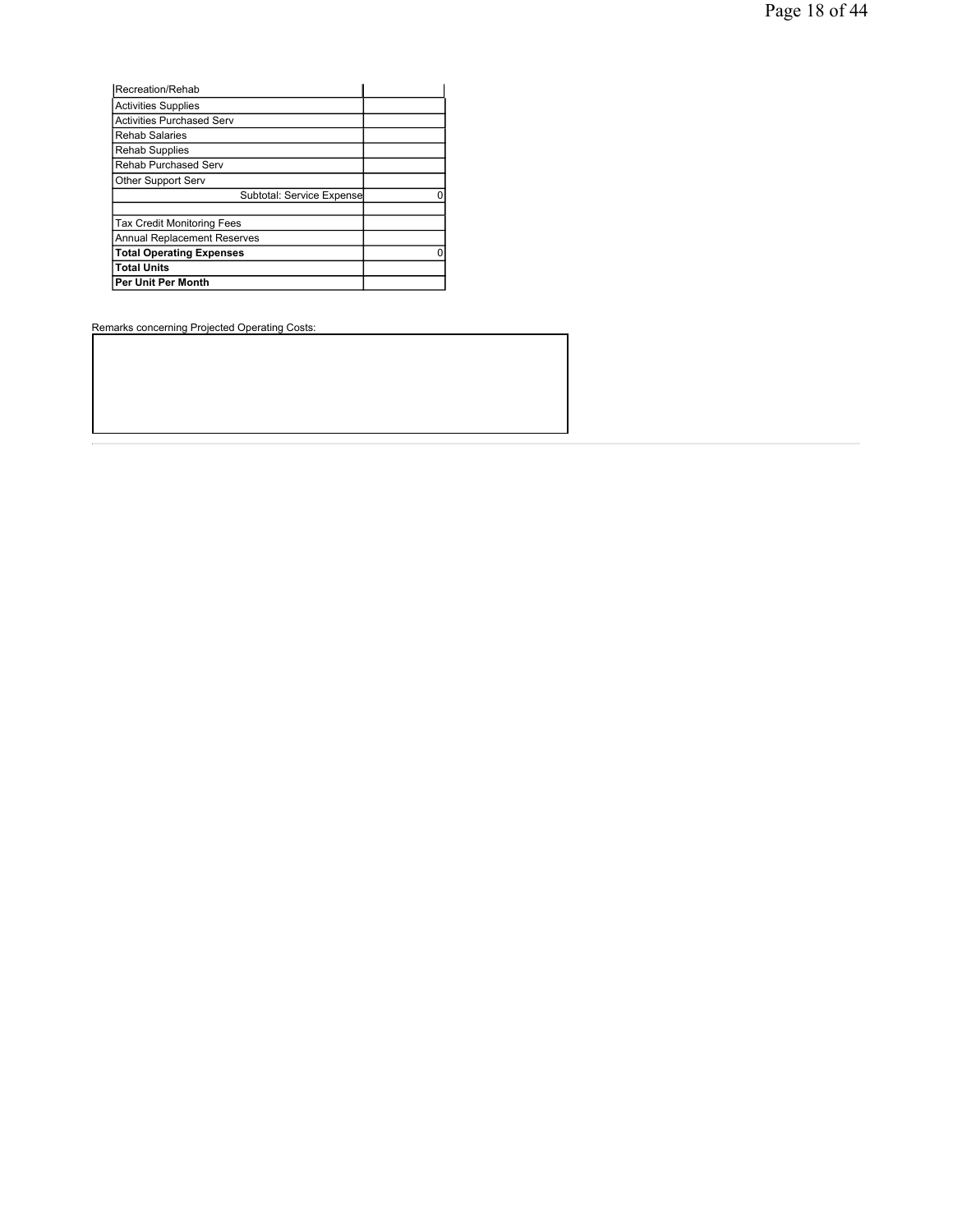# **Projected Cash Flow**

## **Year One**

| <b>Inflation Rate</b>                                       |    |
|-------------------------------------------------------------|----|
| Income Inflation Rate                                       | 0% |
| <b>Expense Inflation Rate</b>                               | 0% |
| <b>Operating Income</b>                                     |    |
| Gross rental income<br>(from Unit Mix - Total Monthly Rent) |    |
| Parking                                                     |    |
| Stores and Commercial                                       |    |
| Laundry and Vending                                         |    |
| Other (specify):                                            |    |
| Other                                                       |    |
| Total Gross Income Potential at 100% Occupancy              | 0  |
| 7% Vacancy Allowance                                        | 0  |
| <b>NET RENTAL/OTHER INCOME</b>                              | 0  |
| <b>TOTAL OPERATING EXPENSES</b>                             |    |
| (from Projected Operating Costs)                            |    |
| <b>NET OPERATING INCOME</b>                                 | 0  |
|                                                             |    |
| <b>DEBT SERVICE</b>                                         |    |
| (from Funding Sources Loans)                                |    |
| <b>NET CASH FLOW</b>                                        | 0  |
| <b>DEBT COVERAGE RATIO</b>                                  |    |
| (Minimum of 1.175)                                          |    |

Include and calculate other estimated non-rental income sources below:

## **20-Year Cash Flow**

| Year                            |    | 2  | 3  | $\overline{4}$ | 5  | 6  | 7  | 8  | 9  | 10 |
|---------------------------------|----|----|----|----------------|----|----|----|----|----|----|
| Net Rental/Other Income         |    |    |    |                |    |    |    |    |    |    |
| Total Operating Expenses        |    |    |    |                |    |    |    |    |    |    |
| <b>Debt Service</b>             |    |    |    |                |    |    |    |    |    |    |
| Net Cash Flow                   |    |    |    |                |    |    |    |    |    |    |
| Debt Coverage Ratio             |    |    |    |                |    |    |    |    |    |    |
|                                 |    |    |    |                |    |    |    |    |    |    |
| Year                            | 11 | 12 | 13 | 14             | 15 | 16 | 17 | 18 | 19 | 20 |
| Net Rental/Other Income         |    |    |    |                |    |    |    |    |    |    |
| <b>Total Operating Expenses</b> |    |    |    |                |    |    |    |    |    |    |
| <b>Debt Service</b>             |    |    |    |                |    |    |    |    |    |    |
| Net Cash Flow                   |    |    |    |                |    |    |    |    |    |    |
| Debt Coverage Ratio             |    |    |    |                |    |    |    |    |    |    |

Developments should maintain Debt Coverage Ratio of minimum 1.15 through year 15.

#### **Calculations:**

- 1. "Debt Service" is the sum of "regular/amortized loan debt service + non-amortizing annual service" as entered by user from Funding Sources section.<br>2. "Net Cash Flow" is "Net Rental/Other Income" minus "Total Operatin
- 
-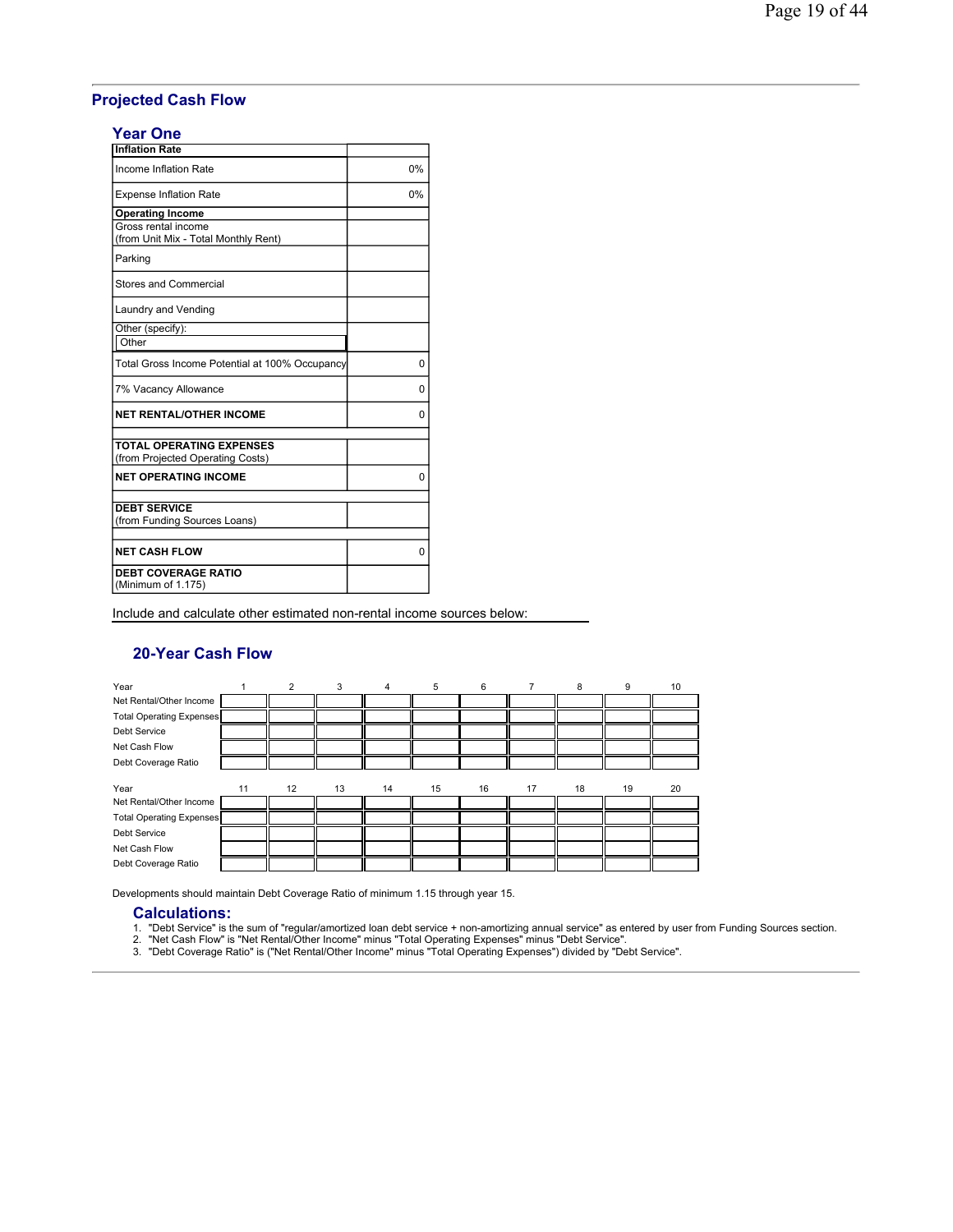## **Financial Feasibility Threshold Test**

WHEDA will evaluate the financial feasibility of all HTC Applications. Feasibility is determined by taking into account a variety of factors including: projected operating expenses, replacement reserves, rents and other income, vacancy assumptions, debt service and expected equity proceeds.

Developments submitted with operating expenses, operating reserves, replacement reserves and/or a debt coverage ratio outside the prescribed<br>ranges, without documentation, will be considered infeasible. At WHEDA's discreti currently operating developments. Submit operating expense documentation to support the proposed operating expense assumption for the proposed project.

| Per Unit Per Month Note__________<br><b>PUPM Operating Expenses &amp; Replacement Reserves</b><br>\$0.00<br>Expected Range: Single Family Homes/Duplex - \$490 to \$565<br>Expected Range: Elderly - \$375 to \$465<br>Expected Range: Family/Other - \$455 to \$555<br>*Submit operating expense documentation to support the proposed<br>operating expense assumption for the proposed project.<br>Value outside of<br>expected range please<br>enter explanation.<br>Debt Coverage Ratio: Primary "Must Pay" Debt<br>0.000<br>Debt Ratio Note____________<br>Expected Range for Tax-Exempt Applications: 1.10 to 1.40<br>Expected Range for Supportive Housing and/or Elderly Assisted Living if any<br>Service Income helps support Net Cash Flow: 1.20 to 1.40<br>Expected Range for All Other: 1.175 to 1.40<br>Value outside of<br>expected range please<br>enter explanation.<br><b>Operating Reserve</b><br>0.00<br>Operating Reserve Note_____________<br>Expected Value: 6.0 months or more<br>Value outside of<br>expected range please<br>enter explanation.<br>\$0.00<br><b>Annual Per-Unit Replacement Reserves</b><br>Expected Value: New Construction, Elderly - \$250 or more<br>Expected Value: New Construction, Family - \$300 or more<br>Expected Value: Acquisition/Rehab - \$300 or more<br>Expected Value: Single Family Homes/Duplex - \$400 or more<br>General Requirements Note <sup>[11]</sup> [11] General Requirements Note <sup>[11]</sup> [12]<br><b>General Requirements</b><br>0.0000<br>Expected Value: 5% or less<br>0.0000<br>Contractor Overhead Note___________________<br><b>Contractor Overhead</b><br>Expected Value: 2% or less | Value outside of<br>expected range please<br>enter explanation. |  |
|-----------------------------------------------------------------------------------------------------------------------------------------------------------------------------------------------------------------------------------------------------------------------------------------------------------------------------------------------------------------------------------------------------------------------------------------------------------------------------------------------------------------------------------------------------------------------------------------------------------------------------------------------------------------------------------------------------------------------------------------------------------------------------------------------------------------------------------------------------------------------------------------------------------------------------------------------------------------------------------------------------------------------------------------------------------------------------------------------------------------------------------------------------------------------------------------------------------------------------------------------------------------------------------------------------------------------------------------------------------------------------------------------------------------------------------------------------------------------------------------------------------------------------------------------------------------------------------------------------------------------------------------------------------------------------|-----------------------------------------------------------------|--|
|                                                                                                                                                                                                                                                                                                                                                                                                                                                                                                                                                                                                                                                                                                                                                                                                                                                                                                                                                                                                                                                                                                                                                                                                                                                                                                                                                                                                                                                                                                                                                                                                                                                                             |                                                                 |  |
|                                                                                                                                                                                                                                                                                                                                                                                                                                                                                                                                                                                                                                                                                                                                                                                                                                                                                                                                                                                                                                                                                                                                                                                                                                                                                                                                                                                                                                                                                                                                                                                                                                                                             |                                                                 |  |
|                                                                                                                                                                                                                                                                                                                                                                                                                                                                                                                                                                                                                                                                                                                                                                                                                                                                                                                                                                                                                                                                                                                                                                                                                                                                                                                                                                                                                                                                                                                                                                                                                                                                             |                                                                 |  |
|                                                                                                                                                                                                                                                                                                                                                                                                                                                                                                                                                                                                                                                                                                                                                                                                                                                                                                                                                                                                                                                                                                                                                                                                                                                                                                                                                                                                                                                                                                                                                                                                                                                                             |                                                                 |  |
|                                                                                                                                                                                                                                                                                                                                                                                                                                                                                                                                                                                                                                                                                                                                                                                                                                                                                                                                                                                                                                                                                                                                                                                                                                                                                                                                                                                                                                                                                                                                                                                                                                                                             |                                                                 |  |
|                                                                                                                                                                                                                                                                                                                                                                                                                                                                                                                                                                                                                                                                                                                                                                                                                                                                                                                                                                                                                                                                                                                                                                                                                                                                                                                                                                                                                                                                                                                                                                                                                                                                             |                                                                 |  |
|                                                                                                                                                                                                                                                                                                                                                                                                                                                                                                                                                                                                                                                                                                                                                                                                                                                                                                                                                                                                                                                                                                                                                                                                                                                                                                                                                                                                                                                                                                                                                                                                                                                                             |                                                                 |  |
|                                                                                                                                                                                                                                                                                                                                                                                                                                                                                                                                                                                                                                                                                                                                                                                                                                                                                                                                                                                                                                                                                                                                                                                                                                                                                                                                                                                                                                                                                                                                                                                                                                                                             |                                                                 |  |
|                                                                                                                                                                                                                                                                                                                                                                                                                                                                                                                                                                                                                                                                                                                                                                                                                                                                                                                                                                                                                                                                                                                                                                                                                                                                                                                                                                                                                                                                                                                                                                                                                                                                             |                                                                 |  |
|                                                                                                                                                                                                                                                                                                                                                                                                                                                                                                                                                                                                                                                                                                                                                                                                                                                                                                                                                                                                                                                                                                                                                                                                                                                                                                                                                                                                                                                                                                                                                                                                                                                                             |                                                                 |  |
|                                                                                                                                                                                                                                                                                                                                                                                                                                                                                                                                                                                                                                                                                                                                                                                                                                                                                                                                                                                                                                                                                                                                                                                                                                                                                                                                                                                                                                                                                                                                                                                                                                                                             |                                                                 |  |
|                                                                                                                                                                                                                                                                                                                                                                                                                                                                                                                                                                                                                                                                                                                                                                                                                                                                                                                                                                                                                                                                                                                                                                                                                                                                                                                                                                                                                                                                                                                                                                                                                                                                             |                                                                 |  |
|                                                                                                                                                                                                                                                                                                                                                                                                                                                                                                                                                                                                                                                                                                                                                                                                                                                                                                                                                                                                                                                                                                                                                                                                                                                                                                                                                                                                                                                                                                                                                                                                                                                                             |                                                                 |  |
|                                                                                                                                                                                                                                                                                                                                                                                                                                                                                                                                                                                                                                                                                                                                                                                                                                                                                                                                                                                                                                                                                                                                                                                                                                                                                                                                                                                                                                                                                                                                                                                                                                                                             |                                                                 |  |
|                                                                                                                                                                                                                                                                                                                                                                                                                                                                                                                                                                                                                                                                                                                                                                                                                                                                                                                                                                                                                                                                                                                                                                                                                                                                                                                                                                                                                                                                                                                                                                                                                                                                             |                                                                 |  |
| <b>Contractor Profit</b><br>0.0000<br>Expected Value: 5% or less                                                                                                                                                                                                                                                                                                                                                                                                                                                                                                                                                                                                                                                                                                                                                                                                                                                                                                                                                                                                                                                                                                                                                                                                                                                                                                                                                                                                                                                                                                                                                                                                            |                                                                 |  |

WHEDA reserves the right to reject competitive applications not maintaining a minimum 1.15 debt service coverage ratio through year 15 (1.10 for noncompetitive applications) OR reduce Credit requests/allocations at Review One, Two or Three based on either an "equity gap" model or an initial debt service coverage exceeding 1.40.

WHEDA reserves the right to reduce Credit requests or allocations at any stage of the application process per Section 42 of the Code. Any<br>reduction of Credit will be based on WHEDA's evaluation of debt and equity available

WHEDA reserves the right to reject competitive applications for the inability to repay deferred developer fees in the 15 year tax credit period.

**Special Instructions on all Supportive Housing or Elderly Assisted Living Developments:** Applicant MUST provide along with the application: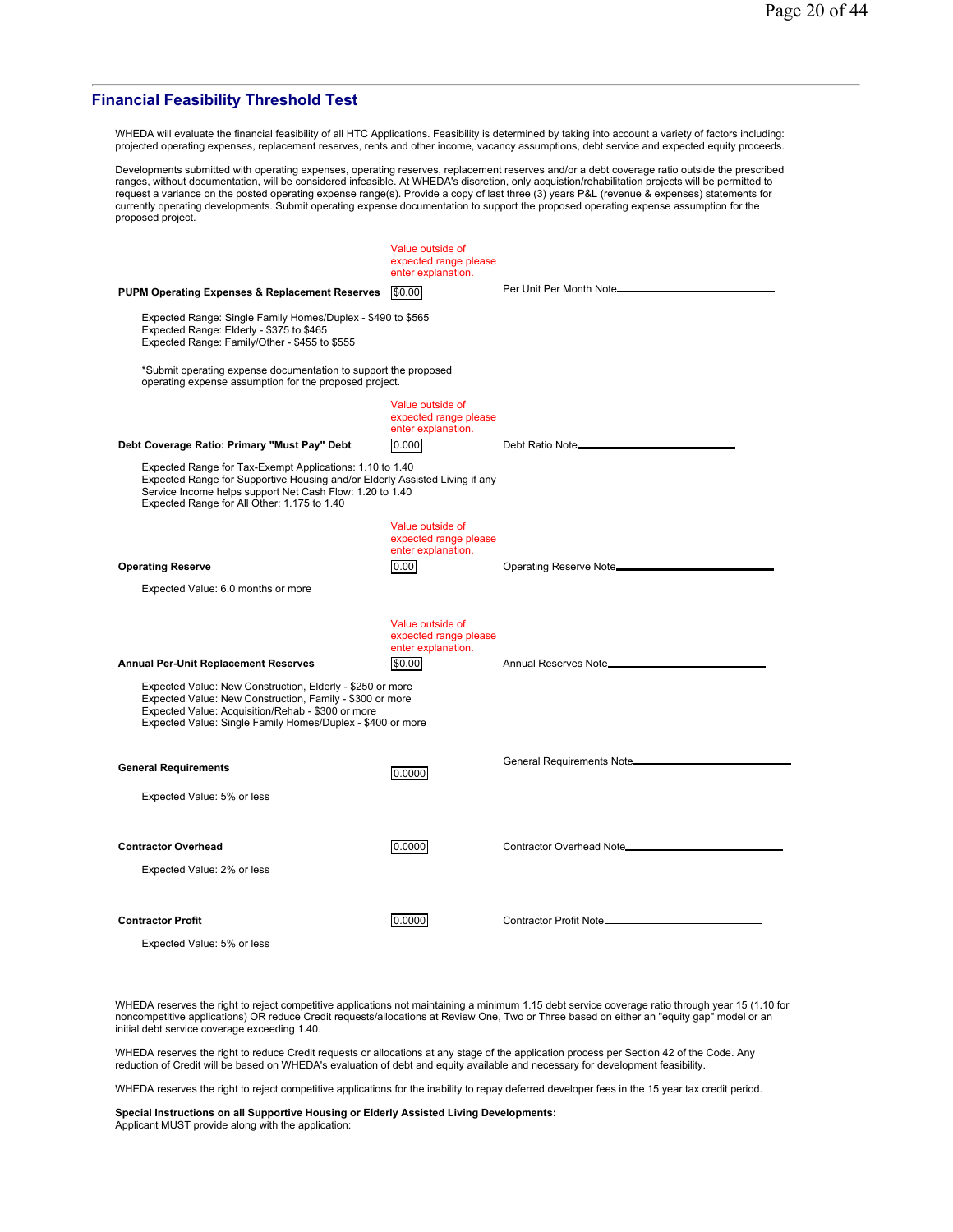- 1. separate proforma detailing the service expenses and income of the project, and
- 2. supporting documentation describing the assumptions used for service pricing, service expenses and service demand by the residents.

Remarks concerning Financial Feasibility Test: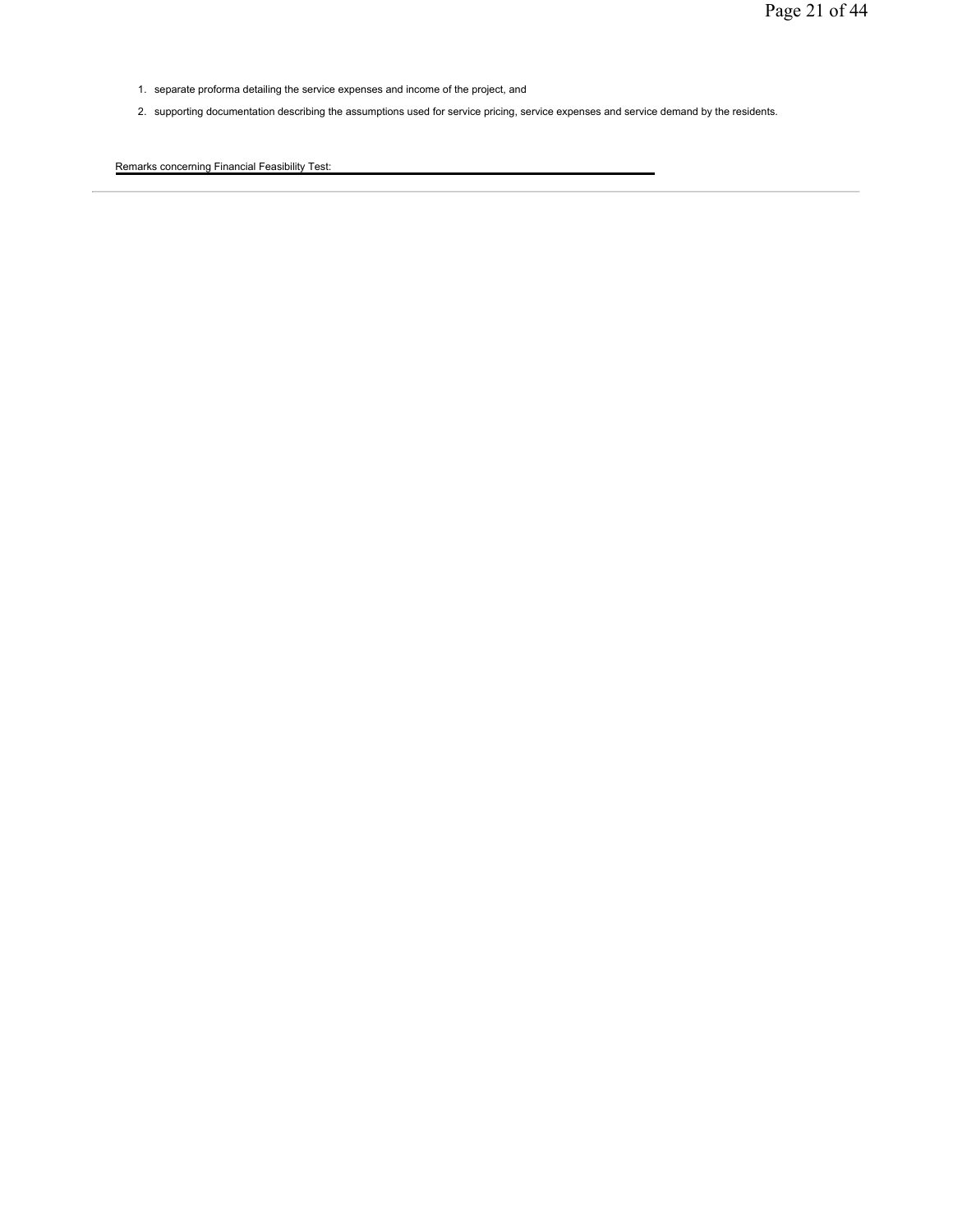## **Instructions/Scoring Summary**

#### **2020 SELF-SCORING EXHIBIT**

Calculate Applicant Scores for your development on this Exhibit. You must proactively choose or decline participation in each scoring category. **Points will not be awarded if not requested, or if the required documentation for a category is not submitted, is insufficient, or is in an unacceptable form. Applicants must commit via written agreements to actions supporting points awarded in scoring categories. Once a development has executed a Reservation of Credit, no changes to the development score will be allowed.**

WHEDA will determine final point scores after reviewing information provided by applicant. **If two or more applicants receive the same score, the application with the most points scored in the category "Areas of Economic Opportunity" will be ranked the highest. A secondary tiebreaker, if needed, will rank applications by lowest amount of Housing Tax Credits (HTCs) per low income unit.**

**All developments must score at least 120 points to be eligible for Credit.** Points ending in a fraction will be rounded<br>down. WHEDA reserves the right to change this threshold as it deems appropriate.

**Unless otherwise noted, for scattered site developments, two-thirds of the sites must meet the scoring category criteria to receive points.**

| <b>Scoring Categories</b>                                | 2020<br>Points | Applicant<br>Score |
|----------------------------------------------------------|----------------|--------------------|
| 1. Lower-Income Areas                                    | 5              | 0                  |
| 2. Energy Efficiency and Sustainability                  | 32             | $\mathbf{0}$       |
| 3. Mixed-Income Incentive                                | 12             | 0                  |
| 4. Serves Large Families                                 | 5              | 0                  |
| 5. Serves Lowest-Income Residents                        | 60             | $\mathbf{0}$       |
| 6. Supportive Housing                                    | 20             | 0                  |
| 7. Rehab/Neighborhood Stabilization                      | 25             | $\mathbf{0}$       |
| 8. Universal Design                                      | 18             | 0                  |
| 9. Financial Leverage                                    | 36             | $\mathbf{0}$       |
| 10. Eventual Tenant Ownership                            | 3              | 0                  |
| 11. Development Team                                     | 12             | 0                  |
| 12. Readiness to Proceed                                 | 12             | 0                  |
| 13. Areas of Economic Opportunity                        | 28             | $\mathbf{0}$       |
| 14. Rural Areas without Recent Housing Tax Credit Awards | 5              | $\mathbf{0}$       |
| <b>Scoring Total</b>                                     | 273            | 0                  |

**All Appendices and WHEDA forms referenced in scoring categories can be located on WHEDA's website (www.wheda.com)**

**Reminder: In the General, Preservation and Supportive Housing set-asides, the credit limit will be \$1,550,000 per application. In the Non-Profit and Rural set-asides, the credit will be limited to \$800,000 per application.**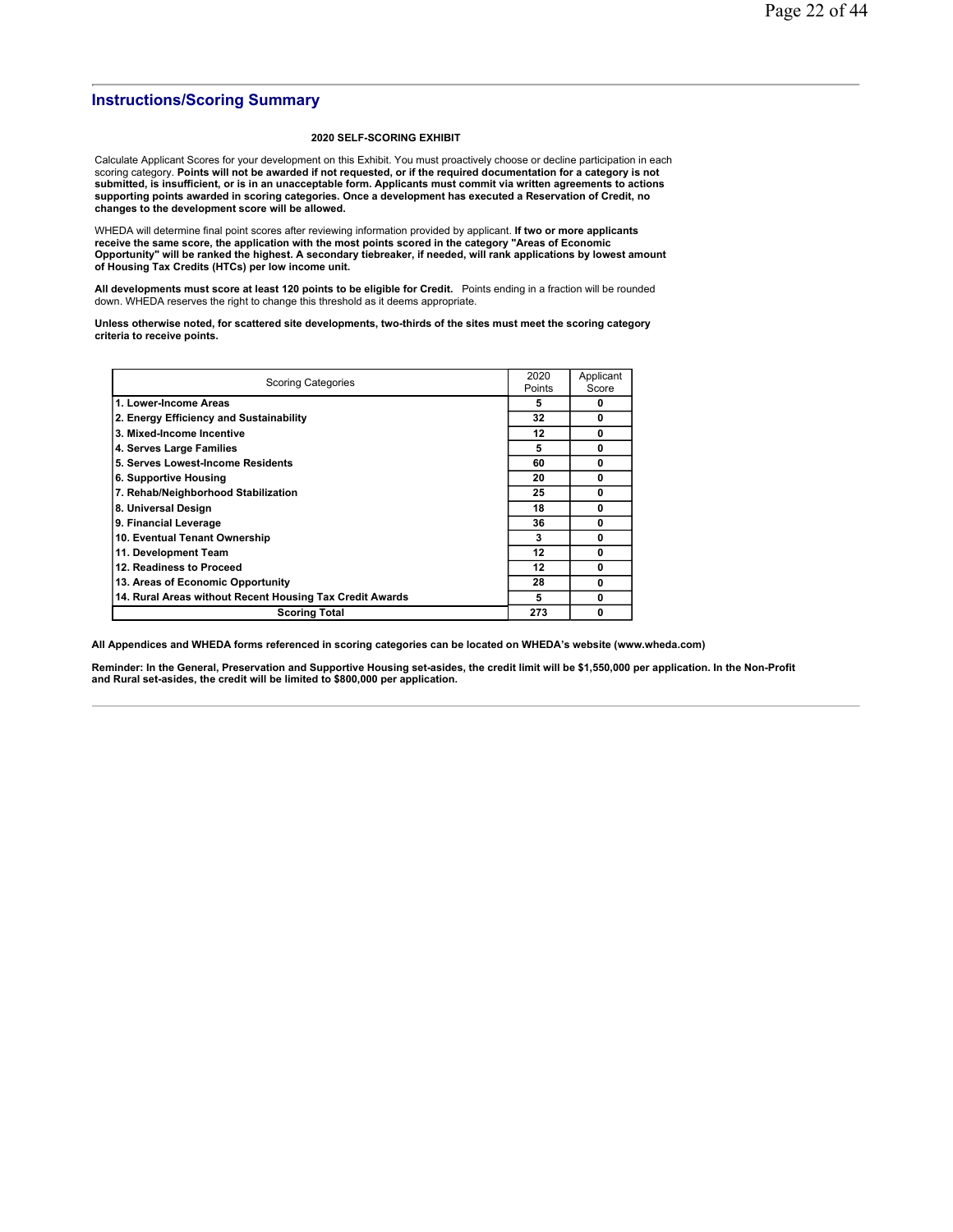## **1. Lower-Income Areas**

Do you wish to claim points for this scoring category? []

#### **Eligible Locations:**

Check one box, if both are selected then 3 points will be unselected.

|     | <b>Check Points</b> | Feature                                                                                                                                                                                                                                                                                                                                                                                                                                                                                                                   |
|-----|---------------------|---------------------------------------------------------------------------------------------------------------------------------------------------------------------------------------------------------------------------------------------------------------------------------------------------------------------------------------------------------------------------------------------------------------------------------------------------------------------------------------------------------------------------|
| Box |                     |                                                                                                                                                                                                                                                                                                                                                                                                                                                                                                                           |
|     | 5                   | Five Points will be awarded for:<br>1. Properties in a QCT that have a Concerted Community Revitalization Plan (CCRP) that specifically<br>addresses the need for affordable and/or rental housing in the area of the proposed HTC project<br>• Attach a print-out of census tract from American Fact Finder or similar program<br>• Provide the website location for the community revitalization/redevelopment plan or provide a<br>hard copy of the plan<br>2. Properties located on federally designated Tribal lands |
|     | 3                   | Three Points will be awarded for:<br>Properties in a QCT that have a Concerted Community Revitalization Plan (CCRP)<br>1.<br>• Attach a print-out of census tract from American Fact Finder or similar program<br>• Provide the website location for the community revitalization/redevelopment plan or provide a<br>hard copy of the plan                                                                                                                                                                                |

Concerted Community Revitalization Plans (CCRPs) must:

- 1. be geographically specific (the proposed HTC development must be within the identified planning area)
- 2. include a strategy for obtaining commitments of public and private investment for infrastructure, amenities, or services beyond the proposed HTC development
- 3. clearly demonstrate the need for revitalization in the planning area
- 4. include elements such as outcome goals, timelines and benchmarks, and identification of community partners
- 5. have been approved within the past 10 years

CCRPs do not necessarily need to be approved by the local municipality. CCRPs completed by neighborhood groups (which meet the criteria noted above) will be acceptable.

**Maximum 5 Points Total Points:** 0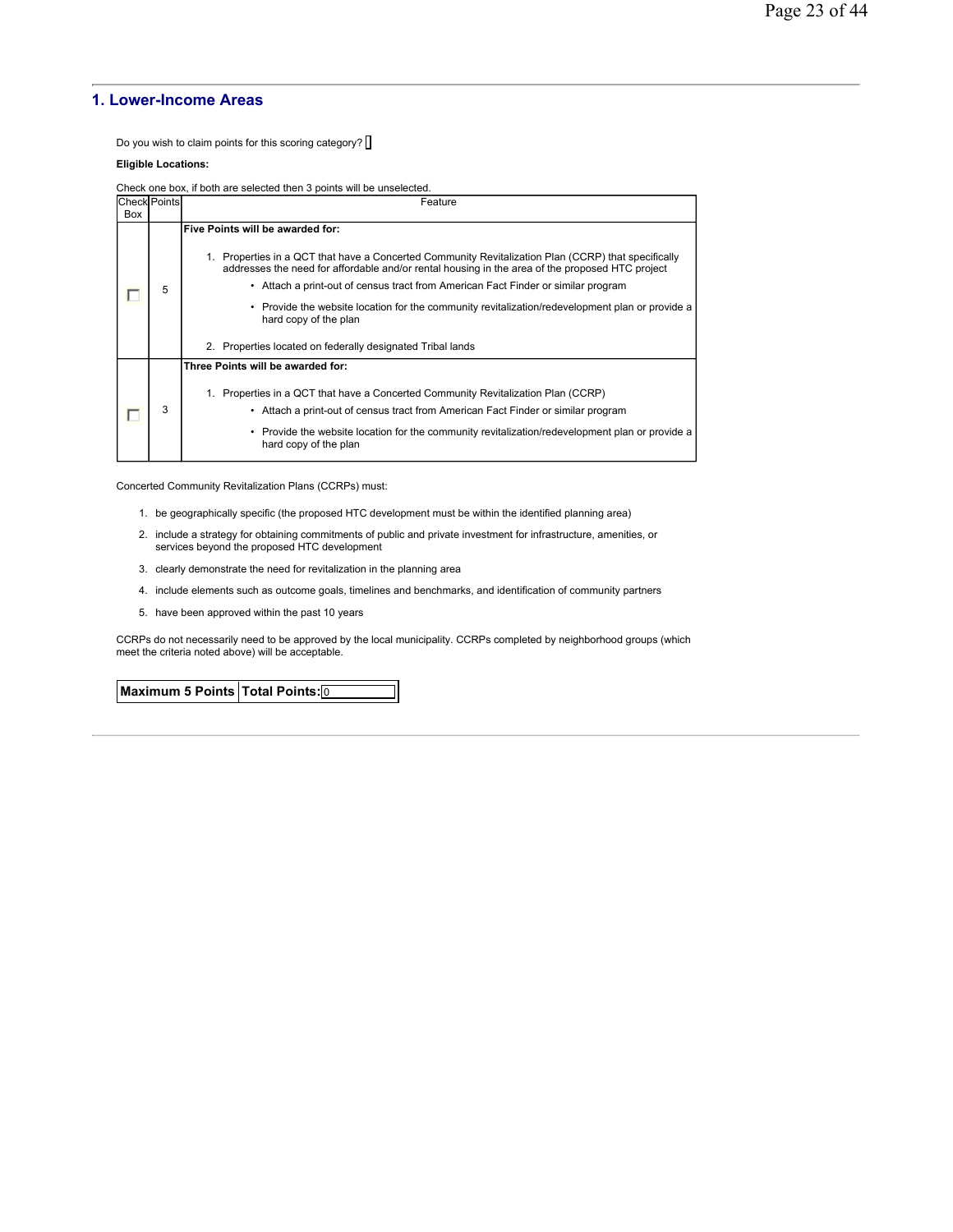# **2. Energy Efficiency and Sustainability**

Do you wish to claim points for this scoring category? [

Points will be awarded to developments which promote long term energy efficiency and sustainability through thoughtful design and development location.

| Check<br>Box | Max<br>Points | Description                                                                                                                                                                                                                                                                                                                            |  |  |  |  |  |
|--------------|---------------|----------------------------------------------------------------------------------------------------------------------------------------------------------------------------------------------------------------------------------------------------------------------------------------------------------------------------------------|--|--|--|--|--|
|              |               | <b>Sustainable Design</b>                                                                                                                                                                                                                                                                                                              |  |  |  |  |  |
| п            | 20            | Properties built to the Wisconsin Green Built Home Standard (score of 150 or more) or those<br>meeting the Enterprise Green Communities Criteria are eligible to receive 20 points in this category.                                                                                                                                   |  |  |  |  |  |
|              |               | WHEDA will require program certification from Wisconsin Green Built Homes or Enterprise Green<br>Communities prior to release of the 8609.                                                                                                                                                                                             |  |  |  |  |  |
|              |               | <b>Strong Linkages</b>                                                                                                                                                                                                                                                                                                                 |  |  |  |  |  |
|              |               | Note: Preservation Set-Aside projects cannot score points in this category.                                                                                                                                                                                                                                                            |  |  |  |  |  |
|              |               | WHEDA is committed to housing which provides the best possible linkages for residents and which<br>potentially reduces resident transportation costs.                                                                                                                                                                                  |  |  |  |  |  |
|              |               | Please select one of the following:                                                                                                                                                                                                                                                                                                    |  |  |  |  |  |
|              |               | <b>Check Box</b><br><b>Meets Rural Set-Aside</b><br>Points                                                                                                                                                                                                                                                                             |  |  |  |  |  |
|              |               | Walk Score 60 and above<br>4                                                                                                                                                                                                                                                                                                           |  |  |  |  |  |
| п            | 4             | Walk Score between 40-59 or site on Tribal Lands<br>$\overline{2}$                                                                                                                                                                                                                                                                     |  |  |  |  |  |
|              |               |                                                                                                                                                                                                                                                                                                                                        |  |  |  |  |  |
|              |               | Points<br><b>Check Box</b><br>All Other Sites                                                                                                                                                                                                                                                                                          |  |  |  |  |  |
|              |               | Walk Score 70 and above<br>4                                                                                                                                                                                                                                                                                                           |  |  |  |  |  |
|              |               | Walk Score between 50-69<br>2                                                                                                                                                                                                                                                                                                          |  |  |  |  |  |
|              |               | Find "Walk score" value by visiting www.Walkscore.com and typing in the project address. Print the<br>Walk score webpage and submit your calculation with initial application. WHEDA will use the<br>applicant's submitted print-out unless WHEDA needs to rerun due to applicant error.                                               |  |  |  |  |  |
|              |               | For scattered sites, take the average of all of the address scores.                                                                                                                                                                                                                                                                    |  |  |  |  |  |
|              |               | <b>Public Transportation</b>                                                                                                                                                                                                                                                                                                           |  |  |  |  |  |
|              | 4             | Points will be awarded to developments in which any portion of the site is located no more than one-<br>half (0.5) of a mile from a regularly scheduled local bus stop. Projects on tribal land with "on call"<br>transportation programs that provide the users a choice of local destinations shall be eligible for<br>these points. |  |  |  |  |  |
|              |               | Provide a map or schedule showing that the site is no more than one-half mile from a regularly<br>scheduled bus stop. For properties on tribal land, provide evidence of "on call" transportation<br>programs that provide the users a choice of local destinations.                                                                   |  |  |  |  |  |
|              |               | Non-Smoking                                                                                                                                                                                                                                                                                                                            |  |  |  |  |  |
|              | 4             | Properties designated as non-smoking and evidenced in "house rule" or lease would be eligible to<br>receive up to 4 points in this category.                                                                                                                                                                                           |  |  |  |  |  |

**Maximum Points: 32 Total Points:** 0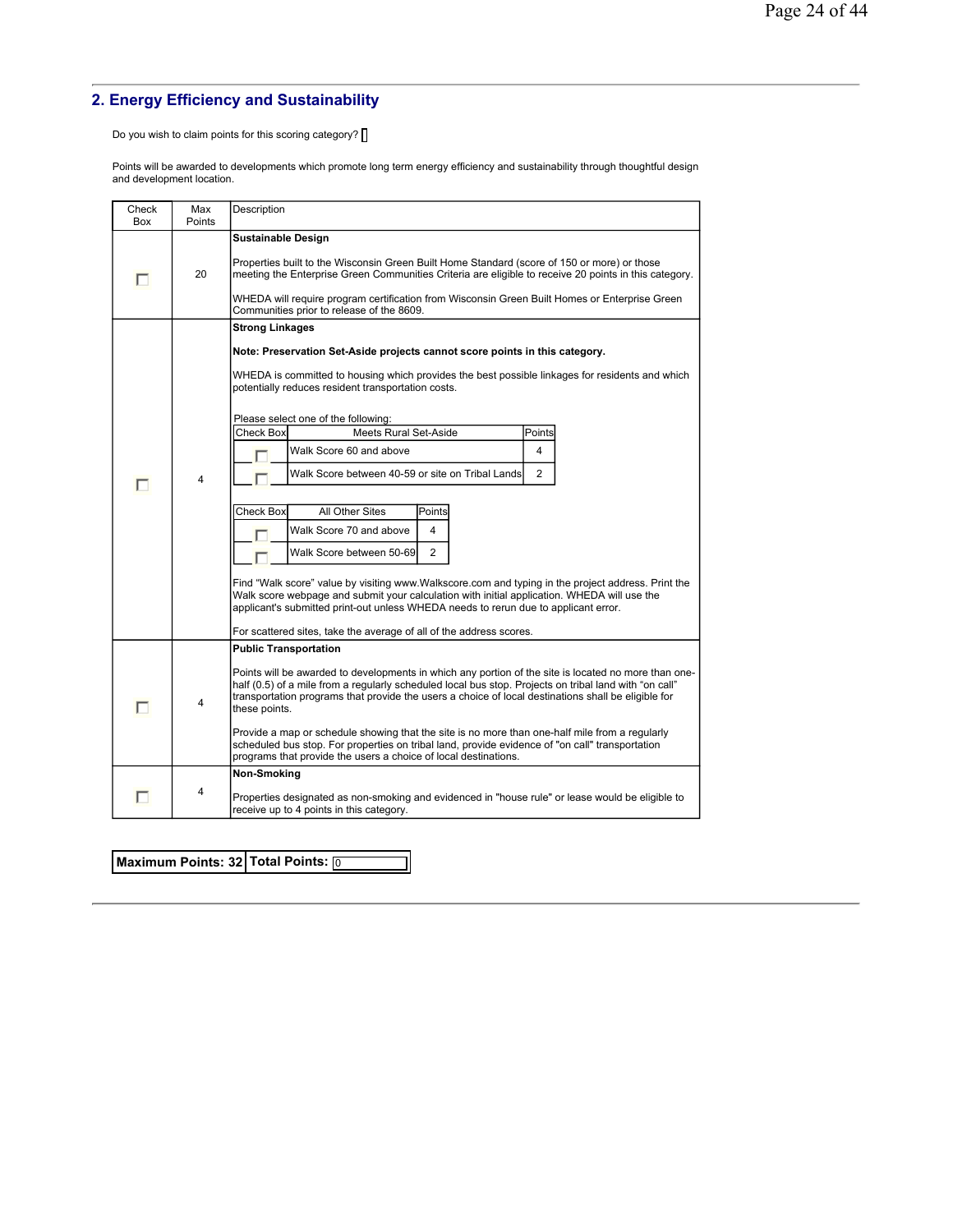## **3. Mixed-Income Incentive**

Do you wish to claim points for this scoring category?  $\Box$ 

**NOTE:**

- **To qualify for points in this category, market rate rents must be at least 5% greater than the 60% CMI rents of the comparable unit sizes. Market rate rents must be supported by the market study.**
- **Applicants applying in the Supportive Housing Set-Aside are prohibited from scoring points in this category.**
- **Applicants applying in the Preservation Set-Aside are prohibited from scoring points in this category.**
- **Applicants applying in the Rural Set-Aside are prohibited from scoring points in this category.**
- **Applicants with scattered site developments should consult with their tax or legal counsel before selecting points in this category. See IRS Code Section 42(g) (7).**

Percentage of market-rate units in development. Score 0.80 points for every percentage point of market-rate units in the<br>development as a whole, up to 12 points. Common space manager units should not be included in the to

| <b>Number of Market Rate Units</b> |        |     |               |
|------------------------------------|--------|-----|---------------|
| <b>Total Units</b>                 |        | $=$ | ס⁄י ⊓         |
| Multiplied by 0.80                 | X 0.80 | $=$ | <b>Points</b> |

Example – Eight (8) market rate units divided by 60 total units =  $13.33\% \cdot 13.33 \times 0.80 = 10.67$  rounded down to 10 points.

**Maximum 12 Points Total Points: 0**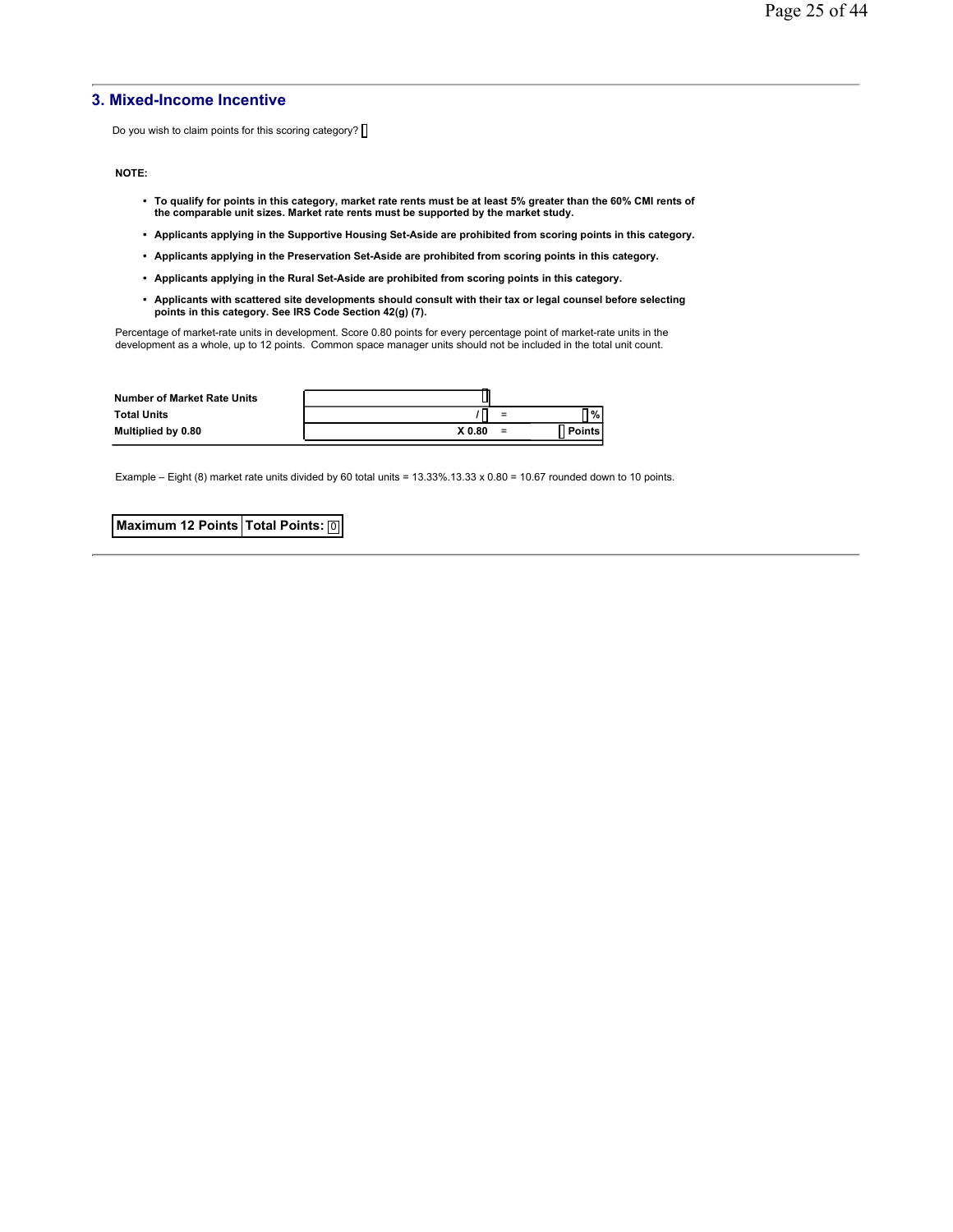## **4. Serves Large Families**

Do you wish to claim points for this scoring category?  $\Box$ 

#### **NOTE:**

- **Supportive Housing Set-Aside applications cannot score points in this category.**
- **Majority elderly developments cannot score points in this category, unless the property includes family units located in a separate building (or buildings) on the** same site **as the elderly units.**
- **Units with project based vouchers or other rental subsidies must be reflected as 60% CMI units on the Unit Mix page.**
- 1. New construction/adaptive reuse units must
	- be 50% CMI or below or have committed project based vouchers or other rental subsidies AND
	- have ground floor private entrances (include architect's certification with initial application)
- 2. The market study and the HTC application must clearly identify the development as "Family" to claim points.

Divide the number of three-bedroom (or larger) low-income Family units by total number of low-income units.

#### **Three-Bedroom (or Larger) Low-Income Units** 0  $Total low-income units$

| = |  |
|---|--|

| Percentage | Points |
|------------|--------|
| $5 - 10%$  |        |
| 11-15%     |        |
| 16-100%    | 5      |

**Maximum 5 Points Total Points: 0**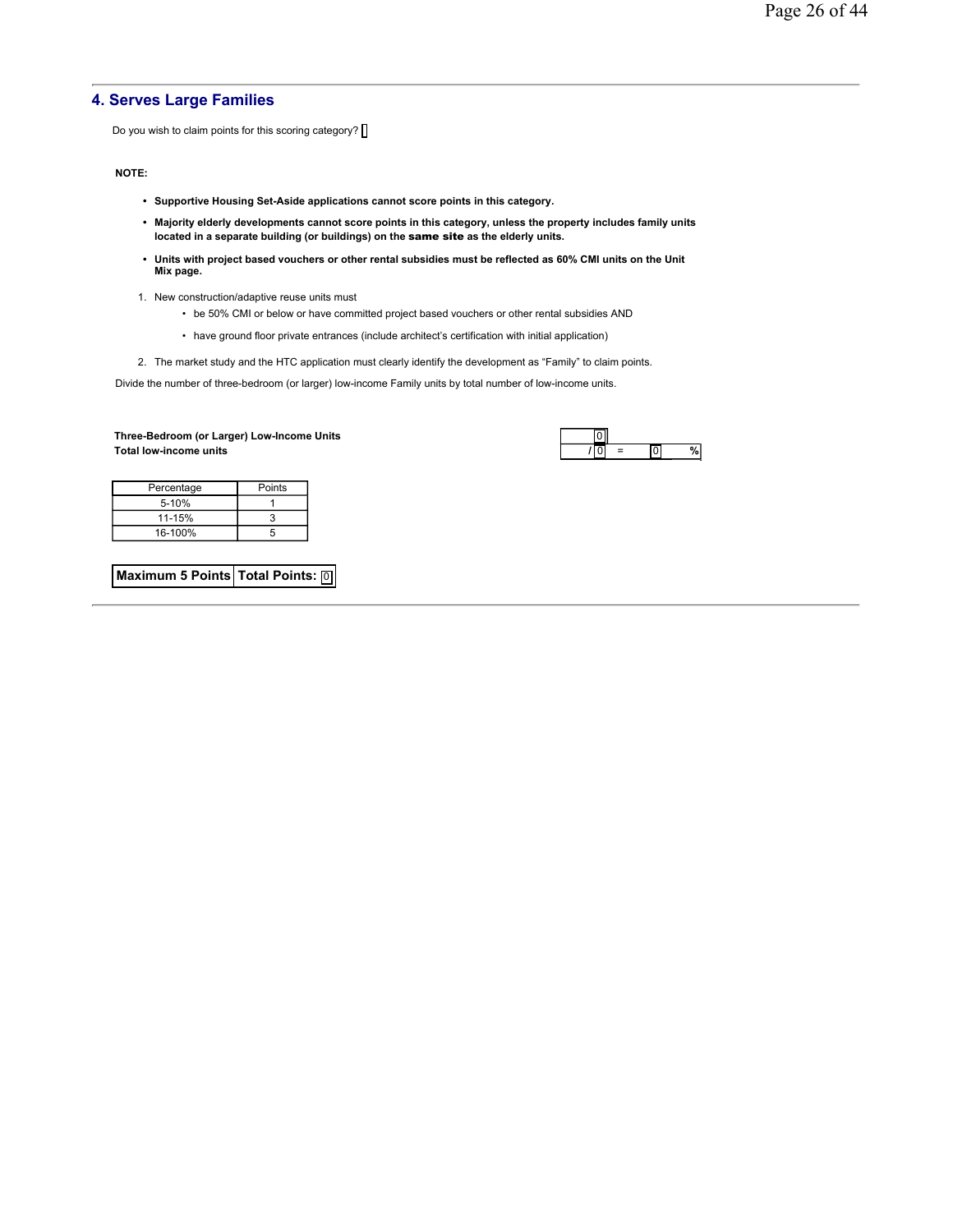## **5. Serves Lowest-Income Residents**

Do you wish to claim points for this scoring category?  $\Box$ 

#### **NOTE:**

## **Points will not be awarded in this category for developments applying in the Preservation Set-Aside.**

Tax-exempt bond-financed developments are allowed to score points.

Applications will be allowed to score points in this catgory for new construction projects covered by operating or rental subsidies.

**\*Developments using committed project based vouchers or other rental subsidies as "50% CMI equivalents" for the calculation below. These units are to be reflected as "60% CMI units" on the Unit Mix page.** 

WHEDA will award points to developments with a minimum percentage of units reserved for households with<br>incomes at 50% or less of county median income. The market study must show there is a sufficient market for the **target population.**

**A. 60 Point Calculation**

| <b>Total Units for</b><br><b>Development</b> |                       |                                                         |                                      |                 |
|----------------------------------------------|-----------------------|---------------------------------------------------------|--------------------------------------|-----------------|
| <b>CMI Set-Aside</b><br>Percentage           | Number of Units @ CMI | Percentage of Total,<br>(Must equal or exceed<br>$5%$ ) | <b>Multiply Percent</b><br>by Factor | Total<br>Points |
| 50%                                          |                       | 7%                                                      | $.86 =$                              |                 |
| 40%                                          |                       | ٦%                                                      | $1.07 =$                             |                 |
| 30% or Lower                                 |                       | ™,                                                      | $1.29 =$                             |                 |

**Note to Applicants: The unit mix stated in the Application, and the unit mix for which points are taken above, will be reflected in the eventual Land Use Restriction Agreement for the property.**

| Maximum 60 Points Total Points: 0 |  |
|-----------------------------------|--|
|                                   |  |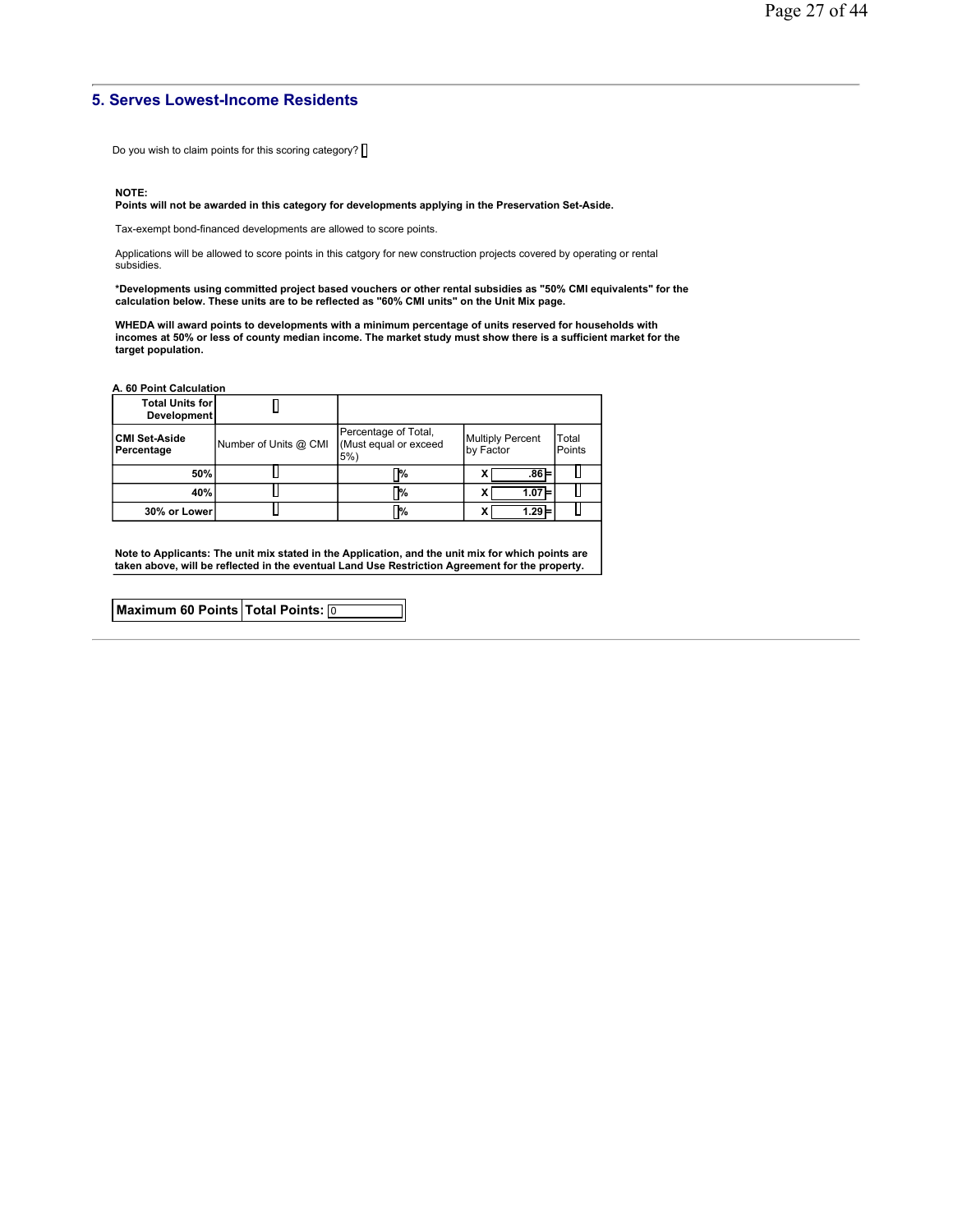## **6. Supportive Housing**

Do you wish to claim points for this scoring category?  $\square$ 

**NOTE:**

- **Supportive Housing Set-Aside applications cannot score points in this category.**
- **Points will be awarded to developments intending to provide supportive services to veterans, individuals, and to families who may require access to supportive services to maintain housing.**
- **No more than 25% of units may be targeted to residents with disabilities.**

Score .75 point for every percentage point of targeted housing in the development as a whole, up to 15 points. Points are rounded down. Common space manager units should not be included in the total unit count.

|              |        |                                                                                                                                                                                                                                                                                                                                                                                                                                 |  | Number of Supportive Units   Total Units   Percentage of Supportive Housing   Points |  |  |  |
|--------------|--------|---------------------------------------------------------------------------------------------------------------------------------------------------------------------------------------------------------------------------------------------------------------------------------------------------------------------------------------------------------------------------------------------------------------------------------|--|--------------------------------------------------------------------------------------|--|--|--|
|              |        |                                                                                                                                                                                                                                                                                                                                                                                                                                 |  | $\frac{9}{6}$                                                                        |  |  |  |
| Check<br>Box | Points | Description                                                                                                                                                                                                                                                                                                                                                                                                                     |  |                                                                                      |  |  |  |
|              | 5      | <b>Point Bonus</b><br>Check here if some or all of the supportive services will be designed to address the needs of<br>Veterans. The applicant must submit a signed MOU with a County or Tribal Veterans Service Office<br>or a Veteran- specific Service Provider. The MOU must describe a referral and outreach system to<br>connect potential Veteran residents with local or State Veteran-specific services and resources. |  |                                                                                      |  |  |  |

In order to score points in this category the applicant must:

1. Provide any combination of 30% CMI HTC units and rental subsidy assistance for the targeted units. If rental subsidies, applicant must submit firm commitments for the targeted number of units.

Example: A 24 unit development with 4 units of either 30% HTC units or rental assistance would score 12.0 points.  $(4/24 = 16.67\% \times 0.75 = 12.5)$ .

Examples of allowable rental assistance include: Project-based Section 8 HAP or vouchers, operating subsidy, or capitalized operating fund or other rental subsidy assistance provided by a public housing authority or other government entity.

2. Provide a signed Appendix S Certification that the owner will cooperate with WI Department of Health Services (WIDHS) to find qualifying residents for the targeted units.

**Maximum Points: 20 Total Points:** 0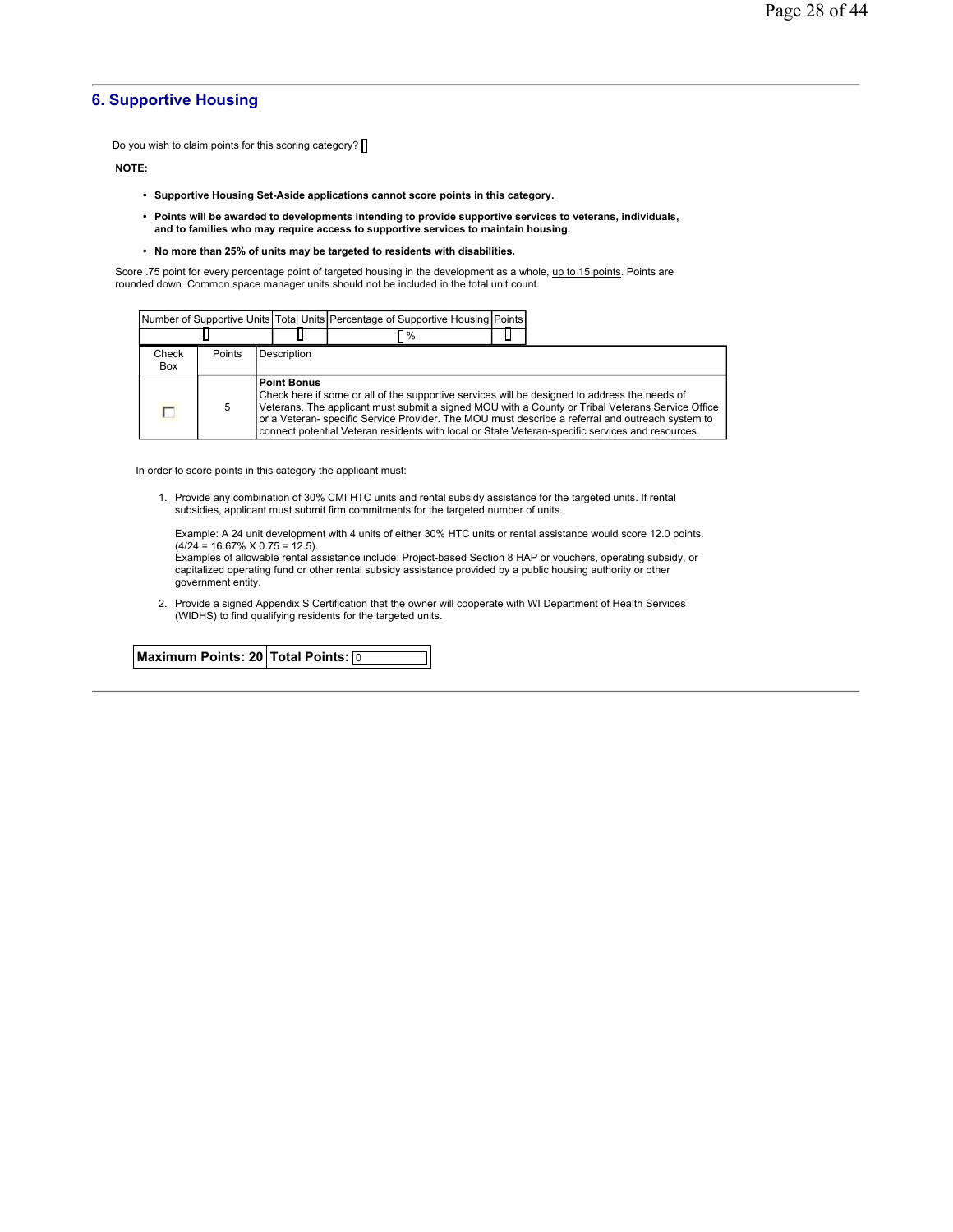## **7. Rehab/Neighborhood Stabilization**

Do you wish to claim points for this scoring category?

#### **NOTE:**

- **Projects scoring points in this category cannot score points in Category 13.**
- **Supportive Housing Set-Aside applications cannot score points in this category.**

Points will be awarded to applications which propose acquisition and rehab of existing single family, duplex or four-plex housing as part of a targeted, city-supported plan to stabilize neighborhoods due to vacant properties and/or foreclosure, or existing tribal housing.

WHEDA will limit the number of Rehab/Neighborhood Stabilization awards to one per year in any city, and no more than one to any developer.

#### **Requirements:**

- City or tribal support letter including 1) description of overall neighborhood plan, 2) details of financial support and 3) support for proposed property clustering.
- Minimum 24 units.
- Minimum \$25,000 per unit of hard cost rehab. Hard cost rehab, is defined as the Subtotal: New Construction/Rehabilitation on the Project Cost and Credit Calculation page, less Construction of New Buildings.
- New Construction allowed only if building(s) will be demolished or have been demolished and is replacing like housing (no additional units). Such new construction is limited to 50% of total units
- An application's aggregate occupied units shall be automatically assumed by WHEDA to have a maximum 85% applicable fraction (i.e. assumed to have 15% over-income households) unless the applicant provides rent rolls, certifications, or other information sufficient for WHEDA to determine that a higher applicable fraction will not result in the displacement of current residents. Aggregate un-occupied units may be assumed to be 100% income qualifying.
- Applications must demonstrate a year one proforma rent increase of no more than five percent (5%) for any occupied rental units. Provide current rent schedule and explanation.
- Must show property clustering no greater than one-half (1/2) mile radius for non-tribal locations. Proposed clustering must be supported by city letter.
- Must show financial support minimum 5% of total development cost by the local government and/or private institutions or foundations.
- Unit mix may include single family homes, duplexes, tri-plexes or four-plexes but not less than 50% of the total units must be single family homes
- Application operating expenses must reflect annual replacement reserve deposit of \$400/unit minimum.

Reminder: Applicants should provide a plan addressing any proposed temporary relocation of residents. The plan should meet the standards established by the federal Uniform Relocation Act (URA). WHEDA prohibits permanent displacement of residents, including those whose incomes are known to, or are estimated to, exceed tax credit maximums. WHEDA may require the reduction of applicable fractions in tax credit awards to avoid displacement of existing residents.

**Maximum 25 Points Total Points:** 0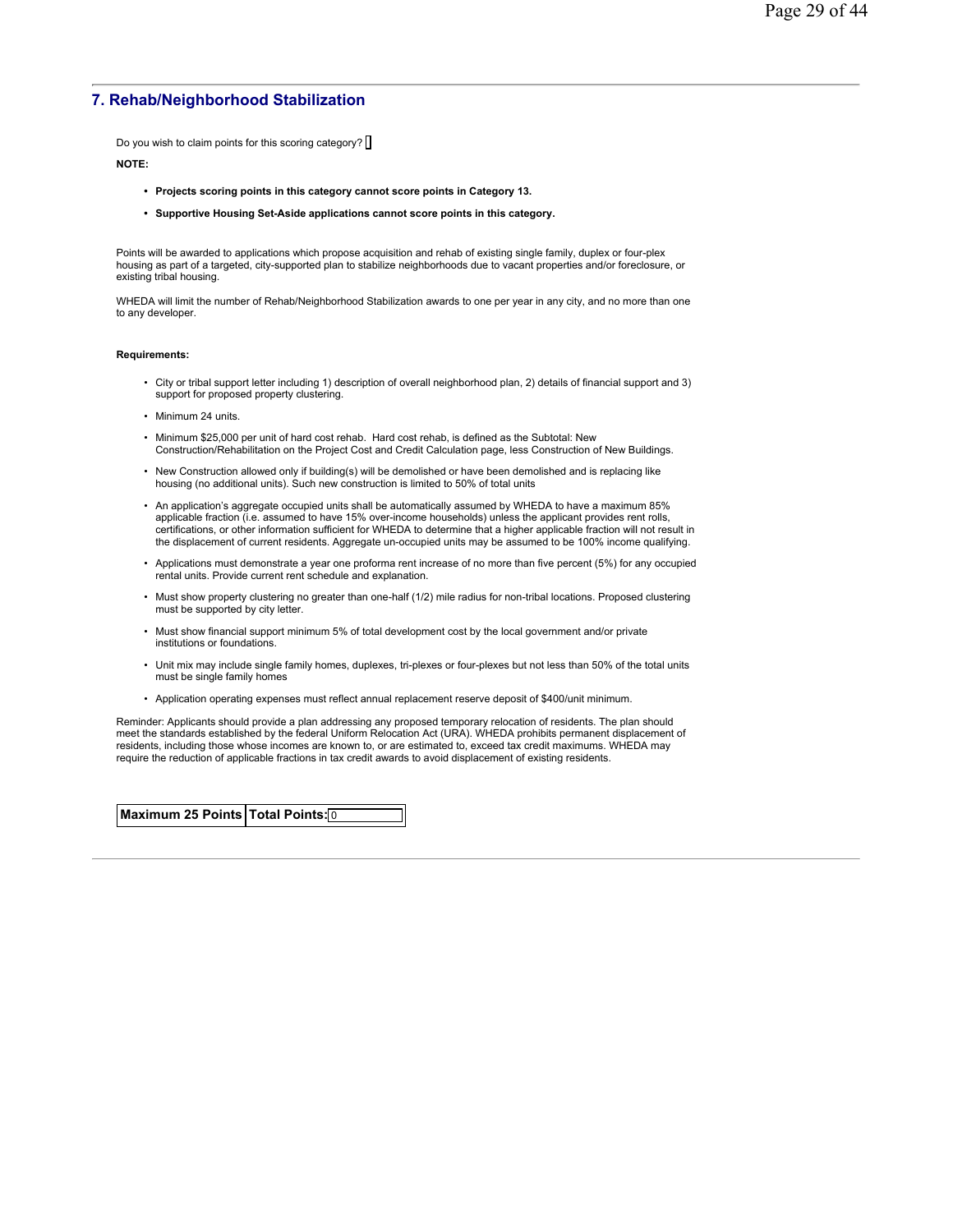## **8. Universal Design**

Do you wish to claim points for this scoring category? [

All items must be specified and certified to by an architect and attached to the initial application. Incorporated items must meet current code(s) in force for the year of the HTC application, complying with all Federal, State, Local and Municipal laws, codes, rules, ordinances, and regulations as they relate to the specific project.

The current building code for the State of Wisconsin is the 2015 ICC (International Code Council) Code and the referenced standard for accessibility is ICC/ANSI A117.1-2009. References to section numbers within Universal Design are sections numbers from ICC/ANSI A117.1-2009. For complete understanding of the referenced sections, it is strongly recommended that a hard copy of ICC/ANSI A117.1-2009 be purchased or may be viewed online at no cost at https://codes.iccsafe.org/public/document/toc/559/.

*ANSI Intent Statements have been provided to give brief summaries of referenced section numbers but do not replace actual language found in ICC/ANSI A117.1-2009.*

#### **Common Area Features**

Check box next to all that apply

| <b>Check Points</b><br>Box |   | Feature                                                                                                                                                                                                                                                                                                                                                                                                                                                                                                       |
|----------------------------|---|---------------------------------------------------------------------------------------------------------------------------------------------------------------------------------------------------------------------------------------------------------------------------------------------------------------------------------------------------------------------------------------------------------------------------------------------------------------------------------------------------------------|
|                            |   | Hand rails: In elderly housing only, install handrails on both sides of common hallways at all wall sections 4'0" or more in length uninterrupted by<br>door or window openings. Handrails shall meet the requirements of Sections 505.4 through 505.9.                                                                                                                                                                                                                                                       |
|                            | 3 | • Cottage style, townhouse, duplex, and single family style are not eligible for handrail points.                                                                                                                                                                                                                                                                                                                                                                                                             |
|                            |   | ANSI Intent Statement: Referenced sections specify requirements such as installed height, handrail profile, handrail clearances that comply with<br>accessibility standards for commercial building handrails                                                                                                                                                                                                                                                                                                 |
|                            |   | Automatic Door Openers: Provide automatic door openers at main accessible entrances to all main buildings, including entrances from<br>accessible parking areas, per Section 404.3.                                                                                                                                                                                                                                                                                                                           |
|                            | 3 | ANSI Intent Statement: Doors with automatic openers are intended for individuals with mobility impairments and therefore must be designed to<br>additional accessibility guidelines such as 32" clear opening, maneuvering clearances at either side of door, low profile threshold and control<br>switches located beyond the arc of the door swing.                                                                                                                                                         |
|                            | 2 | Accessible Signage: Provide accessible signage for all common rooms and dwelling unit entries with visual characters per Section 703.2 and<br>Braille characters per Section 703.4. If possible, unit entry signage shall be mounted 60" maximum above the floor to the top of the signage and<br>located on the wall adjacent to the latch side of the door. The accessible signage requirement applies to all dwelling unit entries including units<br>accessed by an exterior entrance such as a townhome. |
|                            |   | ANSI Intent Statement: Accessible signage follows guidelines that permit immediately recognizable information to visually impaired residents<br>and/or visitors. These sections identify standards for text heights, text width, text contrast, sign mounting height and braille quidelines.                                                                                                                                                                                                                  |
|                            |   | Accessible Public Bathroom: Provide accessible public bathroom adjacent to public gathering area. This common area toilet shall have<br>clearances that meet the requirements of Section 603.                                                                                                                                                                                                                                                                                                                 |
|                            |   | ANSI Intent Statement: The public bathroom shall follow accessibility standards for commercial buildings as the bathroom is located in a public<br>area. The bathroom contains accessibility features such as turning space, plumbing fixture clear floor spaces, plumbing fixture heights and grab<br>bar installation.                                                                                                                                                                                      |

#### **Unit Features. Minimum of 20% of units, unless otherwise indicated.**

Check box next to all that apply

**Check** Points Points Feature **Feature Feature in the Second Act of the Second Act of the Second Act of the Second Act of the Second Act of the Second Act of the Second Act of the Second Act of the Second Act of the Second Act of the Sec** Box Provide a circular or T-shaped turning space per Section 304 in kitchen(s) and accessible floor level bathroom(s). Turning space shall be outside the door swing in bathrooms unless a 30" x 48" clear floor space is provided within the room beyond the arc of the door swing per Section 603.2.3 Exception 2. Sinks/vanities shall meet the requirements of Section 1003.12.4 including a height of 34" maximum above the floor with a clear floor space for forward approach. *ANSI Intent Statement: Circular and T-shaped turning spaces are an invisible but useful feature of rooms used by individuals with mobility*  3  $\Box$ *impairments. The turning space is allowed within the door swing arc in bathrooms as this room is assumed to have single occupancy. Section 1003.12.4 dictates a higher level of accessibility features at the sink because it requires forward approach which includes knee and toe clearances. To obtain these clearances, either a wall mounted sink or vanity with removable cabinets can be provided. If a removable cabinet is provided, floor and wall finishes shall extend beneath the cabinet and the removal of the cabinet shall occur without modifications of the sink. Water supply and drain pipes under lavatories and sinks shall be insulated or otherwise configured to protect against contact.* Provide standard roll-in type shower compartment per Section 608.2.2. A two inch (2") maximum raised curb is acceptable. **Minimum 5% of total development units.** Multi-story units will not receive these points unless: 1) a sample floor plan is submitted to show this feature is located on an accessible floor level, AND 3 г 2) at least one bedroom is located on this accessible level floor 3) an alternative is to provide single story building(s) with units incorporating this feature *ANSI Intent Statement: A standard roll-in type shower compartments is a minimum of 30" in depth and minimum of 60" in width with shower seat on one end, shower controls on back wall adjacent to shower seat and grab bars provided on back wall and opposite the shower seat. The 2" curb*  language does not appear in ANSI but is allowed by this point due to the likelihood of water spilling into the bathroom on low threshold type *showers.* On accessible floor levels, all closet doors shall have a clear floor space of 30" x 48" minimum to allow either forward or parallel approach by<br>| wheelchair. Doors to closets that are more than 18" in depth shall provide г <sup>2</sup> Bottom edge of mirror at all accessible floor level bathroom sink/vanities to be 40" maximum above the floor. If medicine cabinet is provided in addition to a mirror, then bottom edge shelf on the cabinet to be 44" maximum above the floor. 3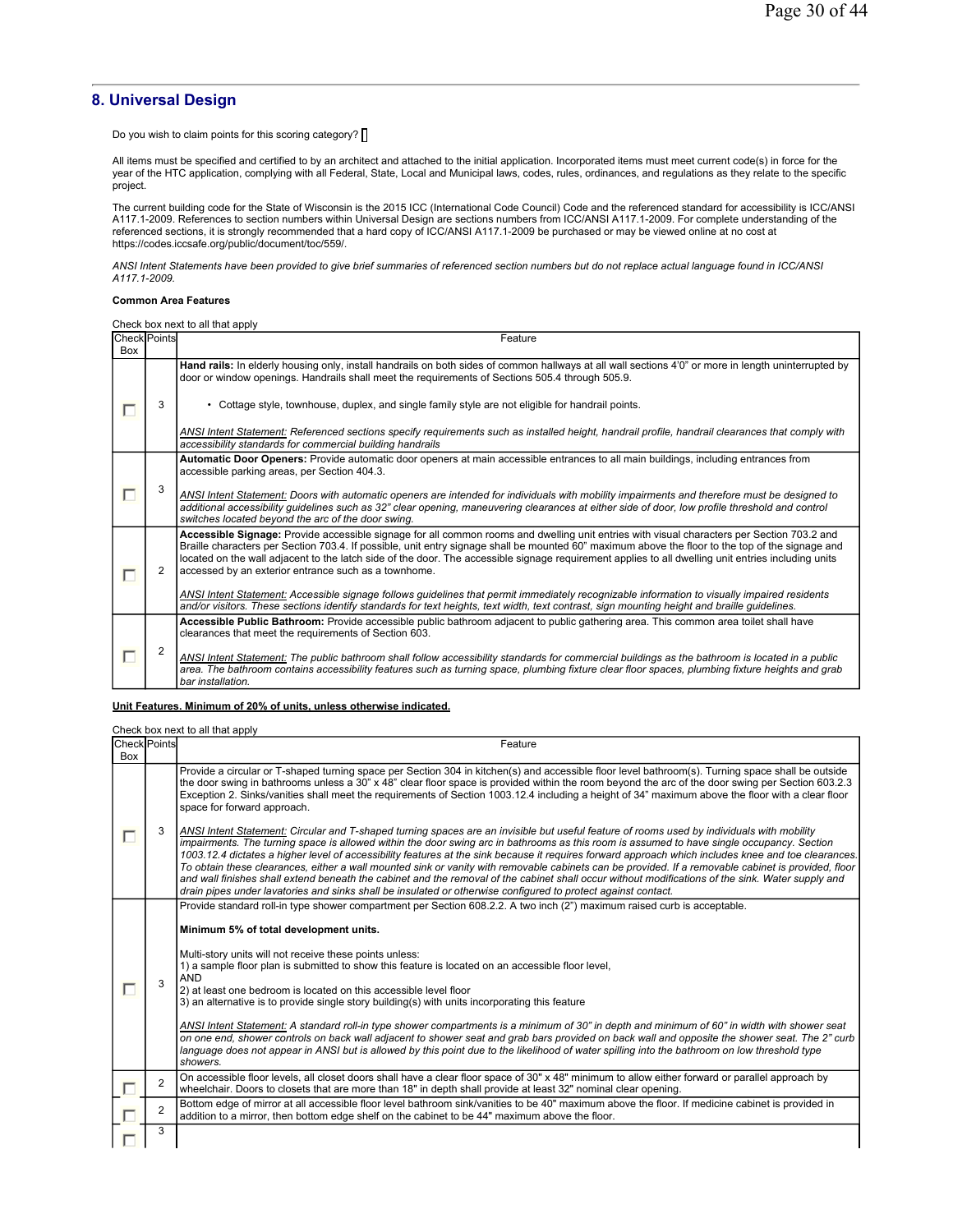|        |              | All interior doors intended for user passage shall comply with Section 1003.5, which includes maneuvering clearances, thresholds, clear width,<br>level hardware, etc.                                                                                                                                                                                                                                                                                                                                                                                                                                                                                                                                                                                                                                                       |
|--------|--------------|------------------------------------------------------------------------------------------------------------------------------------------------------------------------------------------------------------------------------------------------------------------------------------------------------------------------------------------------------------------------------------------------------------------------------------------------------------------------------------------------------------------------------------------------------------------------------------------------------------------------------------------------------------------------------------------------------------------------------------------------------------------------------------------------------------------------------|
|        |              | ANSI Intent Statement: The primary entrance door and other doors intended for user passage must incorporate accessibility features. It is<br>important to avoid improperly designed door openings that do not maintain an accessible route throughout the dwelling unit. Common design flaws<br>include a distance less than 32" between a door opened 90 degrees and the door stop, doors not maintaining proper pull or push side<br>maneuvering clearances or the door hardware not being a lever type. The maneuvering clearances at either side of the door determined by<br>direction of travel and are diagramed at Figure 404.2.3.2.                                                                                                                                                                                 |
|        |              | Garbage disposal switch, range hood controls, and electrical receptacles shall meet the requirements of Section 309. At each section of<br>countertop uninterrupted by a sink or appliance; as long as one accessible electrical receptacle is provided then other non- accessible receptacles<br>may also be provided.                                                                                                                                                                                                                                                                                                                                                                                                                                                                                                      |
|        | 3            | ANSI Intent Statement: Section 309 states that operable parts must be located within one of the reach ranges specified in Section 308. Within a<br>kitchen, the obstructed side reach is the most often scenario encountered by a wheelchair user and is defined as the ability to reach a maximum of<br>24" over an object with the maximum height of 34" to a surface a maximum of 46" high on the far side. A common solution to bring operable parts<br>such as switches and receptacles closer to the user is to have these items mounted on the face of the kitchen cabinets. Another available solution<br>would be extending the operable parts such as switches and receptacles through a full height backsplash which maintains the maximum 24"<br>distance from the face of backsplash to the lip of the counter. |
|        |              | Provide minimum one accessible work surface that meets all requirements of Section 1003.12.3 including top of counter at 34" above the floor,<br>minimum 30" wide, and a clear floor space for forward approach.                                                                                                                                                                                                                                                                                                                                                                                                                                                                                                                                                                                                             |
| П      | 3            | ANSI Intent Statement: The work surface is a kitchen design feature that would allow a wheelchair user to work at the counter with their knees<br>beneath the working surface. Removable casework is often provided beneath the work surface but the floor and wall finishes shall extend beneath<br>the cabinet and the removal of the cabinet shall occur without modifications to the work surface. There must be a 30" wide opening beneath the<br>work surface when the removable cabinet is removed to allow for forward approach below the work surface.                                                                                                                                                                                                                                                              |
|        | 3            | Entrance doors to the unit shall comply with Section 404 including delayed action closers, maneuvering clearances, low profile threshold, and door<br>hardware. A screen door or storm door may be added in addition to the entrance door with installation method to allow for management to remove<br>screen door or storm door at tenant request.                                                                                                                                                                                                                                                                                                                                                                                                                                                                         |
| П      |              | ANSI Intent Statement: The entrance door to the dwelling unit requires additional maneuvering clearances because a closer and latch are provided<br>at this door. The maneuvering clearances at the interior and exterior side of the door are determined by direction of travel and are diagramed at<br>Figure 404.2.3.2.                                                                                                                                                                                                                                                                                                                                                                                                                                                                                                   |
|        |              | Where operable windows are provided, provide at least one window in each sleeping, living, and dining space complying with all of Section 309<br>including the following: are easily grasped with one hand without tight grasping, pinching, or twisting of the wrist; and are located no more than 48"<br>above the floor. Provide 30" x 48" clear floor space for forward or parallel approach centered on the window.                                                                                                                                                                                                                                                                                                                                                                                                     |
| г      | 2            | Minimum 10% of total development units.                                                                                                                                                                                                                                                                                                                                                                                                                                                                                                                                                                                                                                                                                                                                                                                      |
|        |              | ANSI Intent Statement: Section 309 provides accessible design guidance on operable parts. This section is not specific to describing operable<br>windows but has been applied to the window controls for the purpose of this point. Window locking mechanism to be within reach range and crank<br>window must be ADA compliant style.                                                                                                                                                                                                                                                                                                                                                                                                                                                                                       |
|        |              | Carpet shall have 1/2" maximum pile and meet all requirements of Section 302.2                                                                                                                                                                                                                                                                                                                                                                                                                                                                                                                                                                                                                                                                                                                                               |
| $\Box$ | 2            | ANSI Intent Statement: Flooring properties are an important factor to those with mobility impairments as they should not restrict movement of a<br>wheelchair or provide tripping hazards at flooring transitions. Carpet pile is limited to 1/2 inch maximum in height. Transitions over 1/4 inch in<br>height and less than 1/2 inch shall be beveled.                                                                                                                                                                                                                                                                                                                                                                                                                                                                     |
|        | $\mathbf{1}$ | All unit light switches shall be Rocker type light switches.                                                                                                                                                                                                                                                                                                                                                                                                                                                                                                                                                                                                                                                                                                                                                                 |

# **Items Below only available for Acquisition/Rehab and Preservation project - points for the following items will not be awarded to Adaptive Reuse projects.**

## **Minimum of 20% of developments total units, unless otherwise indicated**

|            | <b>Check Points</b> | Feature                                                                                                                                                                                                                                                                                                                                                                                                                                                                                                                                                                                                                                                                                                                                                                                                                                                                                                                                                                                                                                                                                                                                                                                                                                                              |
|------------|---------------------|----------------------------------------------------------------------------------------------------------------------------------------------------------------------------------------------------------------------------------------------------------------------------------------------------------------------------------------------------------------------------------------------------------------------------------------------------------------------------------------------------------------------------------------------------------------------------------------------------------------------------------------------------------------------------------------------------------------------------------------------------------------------------------------------------------------------------------------------------------------------------------------------------------------------------------------------------------------------------------------------------------------------------------------------------------------------------------------------------------------------------------------------------------------------------------------------------------------------------------------------------------------------|
| <b>Box</b> |                     |                                                                                                                                                                                                                                                                                                                                                                                                                                                                                                                                                                                                                                                                                                                                                                                                                                                                                                                                                                                                                                                                                                                                                                                                                                                                      |
| ш          | $\mathfrak{D}$      | Provide all bathtubs/showers with offset controls and a 30" x 48" clear floor space for parallel approach. Where the centerline of the controls is<br>between 18" and 9" from the open face of the bathtub/shower compartment, the clear floor space in front of the fixture shall extend at least 9"<br>beyond the control wall. Where the centerline of the controls is between 9" and 0" from the open face of the bathtub/shower compartment, the<br>clear floor space in front of the fixture shall extend at least 5" beyond the control wall.                                                                                                                                                                                                                                                                                                                                                                                                                                                                                                                                                                                                                                                                                                                 |
| П          | 3                   | Electrical outlets and cable/data outputs set to a minimum height 18" above the floor.                                                                                                                                                                                                                                                                                                                                                                                                                                                                                                                                                                                                                                                                                                                                                                                                                                                                                                                                                                                                                                                                                                                                                                               |
|            | 3                   | Thermostats, primary electrical box and light switches set to a maximum height of 48" above the floor.                                                                                                                                                                                                                                                                                                                                                                                                                                                                                                                                                                                                                                                                                                                                                                                                                                                                                                                                                                                                                                                                                                                                                               |
| ш          | $\overline{2}$      | 100% visitable units. Provide an accessible route from accessible parking stalls to all dwelling units. Accessible routes shall meet all requirements<br>of Section 402 including Section 404 for accessible doors. The living room, kitchen and minimum of one bathroom (with a minimum of a toilet and<br>sink) must be on the accessible route from the unit entry. Bathroom shall meet the requirements of Sections 1004.11.<br>ANSI Intent Statement: An accessible route is defined by walking surfaces not steeper than 1:20 ramps, curb ramps excluding flared sides,<br>elevators and platform lift. Once the resident or visitor arrives at the dwelling unit, the unit doorway and path connecting the living room, kitchen<br>and one bathroom shall have proper maneuvering clearances on either side of the doorway. The kitchen is required to have turning space but is<br>not required to have other accessibility features such as 34" high counters or accessible work spaces by this point item. Section 1004.11 is lengthy<br>and should be read carefully as there are two bathroom options that may not be intermixed. Under either option turning space, fixture clear floor<br>spaces, reinforcement for future grab bars must be provided. |
| O          |                     | Toilets in units shall have clearances that meet requirements of Section 1004.11.3.1.2.<br>ANSI Intent Statement: All sections referenced are describing the various clearance options at the toilet and are diagramed at Figure<br>1004.11.3.1.2 for easier reference. Section 1004.11.3.1.2.2.2 describes a parallel approach measuring 56" deep by 48" wide. Section<br>1004.11.3.1.2.2.3 describes a forward approach measuring 66" deep by 48" wide. Sections 1004.11.3.1.2.2.1 and 1004.11.3.1.2.2.4 describe<br>widths and vanity overlap.                                                                                                                                                                                                                                                                                                                                                                                                                                                                                                                                                                                                                                                                                                                    |
|            | 3                   | Low-profile thresholds - All changes in level within common areas and in dwelling units to be 1/4" maximum vertical or 1/2" maximum beveled at<br>1:2 per Sections 303.2 and 303.3.<br>ANSI Intent Statement: Transitions at doorways or flooring surfaces present tripping hazards. Figure 303.3 provides a good diagram for the<br>acceptable threshold profiles.                                                                                                                                                                                                                                                                                                                                                                                                                                                                                                                                                                                                                                                                                                                                                                                                                                                                                                  |
|            | $\overline{2}$      |                                                                                                                                                                                                                                                                                                                                                                                                                                                                                                                                                                                                                                                                                                                                                                                                                                                                                                                                                                                                                                                                                                                                                                                                                                                                      |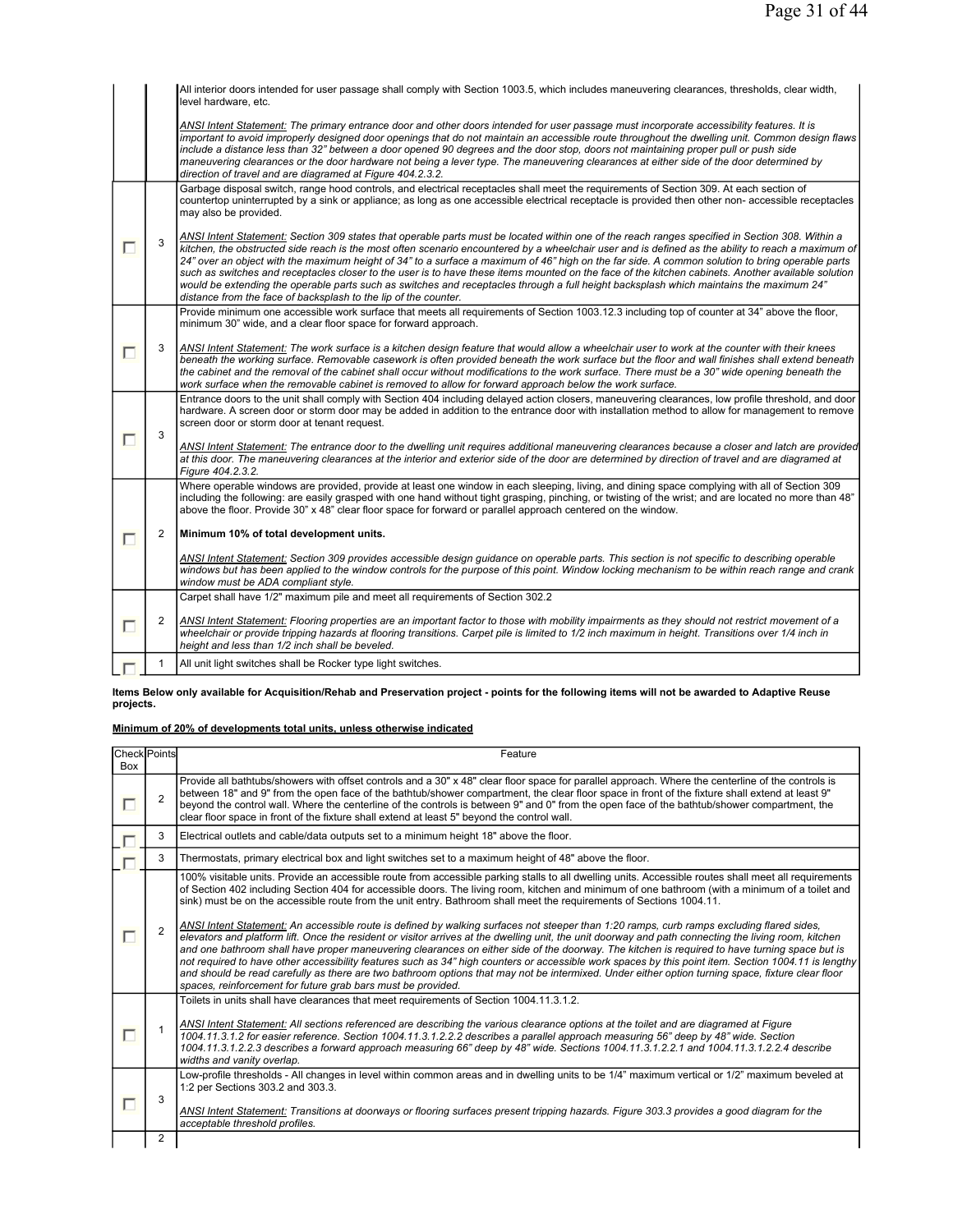|                                                                                                                                                                                                                                             | being opened up to allow for installment of the reinforcement, a face plate installation for the toilet grab bar(s) would be an acceptable substitution.<br>For bathtubs and shower compartments if there is not existing reinforcement in place within the wall structure, these features must be replaced |
|---------------------------------------------------------------------------------------------------------------------------------------------------------------------------------------------------------------------------------------------|-------------------------------------------------------------------------------------------------------------------------------------------------------------------------------------------------------------------------------------------------------------------------------------------------------------|
| ANSI Intent Statement: Reinforcement for installation of grab bars allows a resident an opportunity for safety within the bathroom while not<br>incurring the initial cost of installing grab bars and shower seats in every dwelling unit. |                                                                                                                                                                                                                                                                                                             |
| Bathroom/shower compartment permanently lined with non-skid surface or pattern covering 75% of floor.                                                                                                                                       |                                                                                                                                                                                                                                                                                                             |

**Sum of Items Checked:** 0

| Sum of                     | Maximum |
|----------------------------|---------|
| checked items total points |         |
| 34 and Over                | 18      |
| 27-33                      | 14      |
| 21-26                      | 10      |
| 14-20                      | 6       |
| 6-13                       |         |

**Maximum Points: 18 Total Points: 0**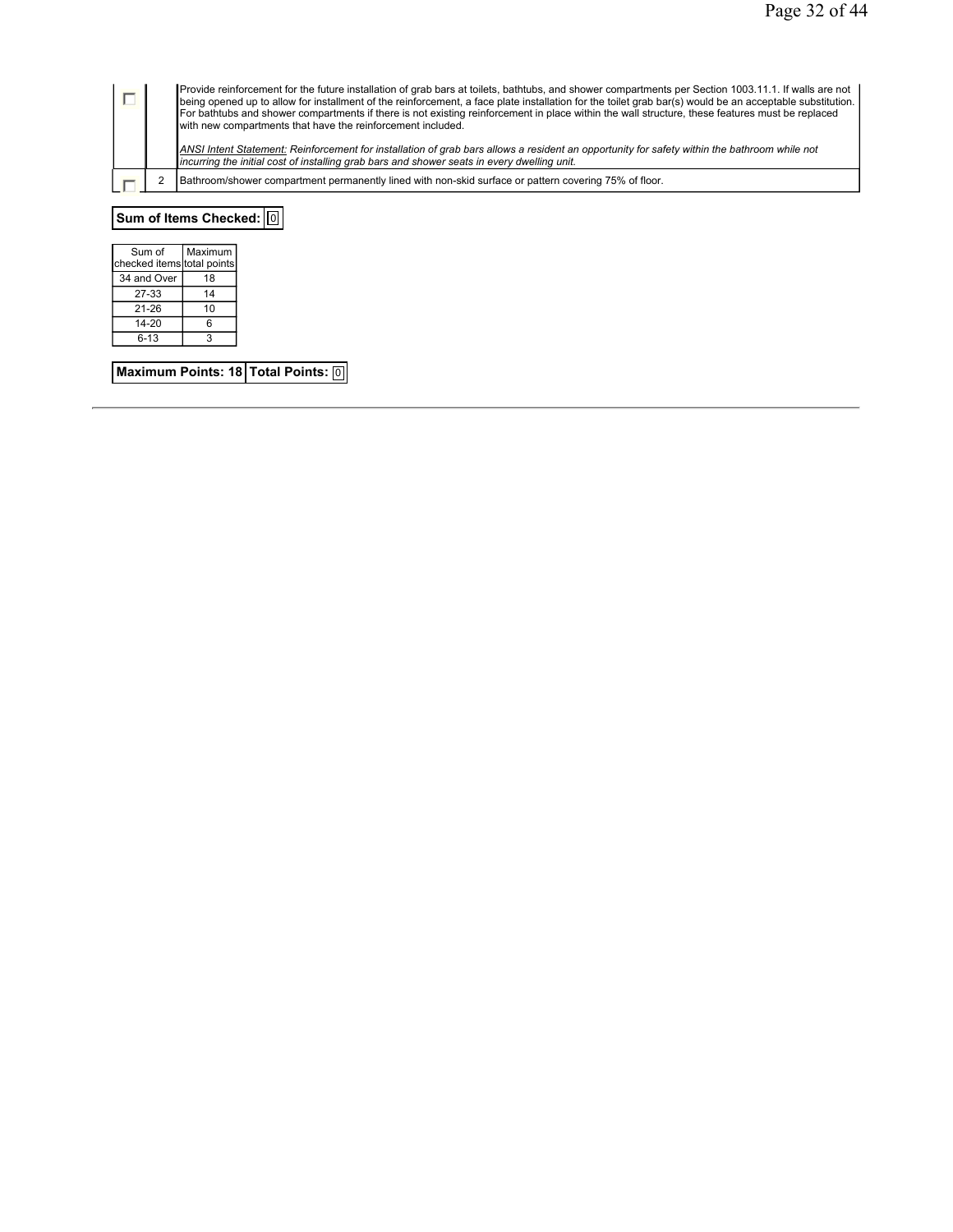## **9. Financial Leverage**

Do you wish to claim points for this scoring category? [

Is this project financed with Historic Tax Credits?  $\Box$ 

If this is an additional credit application, please enter the original Credit Award Equity (from prior years) into the Prior Housing Tax Credit Equity field.

**Housing Tax Credit Equity Subtotal** 0 **Prior Housing Tax Credit Equity Housing Tax Credit Equity Total** 0

| <b>Housing Tax Credit Equity Subtotal</b> |  |     |     |   |
|-------------------------------------------|--|-----|-----|---|
| <b>Prior Housing Tax Credit Equity</b>    |  |     |     |   |
| <b>Housing Tax Credit Equity Total</b>    |  |     |     |   |
| <b>Total Development Costs</b>            |  | $=$ | 0.0 | % |

| Percentage  | Points |
|-------------|--------|
| $0 - 53.0%$ | 36     |
| 53.1-56.0%  | 32     |
| 56.1-59.0%  | 28     |
| 59.1-62.0%  | 24     |
| 62.1-65.0%  | 20     |
| 65.1-68.0%  | 16     |
| 68.1-75.0%  | 12     |
| 75.1-100%   |        |

|  | Maximum 36 Points Total Points: 0 |  |
|--|-----------------------------------|--|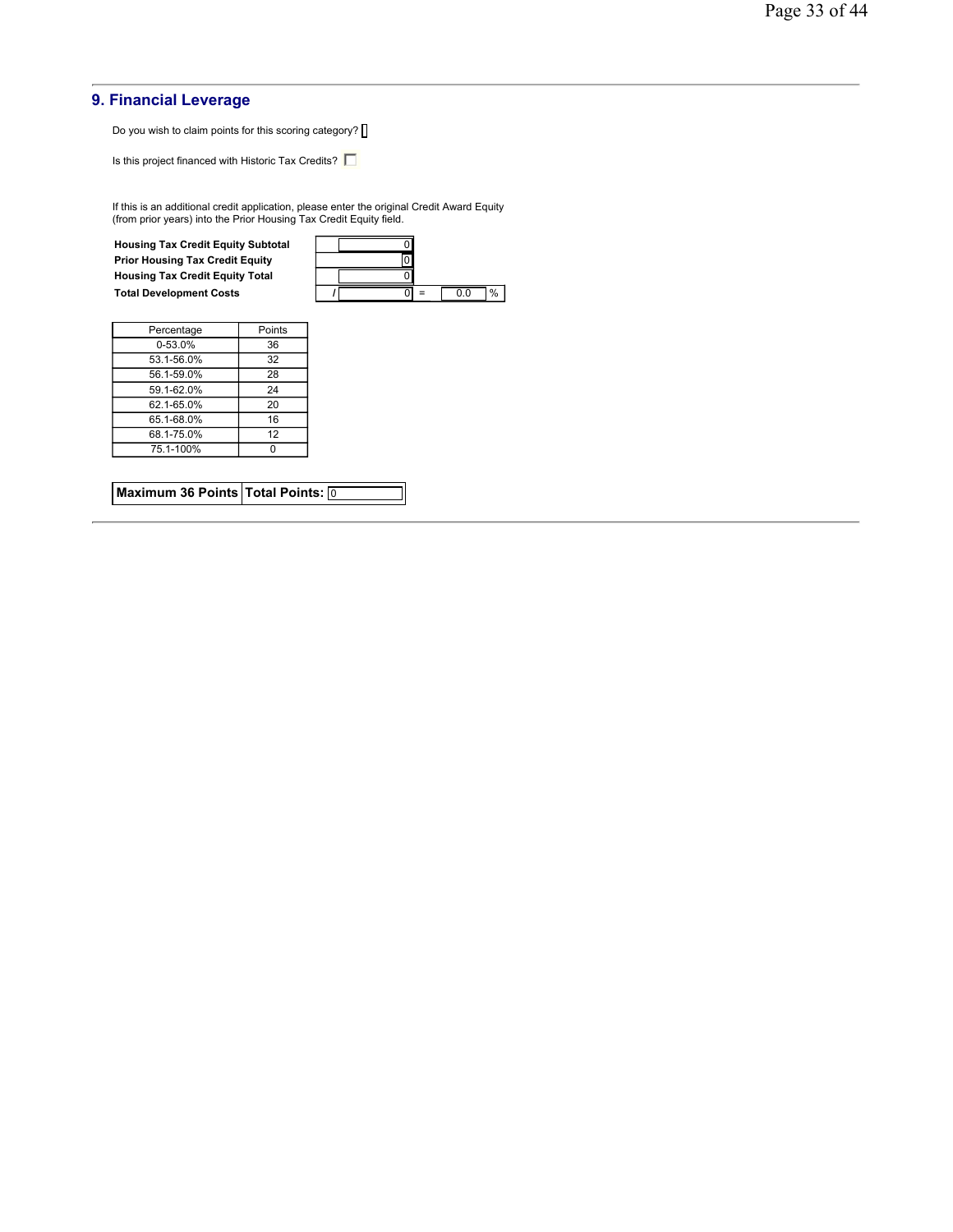## **10. Eventual Tenant Ownership**

Do you wish to claim points for this scoring category?  $\Box$ 

**NOTE:**

- **Supportive Housing Set-Aside applications cannot score points in this category**
- **Points are limited to developments designated as BOTH (1) family and (2) single family detached style construction.**

100% of the development is intended for eventual resident ownership. A Resident Homeownership Plan must be submitted with initial application. The plan must incorporate an exit strategy, including how units will be marketed and sold to the eventual resident owner, as well as detailing the provision of services including home ownership education, training, and down payment assistance.

The Resident Homeownership plan must include the following:

- Anticipated tenant qualifications
- Pre-purchase homeownership and financial counseling services to be provided
- Estimated timelines for transition to ownership
- Estimated affordable purchase price of units Show methodology. Use WHEDA's Affordable purchase price limits
- Detail any down payment assistance that will be offered to the residents for example, will any part of the monthly rent be reserved for down payment assistance?

Release of the LURA after the expiration of the compliance period will be subject to WHEDA's review at that time regarding the above, as well as tenant protection, continued affordability, and review of a Capital Needs Assessment (CNA).

Failure to provide any required element of the Resident Homeownership Plan will result in no points.

**Maximum Points: 3 Total Points:** 0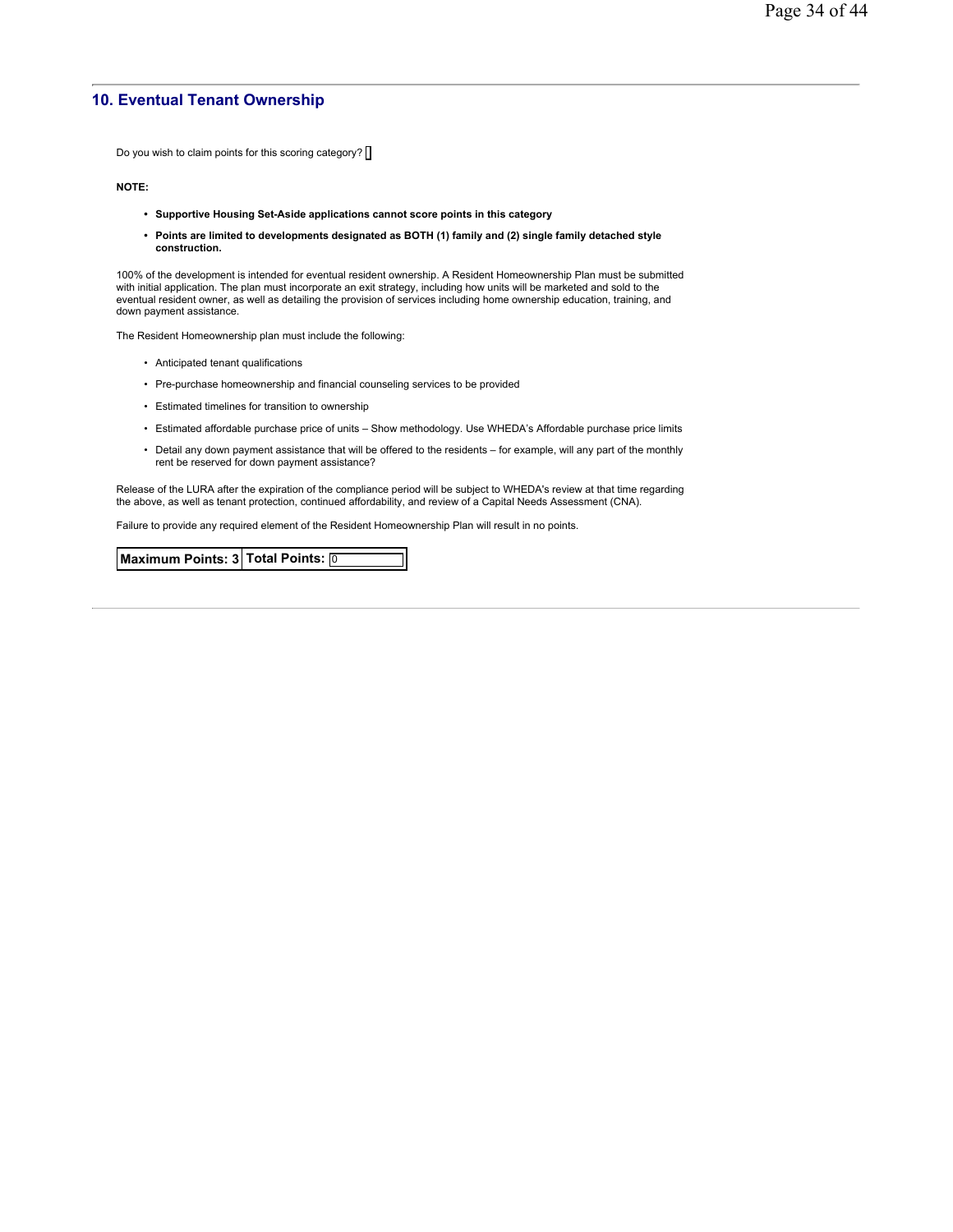## **11. Development Team**

Applicants must document Development Team strength and experience. Please refer to appropriate appendix (Development Team) for detailed factors that will be considered by WHEDA in evaluating the Development Team. Applicants are encouraged to consult with WHEDA staff regarding documentation in advance of submitting their application.

#### **FOR INFORMATIONAL PURPOSES ONLY - SCORING WILL BE COMPLETED BY WHEDA**

**Note: Developer scoring will be done based on scores of the Primary Developer and the Co-Developer (if any). WHEDA will use the higher of the** 

**following: - Total points for the primary developer individually - The average of the total points of the primary developer and co-developer** 

| <b>Developer Quality Scoring</b>                                                                                                                                                                                                                                                                                                                                                                | Available<br><b>Points</b> |
|-------------------------------------------------------------------------------------------------------------------------------------------------------------------------------------------------------------------------------------------------------------------------------------------------------------------------------------------------------------------------------------------------|----------------------------|
| <b>Development Team</b>                                                                                                                                                                                                                                                                                                                                                                         |                            |
| A. Successful completion of HTC properties (as lead developer) that received 8609s                                                                                                                                                                                                                                                                                                              |                            |
| Four or more properties in Wisconsin or more than 10 HTC properties in all states                                                                                                                                                                                                                                                                                                               | $\overline{2}$             |
| Two or more properties in Wisconsin or more than five HTC properties in all states                                                                                                                                                                                                                                                                                                              | 1                          |
| B. Years of HTC and multifamily experience                                                                                                                                                                                                                                                                                                                                                      |                            |
| Six years of development experience and four years of HTC experience                                                                                                                                                                                                                                                                                                                            | $\overline{2}$             |
| Four years of development experience and three years of HTC experience                                                                                                                                                                                                                                                                                                                          | 1                          |
| C. Performance of HTC properties(minimum of three properties of 100 units as lead developer).<br>Application materials must include all HTC projects in portfolio. WHEDA reserves the right to verify.                                                                                                                                                                                          |                            |
| Average physical occupancy above 96% during the past three years                                                                                                                                                                                                                                                                                                                                | 3                          |
| Average physical occupancy above 94% during the past three years                                                                                                                                                                                                                                                                                                                                | $\overline{2}$             |
| Average physical occupancy above 92% during the past three years                                                                                                                                                                                                                                                                                                                                | 1                          |
| D. WHEDA evaluation of capacity, delivery of prior HTC properties and timely & accurate completion of<br>prior HTC applications and awards                                                                                                                                                                                                                                                      | 3                          |
|                                                                                                                                                                                                                                                                                                                                                                                                 | 2                          |
|                                                                                                                                                                                                                                                                                                                                                                                                 | 1                          |
| Development team members (maximum of 2 points)                                                                                                                                                                                                                                                                                                                                                  |                            |
| Two points will be awarded for applications that include a Nonprofit organization, acting as Developer<br>and an Owner, that meets the requirements for applicants in the Nonprofit Set-Aside. Nonprofit points will<br>only be applied to the Nonprofit entity.                                                                                                                                | $\mathfrak{p}$             |
| One point will be awarded for applications that include an organization, acting as lead Developer and an<br>Owner, that has participated in four or fewer HTC properties as a lead developer or owner                                                                                                                                                                                           | 1                          |
| Developers and Co-developers for properties owned by Public Housing Authorities or Tribal Housing<br>Authorities will not be required to have an ownership role in the property.<br>WHEDA will continue to reserve the right to deduct up to 6 points for non-compliance with a previous<br>HTC award's representation of scope, support services, design, energy efficiency, amenities, score, |                            |
| certifications, or nonpayment of fees.<br><b>Total Developer Quality Points: 12 Points</b><br><b>Total Possible Points: 12 Points</b>                                                                                                                                                                                                                                                           |                            |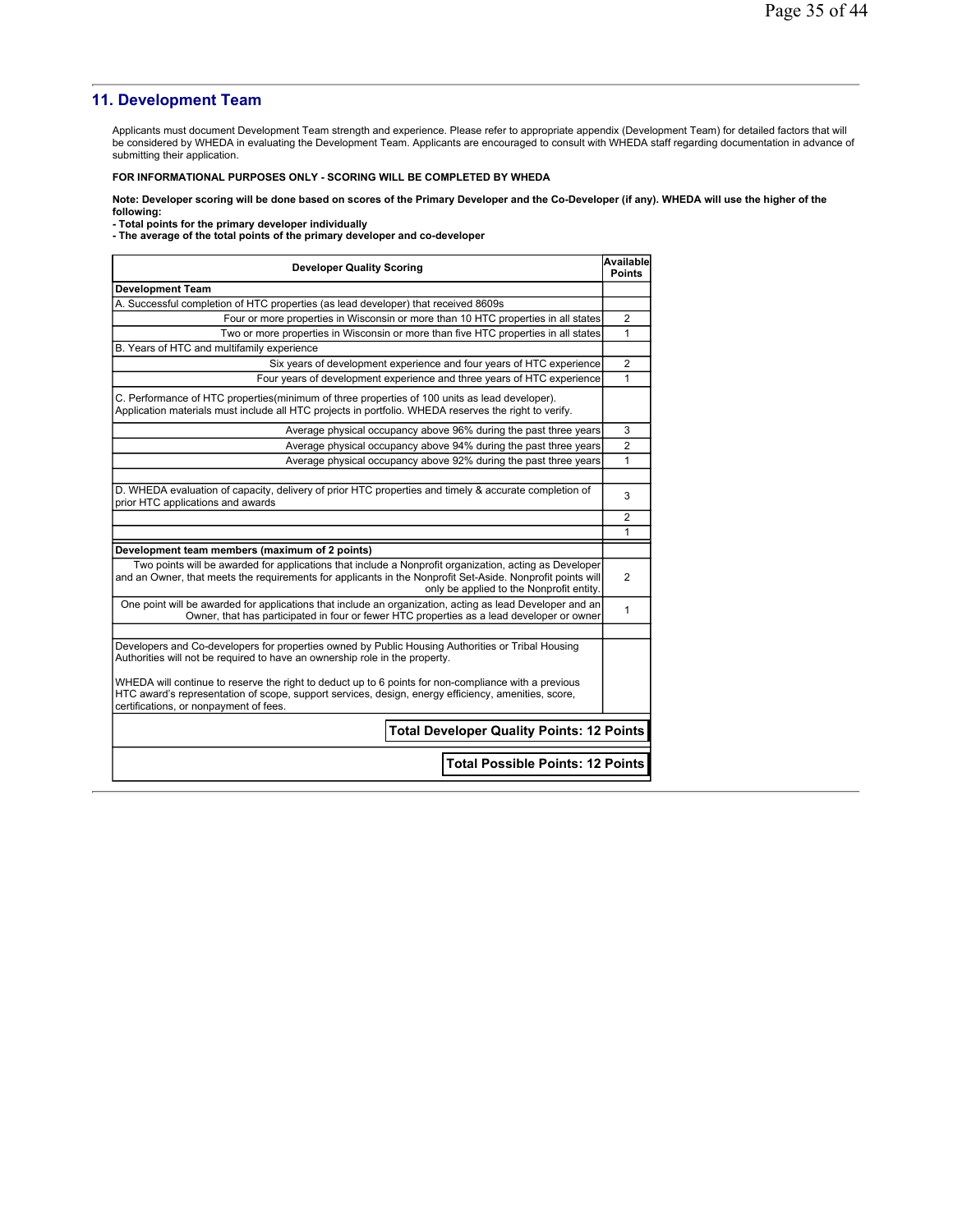## **12. Readiness to Proceed**

Do you wish to claim points for this scoring category? [

**Zoning Status:** Permissive zoning in place for the type of development proposed.

◦ Final plan approval not required.

If the zoning for a property requires that the site also contain commercial space, applicant to provide documentation describing how the commercial space will be constructed and financed.

**Maximum Points: 12 Total Points:** 0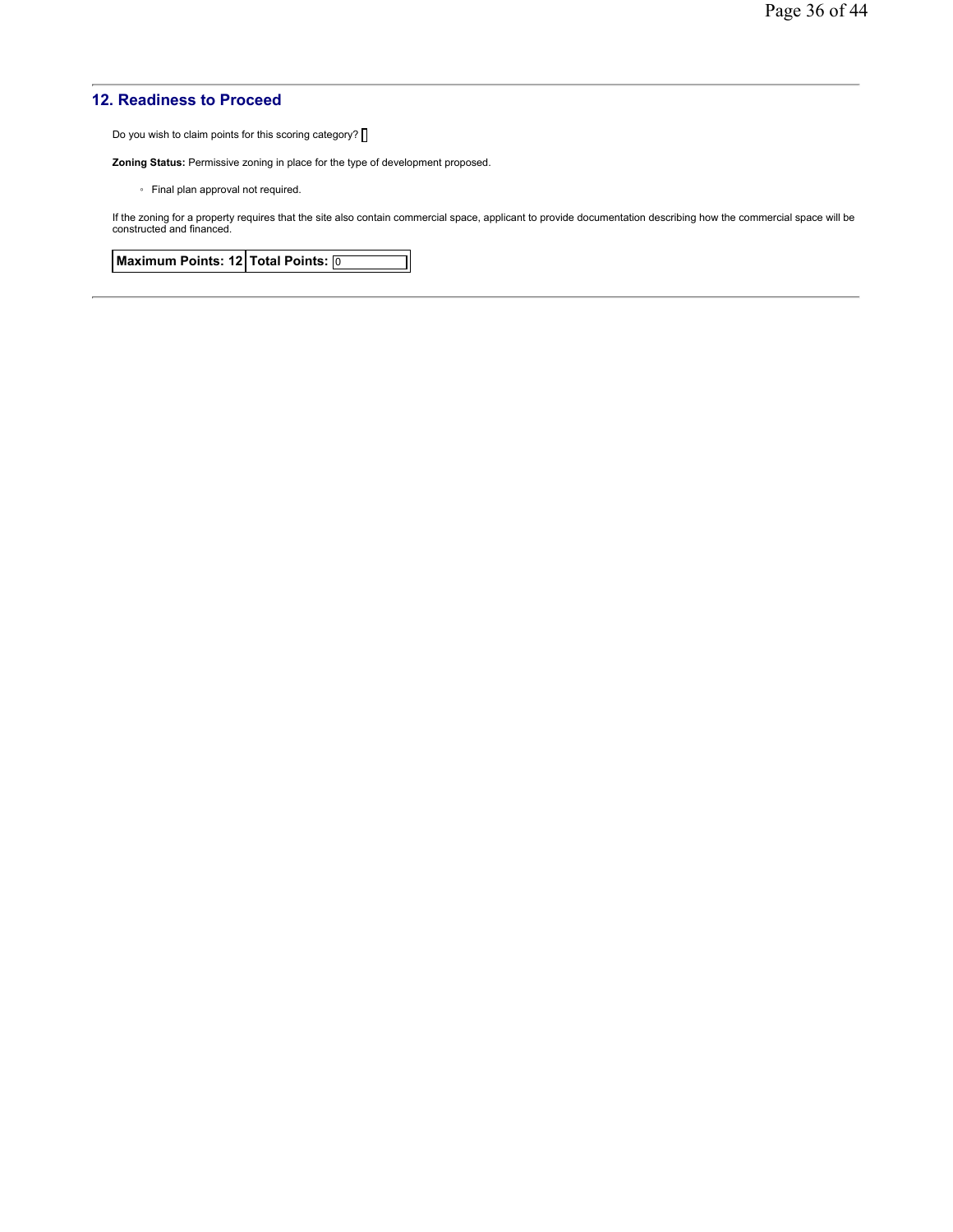# **13. Areas of Economic Opportunity**

Do you wish to claim points for this scoring category?

Up to five points will be awarded for each of the items below (limited to a maximum of 18 points). A list of census<br>tracts/school districts that qualify for Median Income, Unemployment, DPI Accountability Score, High Needs Burden points can be found in Appendix R.

| Points                           | Description                                                                                                                                                                                                                                                                                                                                                                                                                                                                                                                                                                                                                          |
|----------------------------------|--------------------------------------------------------------------------------------------------------------------------------------------------------------------------------------------------------------------------------------------------------------------------------------------------------------------------------------------------------------------------------------------------------------------------------------------------------------------------------------------------------------------------------------------------------------------------------------------------------------------------------------|
| <b>Clear</b><br><b>Selection</b> |                                                                                                                                                                                                                                                                                                                                                                                                                                                                                                                                                                                                                                      |
| 3 points                         | 5 points Median Income in the Census Tract. Points will be awarded to properties in census tracts at/or above 120% of<br>County Median Income (5 point) and tracts between 100% and 119% of County Median Income (3 points).                                                                                                                                                                                                                                                                                                                                                                                                         |
| 5 points<br>3 points             | Unemployment Rate in the Census Tract. Points will be awarded to properties in census tracts below 70% of<br>the national unemployment rate (5 point) and tracts between 70% and 100% of national unemployment rate (3<br>points).                                                                                                                                                                                                                                                                                                                                                                                                   |
|                                  | School District. Points will be awarded to properties in school districts in the top 25% of the Wisconsin<br>5 points Department of Public Instruction's most recent Overall Accountability Score (5 points) and properties in school<br>districts in the ranking in the second quartile of the Wisconsin Department of Public Instruction's most recent<br>3 points Overall Accountability Score (3 points).                                                                                                                                                                                                                        |
|                                  | Rent Burden. Five points will be awarded to properties located in counties in which 50% or more of renters pay<br>5 points at least 30% of their income toward rent.                                                                                                                                                                                                                                                                                                                                                                                                                                                                 |
|                                  | Located on Federally-designated Tribal Lands, in an area identified by WHEDA as a 'High Need' area, or<br>successful respondent to a city or local competitive RFP/RFQ.                                                                                                                                                                                                                                                                                                                                                                                                                                                              |
|                                  | • RFP/RFQ Notes:                                                                                                                                                                                                                                                                                                                                                                                                                                                                                                                                                                                                                     |
| 5 points                         | • Applicants must demonstrate they are the successful respondent to a city or local competitive<br>RFP/RFQ to develop a project on publicly-controlled land within the RFP/RFQ specified<br>timeframe (must meet HTC time requirements for the credit allocation). There cannot be an<br>identity of interest between the issuer and awardee. Applicants must submit a copy of the<br>RFP/RFQ along with the award notification from the issuer. Maximum of two RFPs/RFQs per<br>municipality. If a municipality has more than two RFP/RFQ selections, only the two highest<br>scoring WHEDA applications will receive these points. |
|                                  | • For those applications that did not receive credit in 2016, and are being resubmitted in 2017 –<br>High Need Areas points will be awarded in 2017 if those points were awarded in 2016.                                                                                                                                                                                                                                                                                                                                                                                                                                            |

Access to services and amenities (maximum of 10 points)

Properties will receive one point for proximity to key services and amenities

- Sites meeting WHEDA's Rural Set-Aside definition: points will be awarded for amenities and services within 2.0 miles
- Sites on Tribal lands: points will be awarded for amenities and services within 4.0 miles
- All other areas of the state: points will be awarded for amenities and services within 1.0 mile

If requesting points for access to services and amenities, include a map with distance measurements, clear color photos, contact person, and contact information. At WHEDA's discretion, absence of these items may result in the project not receiving points claimed.

For the table below, applications containing more than 50% senior units will be allowed to request points in the senior categories – all other applications should use the Family or Supportive categories

| Senior Family/Supportive                                                             |                  |
|--------------------------------------------------------------------------------------|------------------|
| Item                                                                                 | <b>Check Box</b> |
| Full Service Grocery Store (2 points)*                                               |                  |
| Public Elementary, Middle or High School (N/A for Senior)                            |                  |
| Senior Center (2 points) (N/A for Family/Supportive)                                 |                  |
| Full Service Medical Clinic or Hospital**                                            |                  |
| Library ***                                                                          |                  |
| Public park with playground equipment or athletic facilities, or hiking/biking trail |                  |
| Job-Training Facility, Community College or Continuing Education Programs ****       |                  |
| On-site services and amenities                                                       |                  |
| In-unit internet at no cost to residents (2 points)                                  |                  |
| On-site community room dedicated for residents                                       |                  |

\*A convenience store does not meet the definition of full service grocery store \*\*A specialty medical clinic (such as podiatrist or ophthalmologist), diagnostic lab, nursing home or hospice facility does not meet the definition of full service medical clinic or hospital \*\*\*University libraries; public/private school libraries, or mini/mobile libraries are not eligible for points.

\*\*\*\*Job-Training Facility, Community College, or Continuing Education Programs - must be available to tenant base to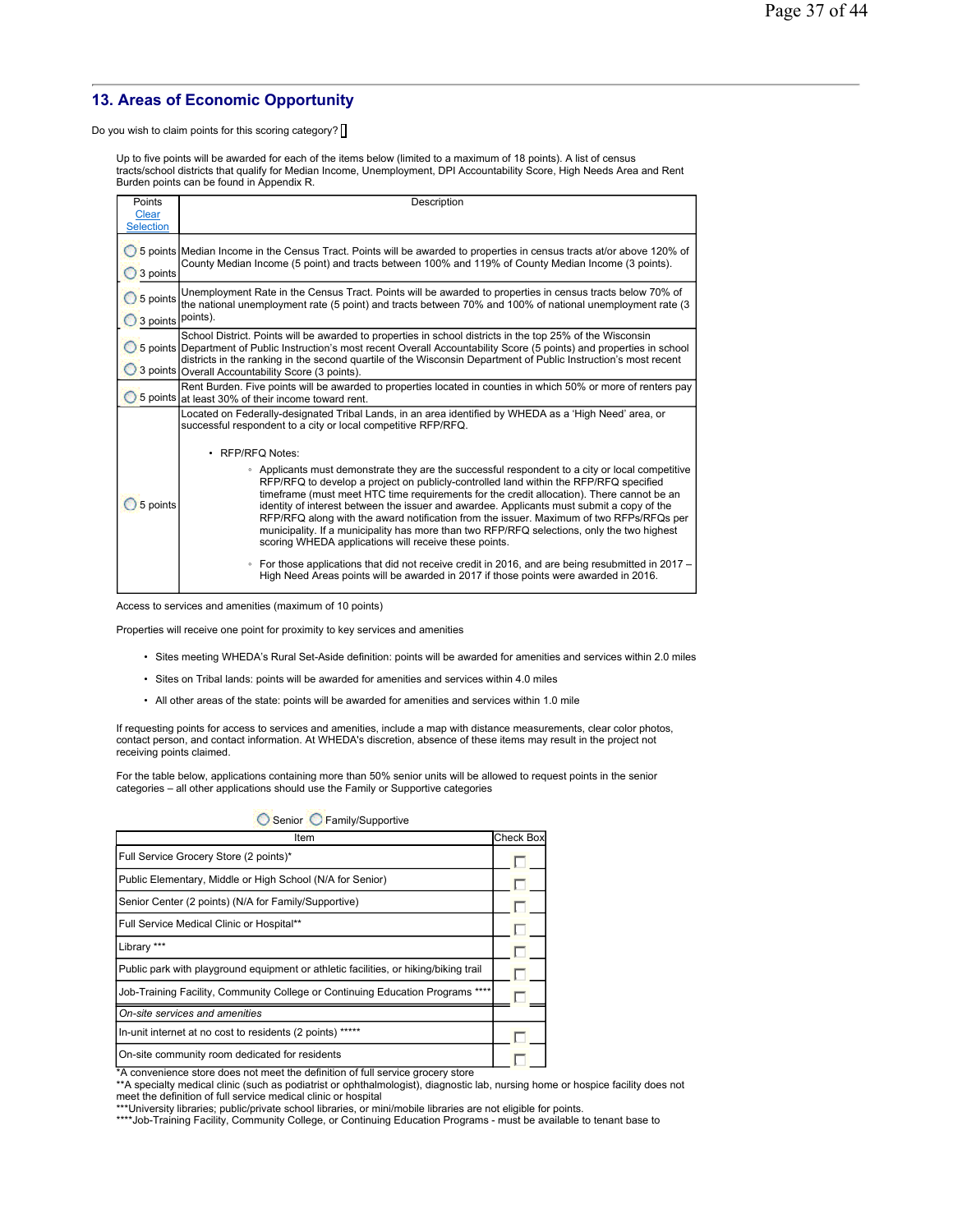participate. \*\*\*\*\*In-unit Internet will be confirmed at 8609.

**Maximum 28 Points Total Points:**<sup>0</sup>

J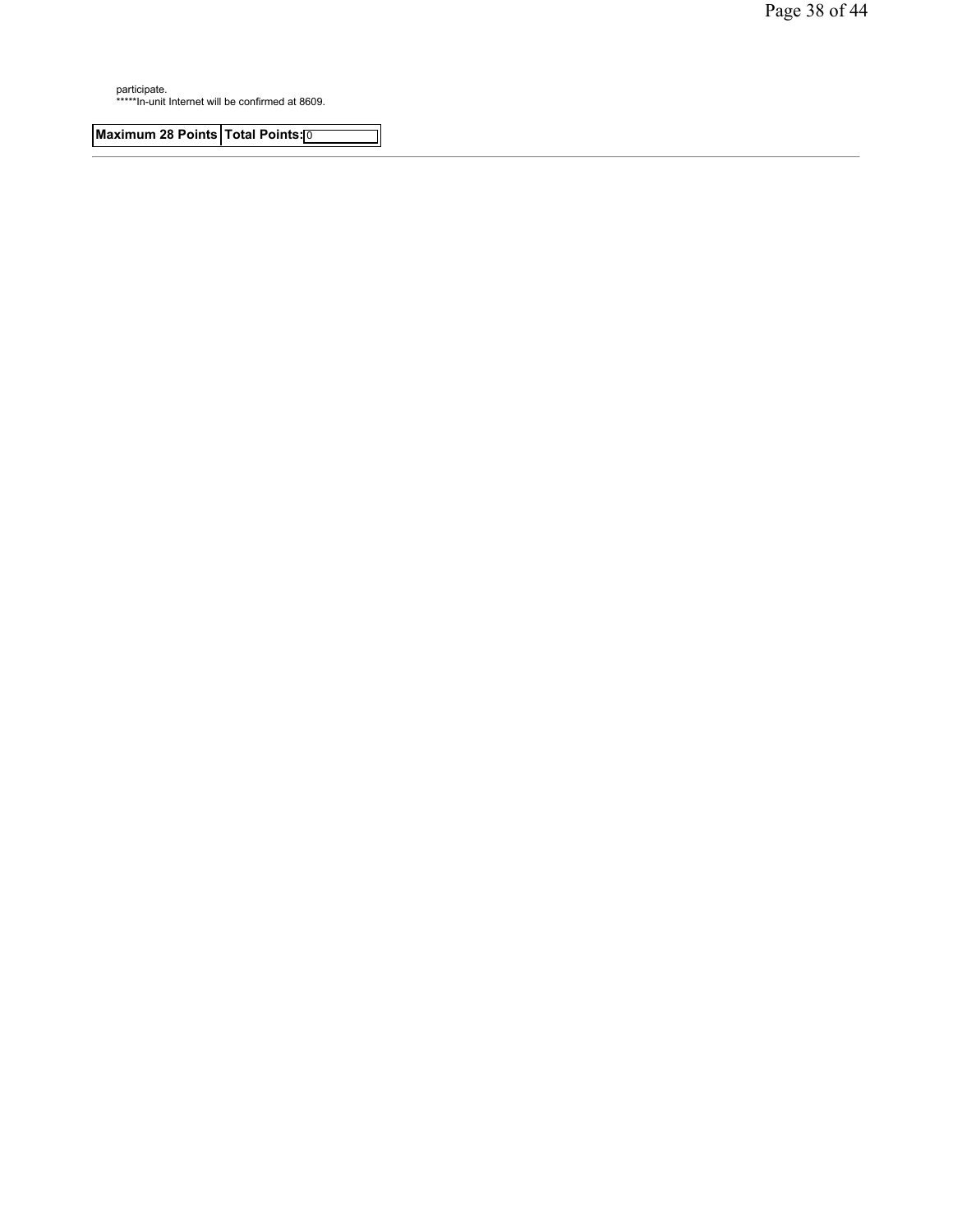## **14. Rural Areas without Recent Housing Tax Credit Awards**

Do you wish to claim points for this scoring category? [

#### **NOTE:**

• **Projects scoring points in this category must be located in a rural county that has not received a 9% Housing Tax Credit Award in the previous three years.**

#### **For 2020, the project must be located in one of the following counties:**

• ASHLAND, BARRON, BAYFIELD, BUFFALO, BURNETT, CLARK, COLUMBIA, DUNN, FLORENCE, FOND DU LAC, FOREST, GREEN LAKE, IRON, JACKSON, JUNEAU, KEWAUNEE, LAFAYETTE, LANGLADE, LINCOLN, MANITOWOC, MARQUETTE, MENOMINEE, MONROE, PEPIN, POLK,<br>PRICE, RICHLAND, RUSK, SHAWANO, TAYLOR, TREMPEALEAU, VERNON, VILAS, WASHBURN, WAUSHARA

#### **For 2020, projects located in any of the following counties do not qualify:**

• ADAMS, BROWN, CALUMET, CHIPPEWA, CRAWFORD, DANE, DODGE, DOOR, DOUGLAS, EAU CLAIRE, GRANT, GREEN, IOWA, JEFFERSON,<br>KENOSHA, LA CROSSE, MARATHON, MARINETTE, MILWAUKEE, OCONTO, ONEIDA, OUTAGAMIE, OZAUKEE, PIERCE, PORTAGE, R

**Maximum Points: 5 Total Points:** 0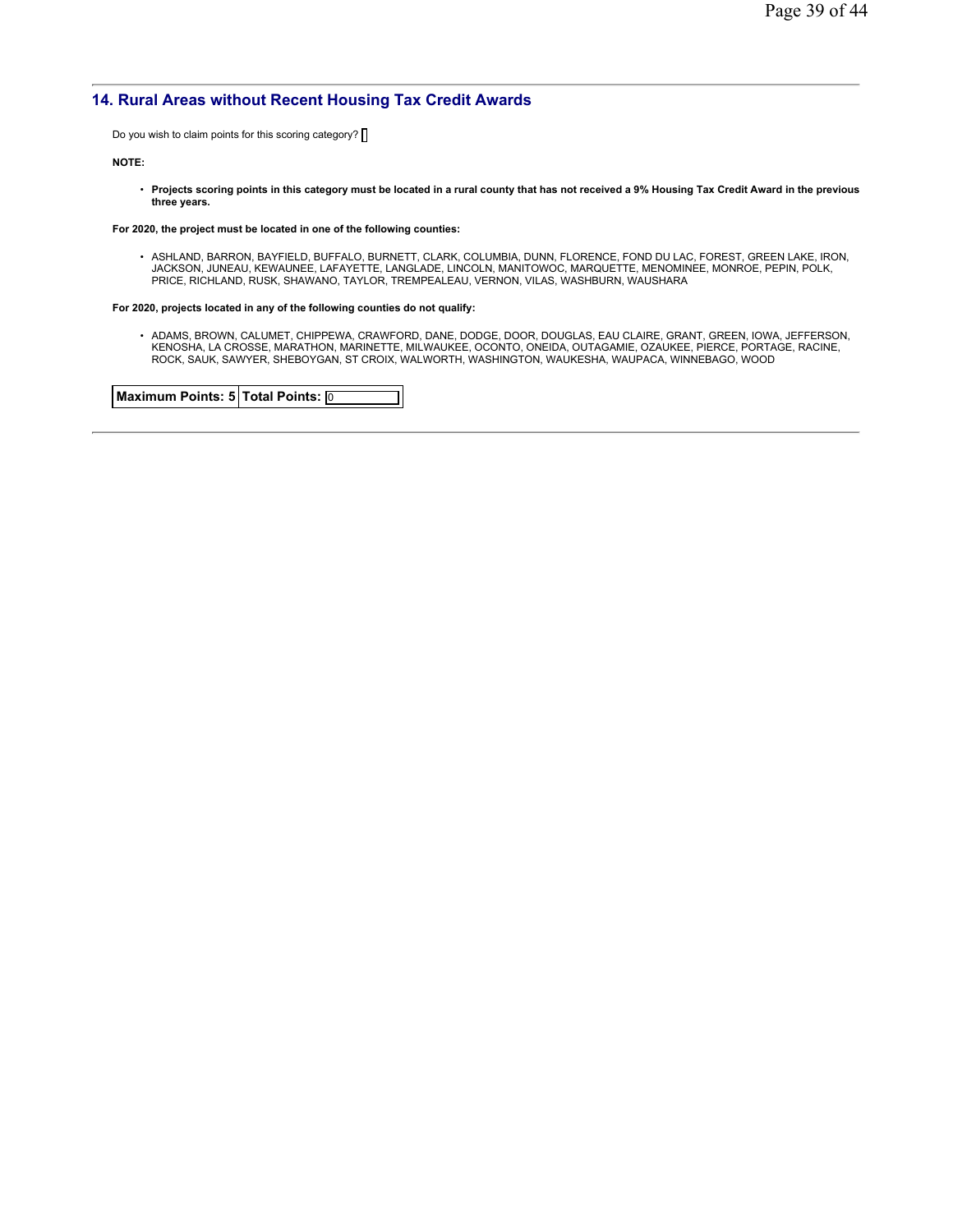## **Application Threshold**

## **2020 Application Submission Checklist - Submit with Initial Application**

Competitive credit electronic applications must be submitted NO LATER THAN 5:00 p.m. December 14, 2019. Paper applications (printed by the applicant after<br>the electronic submission) must also be submitted. The paper applic

Items that MUST be submitted for Initial Application Review. Submit the items in the order below:

|        | N/A |       | Encl.   APPLICATION FEES - SUBMIT WTH INITIAL APPLICATION                                                                                                                                                                                                                                                                                                                                                                   |                          |         |
|--------|-----|-------|-----------------------------------------------------------------------------------------------------------------------------------------------------------------------------------------------------------------------------------------------------------------------------------------------------------------------------------------------------------------------------------------------------------------------------|--------------------------|---------|
| *      |     |       | <b>COMPETITIVE</b> Low-Income Housing Tax Credit Application                                                                                                                                                                                                                                                                                                                                                                | <b>24 UNITS OR FEWER</b> | \$1,000 |
| *      |     |       | <b>COMPETITIVE</b> Low-Income Housing Tax Credit Application                                                                                                                                                                                                                                                                                                                                                                | <b>OVER 24 UNITS</b>     | \$2,000 |
|        |     |       | <b>TAX-EXEMPT</b> Low-Income Housing Tax Credit Application                                                                                                                                                                                                                                                                                                                                                                 | <b>24 UNITS OR FEWER</b> | \$1,000 |
|        |     |       | <b>TAX-EXEMPT</b> Low-Income Housing Tax Credit Application                                                                                                                                                                                                                                                                                                                                                                 | <b>OVER 24 UNITS</b>     | \$2,000 |
|        |     |       | **WHEDA Multifamily Loan Application Addendum                                                                                                                                                                                                                                                                                                                                                                               | <b>24 UNITS OR FEWER</b> | \$250   |
|        |     |       | **WHEDA Multifamily Loan Application Addendum                                                                                                                                                                                                                                                                                                                                                                               | <b>OVER 24 UNITS</b>     | \$500   |
|        |     |       | **Competitive Applications: Do not submit this fee until award is made. Non-Competitive Applications: Submit loan fee with Loan<br>Addendum.                                                                                                                                                                                                                                                                                |                          |         |
|        |     |       |                                                                                                                                                                                                                                                                                                                                                                                                                             |                          |         |
| *      |     | Г     | See Fee Remittance Form on wheda.com. Credit will not be reserved, allocated, or allowed without payment of these respective fees.<br>Enclose 2 copies of fee form for each type of funding applied for, i.e. HTC, Multifamily App.                                                                                                                                                                                         |                          |         |
|        | N/A | Encl. | <b>APPLICATION</b>                                                                                                                                                                                                                                                                                                                                                                                                          |                          |         |
| *      |     |       | <b>Application Submission Checklist</b>                                                                                                                                                                                                                                                                                                                                                                                     |                          |         |
| *      |     |       | Application for Low-Income Housing Tax Credit                                                                                                                                                                                                                                                                                                                                                                               |                          |         |
|        |     |       |                                                                                                                                                                                                                                                                                                                                                                                                                             |                          |         |
|        | N/A | Encl. | SELF-SCORING -- SUBMIT WITH INITIAL APPLICATION                                                                                                                                                                                                                                                                                                                                                                             |                          |         |
| *      |     |       | <b>Self-Scoring Checklist</b>                                                                                                                                                                                                                                                                                                                                                                                               |                          |         |
| *      |     |       | Self-Scoring Exhibit                                                                                                                                                                                                                                                                                                                                                                                                        |                          |         |
|        |     |       |                                                                                                                                                                                                                                                                                                                                                                                                                             |                          |         |
|        |     |       |                                                                                                                                                                                                                                                                                                                                                                                                                             |                          |         |
|        | N/A | Encl. | THRESHOLD DOCUMENTATION -- SUBMIT WITH INITIAL APPLICATION                                                                                                                                                                                                                                                                                                                                                                  |                          |         |
|        |     |       | <b>Non-Profit Set-Aside Projects</b>                                                                                                                                                                                                                                                                                                                                                                                        |                          |         |
|        |     |       | Articles of Incorporation. Copy of IRS tax-exempt status or copy of completed application requesting IRS tax-exempt status.                                                                                                                                                                                                                                                                                                 |                          |         |
|        |     |       | Fully completed Appendix B, including a statement describing the scope of financial guarantees provided by the Nonprofit.                                                                                                                                                                                                                                                                                                   |                          |         |
|        |     |       | <b>Supportive Housing Set-Aside Projects</b>                                                                                                                                                                                                                                                                                                                                                                                |                          |         |
|        |     |       | Firm commitment for rental subsidy for a minimum of 50% of the total development units.                                                                                                                                                                                                                                                                                                                                     |                          |         |
|        |     |       | Fully completed Appendix T                                                                                                                                                                                                                                                                                                                                                                                                  |                          |         |
| *      |     |       | * Offer to Purchase/Deed                                                                                                                                                                                                                                                                                                                                                                                                    |                          |         |
|        |     |       | A signed & accepted photocopy of an unexpired contract between the current owner and the seller for purchase of the property, or a<br>photocopy of the deed if the title has been transferred. Must identify site location (i.e. legal description, address) of the property, terms<br>of sale - price, seller financing, etc. Options to purchase must extend a minimum of 90 days beyond the application submission date. |                          |         |
| *      |     |       | Design Threshold Requirement (Refer to Appendix M)                                                                                                                                                                                                                                                                                                                                                                          |                          |         |
|        |     |       | Submit copy of Appendix M signed by Applicant/Owner and Architect/Engineer stating all Development Requirements outlined in<br>Appendix M will be incorporated in the completed development.                                                                                                                                                                                                                                |                          |         |
| $\ast$ |     |       | Market Study - Refer to Appendix A                                                                                                                                                                                                                                                                                                                                                                                          |                          |         |
| *      |     |       | * Appraisal – establishing "As-is market value" for any project requesting 4% Acquisition Credit (includes both Acquisition/Rehab and<br>Adaptive Re-Use transactions). Must be conducted by third-party appraiser with general certification.                                                                                                                                                                              |                          |         |
|        |     | O     | * Completed third-party Capital Needs Assessment for Acquisition/Rehab transactions properties, with the "Scope of Work"<br>attached (Refer to Appendix G & Appendix G1)                                                                                                                                                                                                                                                    |                          |         |
|        |     |       | <b>Preservation/HUD/RD Developments</b>                                                                                                                                                                                                                                                                                                                                                                                     |                          |         |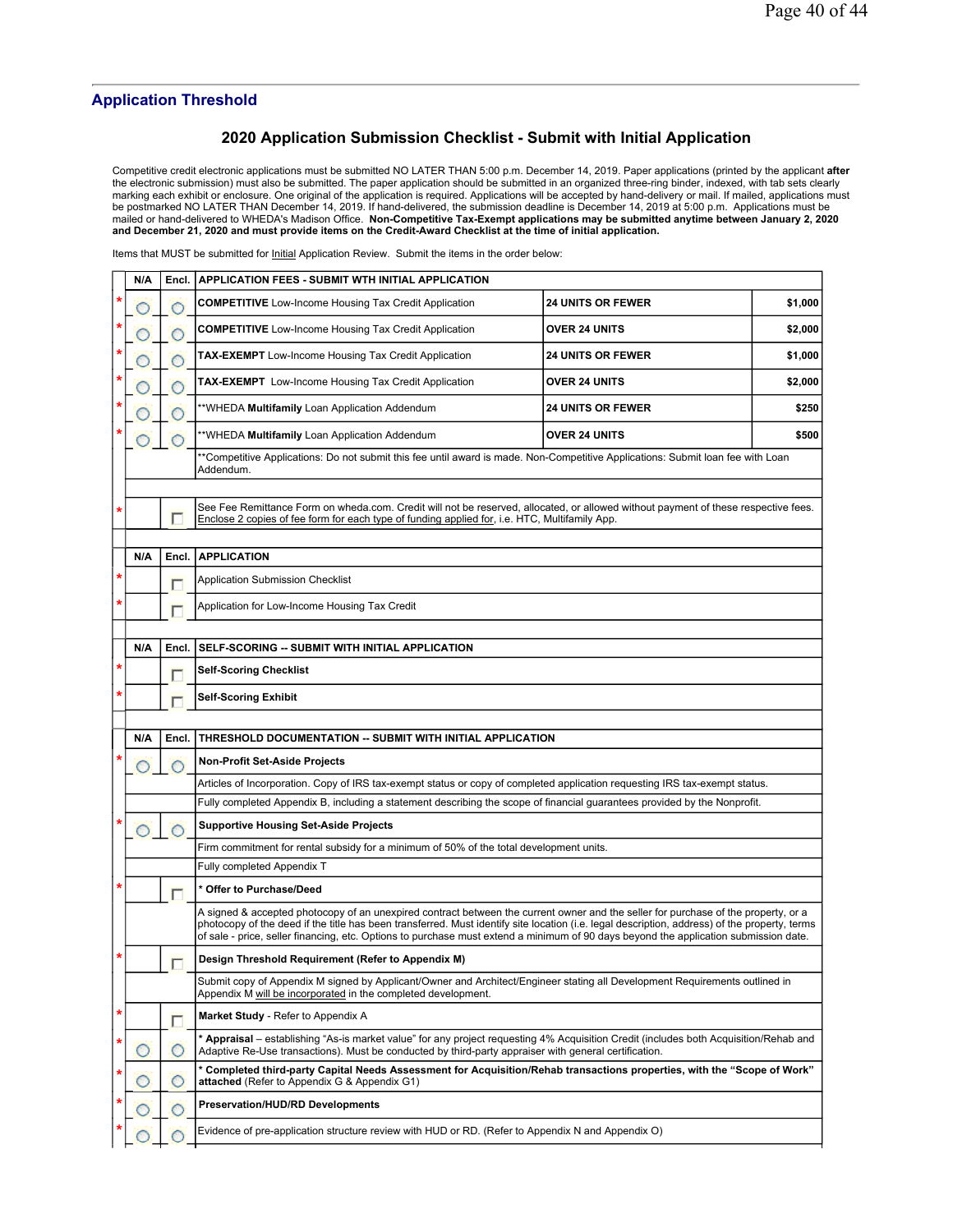|  | Provide a photocopy of all Housing Assistance Payment (HAP) contracts, Rental Assistance Payment (RAP) contracts and/or<br>operating assistance contracts. Provide a photocopy of any NAHASDA Assistance. (Refer to Appendix N)                                                                                                                                                                                                                                                                             |
|--|-------------------------------------------------------------------------------------------------------------------------------------------------------------------------------------------------------------------------------------------------------------------------------------------------------------------------------------------------------------------------------------------------------------------------------------------------------------------------------------------------------------|
|  | Actual or Preliminary approval of all subsidy increases from appropriate authority. (Refer to Appendix N and Appendix O)                                                                                                                                                                                                                                                                                                                                                                                    |
|  | Actual or Preliminary approval of any special terms or restructuring from appropriate authority. (Refer to Appendix N and Appendix O)                                                                                                                                                                                                                                                                                                                                                                       |
|  | <b>Preservation - All Currently Occupied Developments</b>                                                                                                                                                                                                                                                                                                                                                                                                                                                   |
|  | Provide rent roll (dated not more than 60 days prior to application) and identify all residents whose incomes currently exceed tax credit<br>maximums.                                                                                                                                                                                                                                                                                                                                                      |
|  | Provide plan addressing any proposed temporary relocation, or any proposed permanent relocation of over- income residents. The<br>plan should meet the standards established by the federal Uniform Relocation Act (URA). WHEDA prohibits permanent displacement<br>of residents, including those whose incomes are known to, or are estimated to, exceed tax credit maximums. WHEDA may require the<br>reduction of applicable fractions in tax credit awards to avoid displacement of existing residents. |
|  | 10 Year Rule Documentation (waived for any federally assisted building such as Sec. 8, Sec. 236, Sec. 515 etc.)                                                                                                                                                                                                                                                                                                                                                                                             |
|  | Provide documentation of placed-in-service date (photocopy of note or other documentation).                                                                                                                                                                                                                                                                                                                                                                                                                 |
|  | Provide documentation that current owner has owned the development for 10 years or more (photocopy of seller's warranty deed).                                                                                                                                                                                                                                                                                                                                                                              |
|  | Maximum Cost Model - Provide project-specific WHEDA Maximum Cost Model (Appendix F)                                                                                                                                                                                                                                                                                                                                                                                                                         |
|  | Evidence that the proposed Management Agent has been approved through WHEDA's Management Agent Certification process.                                                                                                                                                                                                                                                                                                                                                                                       |
|  | If the applicant is submitting operating expenses outside of the expected ranges, provide a copy of last three (3) years P&L (revenue<br>& expenses) statements for currently operating developments.                                                                                                                                                                                                                                                                                                       |
|  | Detailed listing and/or organizational chart of all individuals or corporate entities that will maintain 20% or greater ownership in the<br>managing member or general partner.                                                                                                                                                                                                                                                                                                                             |

\* Note: Special Application One Submittal Rules for Applicants Targeting Multi-site Acquisition and Rehabilitation of Single Family Homes, Duplexes<br>or fourplexes: 1) All intended site addresses must be identified in Applic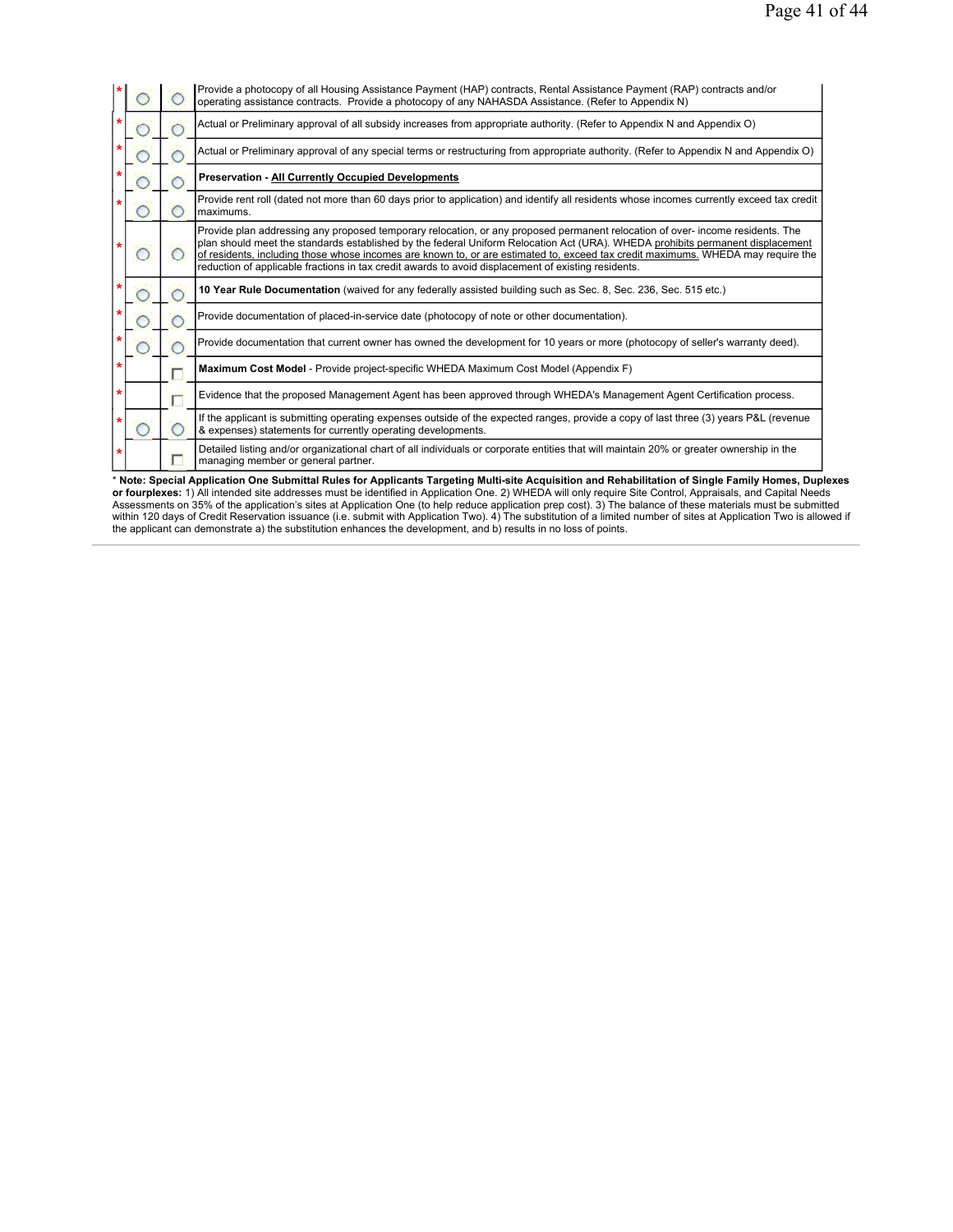# **Self Scoring**

# **2020 Self-Scoring Checklist - Submit with Initial Application Only**

**Please check the boxes for both the Scoring Category and the attached documentation. If a category is not applicable to your application, check "N/A" in the Scoring Category box only.**

|   | N/A | Encl. | <b>SCORING DOCUMENTATION -- SUBMIT WITH INITIAL APPLICATION</b>                                                                                                                                                                                                                                                                                                        |
|---|-----|-------|------------------------------------------------------------------------------------------------------------------------------------------------------------------------------------------------------------------------------------------------------------------------------------------------------------------------------------------------------------------------|
| × |     |       | Lower-Income Areas (Scoring Category 1)                                                                                                                                                                                                                                                                                                                                |
|   |     | C     | Qualified Census Tracts: Documentation of census tract for site (refer to website American FactFinder - here) located within QCT<br>(Refer to Appendix E) AND a photocopy of Community Revitalization or Redevelopment Plan OR provide website to locate Plan<br>online.                                                                                               |
|   |     |       | Federally designated tribal land: Attach map showing project location with tribal land.                                                                                                                                                                                                                                                                                |
|   |     |       | <b>Energy Efficiency and Sustainability (Scoring Category 2)</b>                                                                                                                                                                                                                                                                                                       |
|   |     | O     | Wisconsin Green Built Home or Enterprise Green Communities Standard: Provide architect certification that the building will be<br>built or rehabbed to specific scoring standard.                                                                                                                                                                                      |
|   |     | O     | Walkscore: Provide Walkscore.com print out for project location, and point calculation with the application. Walkscore documentation<br>must be no more than 30 days older than the application date.<br>NOTE: refer to scoring category for scatted site requirements                                                                                                 |
|   |     |       | Public Transportation: Provide a map or schedule showing that the site is no more than one-half mile from a regularly scheduled bus<br>stop. For properties on tribal land, provide evidence of "on call" transportation programs that provide the users a choice of local<br>destinations.                                                                            |
|   |     |       | Serves Large Families (Scoring Category 4)                                                                                                                                                                                                                                                                                                                             |
|   |     |       | Architect's Certification: On Architect's letterhead, certification that units will have ground floor private entrances for new<br>construction or adaptive reuse properties.                                                                                                                                                                                          |
|   |     |       | Supportive Housing (Scoring Category 6)                                                                                                                                                                                                                                                                                                                                |
|   |     |       | Rental Assistance: Provide evidence of type of rental assistance by providing a copy of the firm commitment. (Refer to Scoring<br>Exhibit.)                                                                                                                                                                                                                            |
|   |     |       | Appendix S Certification: Provide a fully executed/completed Appendix S form.                                                                                                                                                                                                                                                                                          |
|   |     |       | Rehabilitation/Neighborhood Stabilization (Scoring Category 7)<br>Refer to Scoring Exhibit for detailed scoring criteria.                                                                                                                                                                                                                                              |
|   |     |       | Provide copy of city/tribal support letter. Refer to Scoring Exhibit for details.                                                                                                                                                                                                                                                                                      |
|   |     |       | Provide copy of current rent schedule if currently occupied rental property. Must reflect income of residents and gross monthly rent.                                                                                                                                                                                                                                  |
|   |     |       | Relocation must meet standards established by the Federal Uniform Relocation Act (URL).<br>NOTE: WHEDA prohibits permanent displacement of residents, including those whose incomes are known to or are estimated to<br>exceed tax credit maximums.                                                                                                                    |
|   |     |       | Provide copy of last three (3) years P& L (revenue & expenses) statements for currently operating developments.                                                                                                                                                                                                                                                        |
|   |     |       | Include a map showing property clustering no greater than one-half (1/2) mile radius for non-tribal locations and a letter from the<br>municipality supporting the proposed clustering of sites.                                                                                                                                                                       |
|   |     | 0     | Provide copy of fully executed firm commitment from local government and/or private institutions or foundations reflecting a minimum<br>of 5% of total development costs in financial support.                                                                                                                                                                         |
|   |     |       | Universal Design (Scoring Category 8)                                                                                                                                                                                                                                                                                                                                  |
|   |     |       | Provide Architect's certification that the items checked will be incorporated into the development. (Refer to Self-Scoring Exhibit).                                                                                                                                                                                                                                   |
|   |     |       | Multi-story units requesting roll-in shower points must submit sample floor plan to show the feature is located on an accessible floor<br>level.                                                                                                                                                                                                                       |
|   |     |       | <b>Eventual Tenant Ownership (Scoring Category 10)</b>                                                                                                                                                                                                                                                                                                                 |
|   |     |       | Submit Resident Homeownership Plan (Refer to Self-Scoring Exhibit)                                                                                                                                                                                                                                                                                                     |
|   |     |       | <b>Development Team (Scoring Category 11)</b>                                                                                                                                                                                                                                                                                                                          |
|   |     | C     | Summary of developer's relevant experience, entire HTC portfolio performance (WHEDA reserves the right to verify), and release of<br>information form and any other supporting documentation that the applicant believes is relevant to document the experience and<br>performance of the Development Team. (Refer to Appendix P and Development Team Experience Form) |
|   |     | œ     | If requesting points for a Nonprofit Organization acting as Developer and Owner, include materials required for the Nonprofit Set-Aside<br>as noted in Appendix B.                                                                                                                                                                                                     |
|   |     | C     | Provide the Development Agreement or Memorandum of Understanding between the lead developer and co-developer describing the<br>payment of developer fees and the development duties to be performed by each party.                                                                                                                                                     |
|   |     |       | <b>Readiness to Proceed (Scoring Category 12)</b>                                                                                                                                                                                                                                                                                                                      |
|   |     |       | Documentation of current zoning that allows the intended use, evidenced by a letter from the appropriate local governing body stating<br>the development meets local zoning requirements for the number & type of units.                                                                                                                                               |
|   |     |       |                                                                                                                                                                                                                                                                                                                                                                        |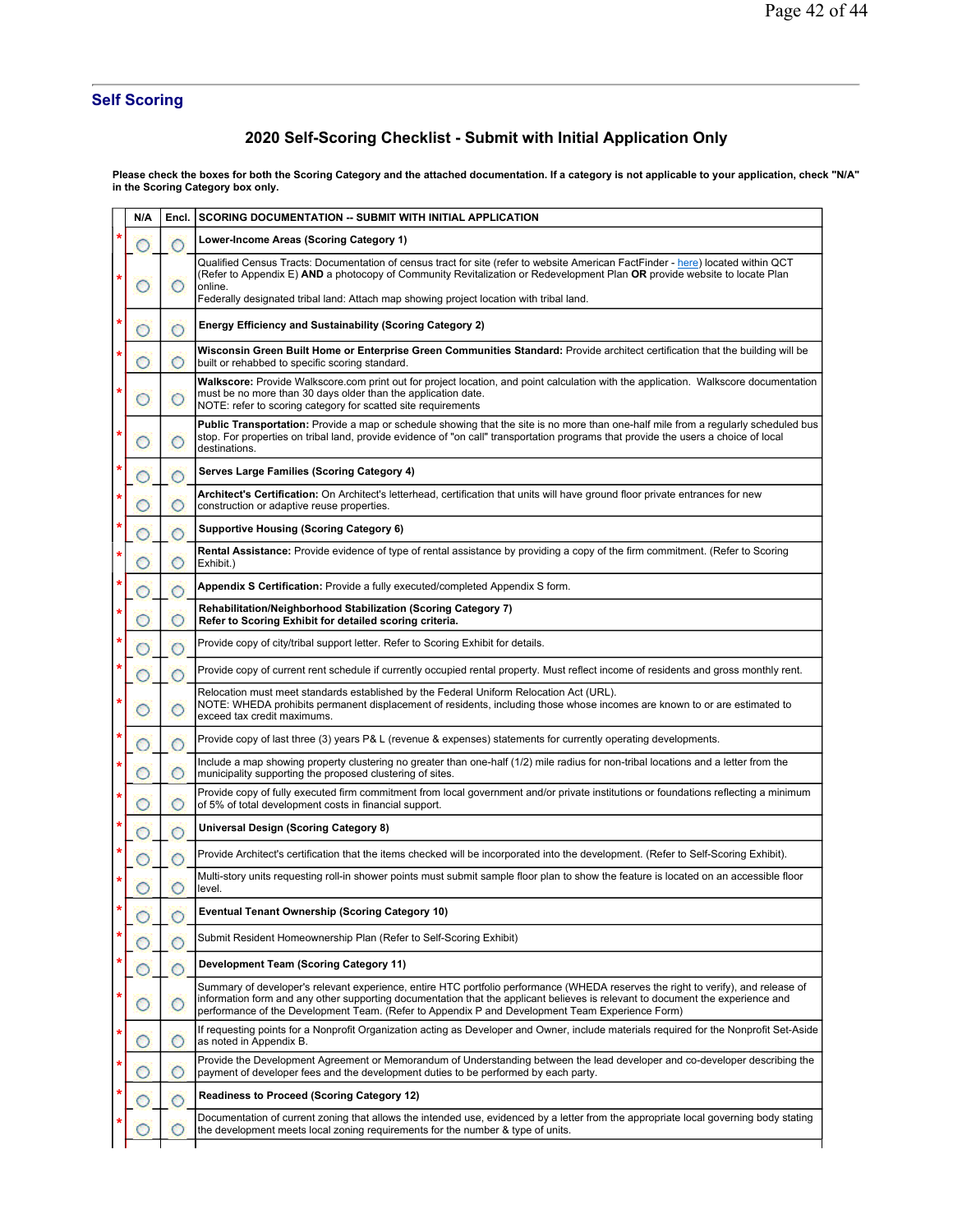| $\star$ |  | Areas of Economic Opportunity (Scoring Category 13)                                                                                                                                                                                                                           |
|---------|--|-------------------------------------------------------------------------------------------------------------------------------------------------------------------------------------------------------------------------------------------------------------------------------|
|         |  | If requesting points for Median Income or Unemployment Rate, provide documentation of the census tract for the site - (refer to<br>website American FactFinder - here)                                                                                                        |
|         |  | If requesting School District points, identify the School District that includes the site, along with a map or other documentation<br>confirming that the site is within the identified school district.                                                                      |
|         |  | High Need Areas: if site is not located in or within a 1/2 mile of a designated census tract, provide a copy of the RFP/RFQ and a copy<br>of the award notification.                                                                                                          |
|         |  | If requesting points for "Access to services and amenities", include a map with distance measurements, clear color photos, contract<br>person, and contact information. At WHEDA's discretion, absence of those items may result in the project not receiving points claimed. |